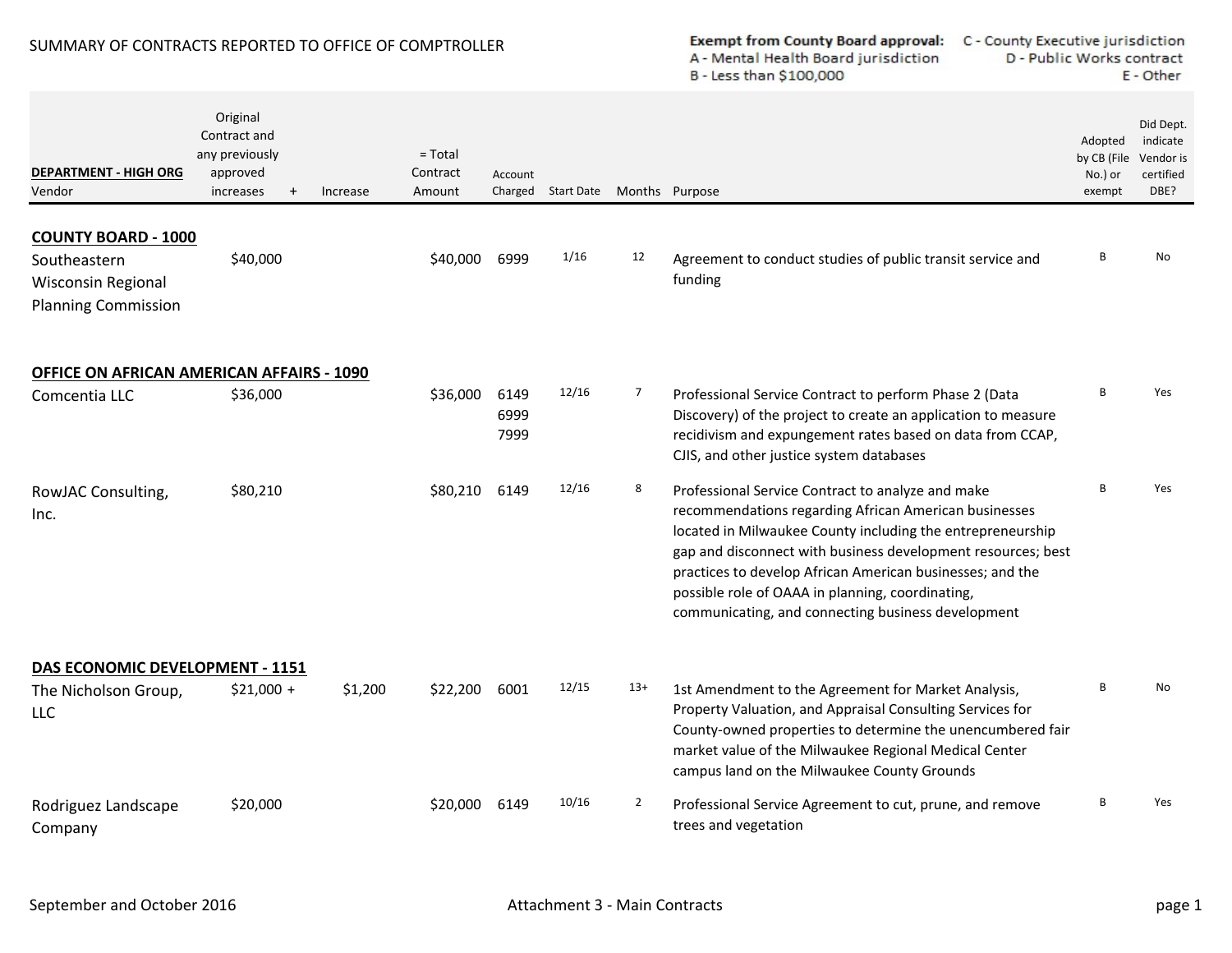| <b>Exempt from County Board approval:</b> | C - County Executive jurisdiction |
|-------------------------------------------|-----------------------------------|
| A - Mental Health Board jurisdiction      | D - Public Works contract         |
| B - Less than \$100,000                   | E - Other                         |

| <b>DEPARTMENT - HIGH ORG</b><br>Vendor                                  | Original<br>Contract and<br>any previously<br>approved<br>increases<br>$\ddot{}$ | Increase | $=$ Total<br>Contract<br>Amount | Account | Charged Start Date Months Purpose |    |                                                                                                                                                                                                                                                                                                                                         | Adopted<br>by CB (File<br>No.) or<br>exempt | Did Dept.<br>indicate<br>Vendor is<br>certified<br>DBE? |
|-------------------------------------------------------------------------|----------------------------------------------------------------------------------|----------|---------------------------------|---------|-----------------------------------|----|-----------------------------------------------------------------------------------------------------------------------------------------------------------------------------------------------------------------------------------------------------------------------------------------------------------------------------------------|---------------------------------------------|---------------------------------------------------------|
| DAS ECONOMIC DEVELOPMENT - 1151 Continued                               |                                                                                  |          |                                 |         |                                   |    |                                                                                                                                                                                                                                                                                                                                         |                                             |                                                         |
| Husch Blackwell, LLP                                                    | \$50,000                                                                         |          | \$50,000                        | 6149    | 12/16                             |    | Indefinite Professional Services to serve as legal counsel for DAS (if<br>Corporation Counsel cannot) related to producing individual<br>offers for Milwaukee Regional Medical Center partners                                                                                                                                          | <b>B</b>                                    | No                                                      |
| Martinsek &<br>Associates                                               | $$15,000 +$                                                                      | \$10,000 | \$25,000                        | 6149    | 4/16                              |    | Indefinite Amendment 1 to the Professional Services Contract for<br>Communication and Outreach Services for the Coordinated<br>Land Use Plan for the 4th Quadrant Area at Watertown Plank /<br>US 41/45                                                                                                                                 | B                                           | Yes                                                     |
| Von Briesen & Roper,<br><b>SC</b>                                       | \$50,000                                                                         |          | \$50,000                        | 6149    | 12/16                             |    | Indefinite Professional Service Contract for legal services to the County<br>related to the conveyance of the Crystal Ridge landfill,<br>assistance in resolving the County's environmental monitoring<br>obligations, and other tasks in support of addressing the<br>Management and Operating Agreement of The Rock Sports<br>Complex | <b>B</b>                                    | N <sub>0</sub>                                          |
| Southeastern<br><b>Wisconsin Regional</b><br><b>Planning Commission</b> | \$82,916                                                                         |          | \$82,916                        | 6148    | 1/17                              | 12 | 2017 County Surveyor Services Agreement as required by Wis.<br>Stats. Section 59.74                                                                                                                                                                                                                                                     | B                                           | No                                                      |
| 2-Story Creative, LTD                                                   | \$15,000                                                                         |          | \$15,000                        | 6030    | Approx.<br>1/16                   | 12 | Professional Service Contract to maintain Milwaukee County's<br>Park East marketing website including posting new<br>information, RFPs, Notices of Intent to Award, photography,<br>etc.                                                                                                                                                | <b>B</b>                                    | Yes                                                     |
| 2-Story Creative, LTD                                                   | $$15,750 +$                                                                      | \$14,120 | \$29.870                        | 6030    | 5/16                              |    | Indefinite Amendment to increase and extend through completion the<br>Consultation and Maintenance Services Agreement for DAS-<br>ED's social media marketing effort                                                                                                                                                                    | <b>B</b>                                    | Yes                                                     |
| <b>Hernandez Roofing</b><br><b>LLC</b>                                  | \$25,000                                                                         |          | \$25,000                        | 6149    | 12/16                             | 12 | Professional Service Contract to provide residential and<br>commercial roofing, shingles, and gutters for County<br>properties                                                                                                                                                                                                          | <b>B</b>                                    | Yes                                                     |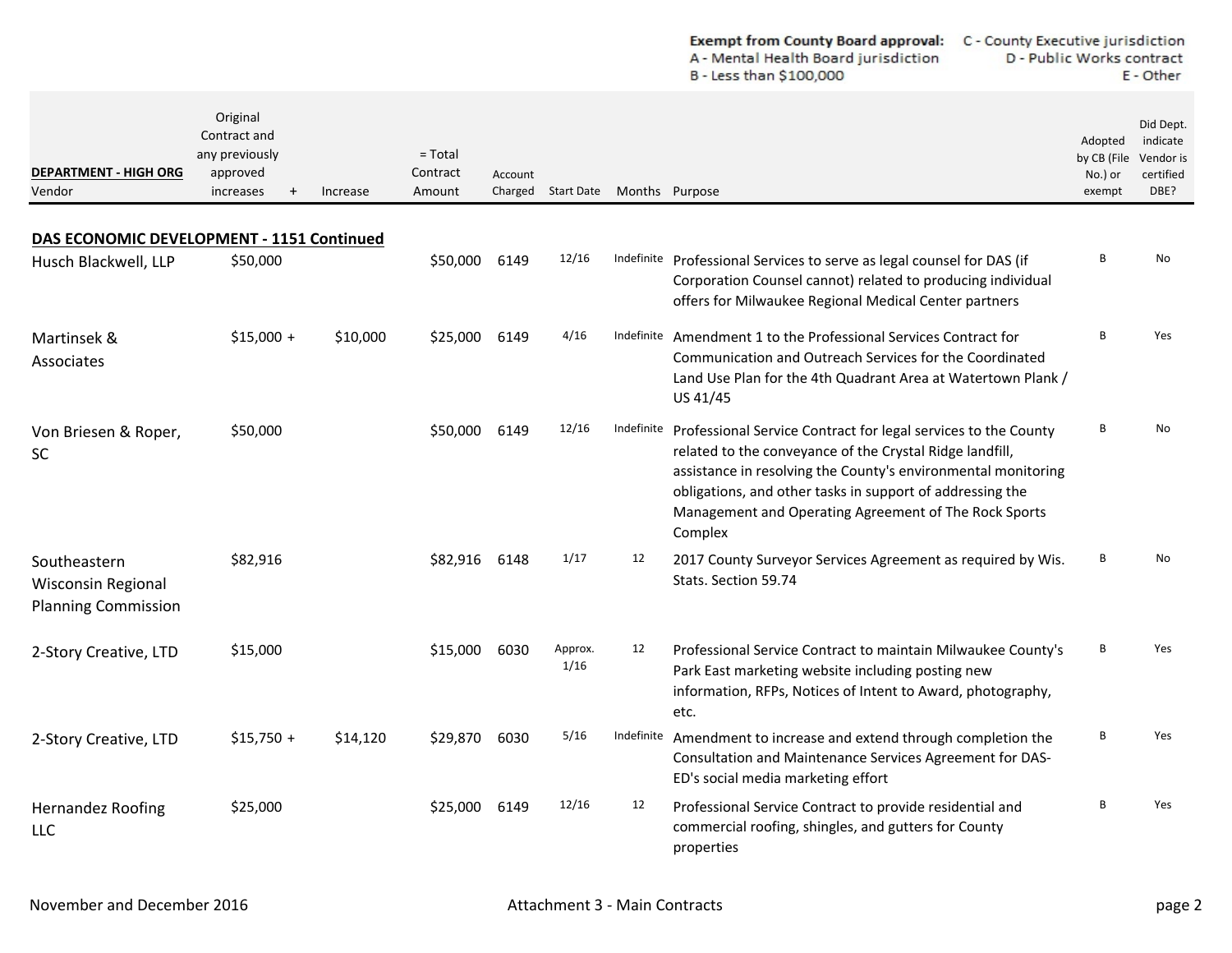|                                           |                                                                                  |          |                                 |                    |                   |                | <b>Exempt from County Board approval:</b><br>A - Mental Health Board jurisdiction<br>B - Less than \$100,000                                                                                                                                                                                       | C - County Executive jurisdiction<br>D - Public Works contract<br>E - Other |                                             |                                                         |  |
|-------------------------------------------|----------------------------------------------------------------------------------|----------|---------------------------------|--------------------|-------------------|----------------|----------------------------------------------------------------------------------------------------------------------------------------------------------------------------------------------------------------------------------------------------------------------------------------------------|-----------------------------------------------------------------------------|---------------------------------------------|---------------------------------------------------------|--|
| <b>DEPARTMENT - HIGH ORG</b><br>Vendor    | Original<br>Contract and<br>any previously<br>approved<br>increases<br>$\ddot{}$ | Increase | $=$ Total<br>Contract<br>Amount | Account<br>Charged | <b>Start Date</b> | Months Purpose |                                                                                                                                                                                                                                                                                                    |                                                                             | Adopted<br>by CB (File<br>No.) or<br>exempt | Did Dept.<br>indicate<br>Vendor is<br>certified<br>DBE? |  |
| DAS ECONOMIC DEVELOPMENT - 1151 Continued |                                                                                  |          |                                 |                    |                   |                |                                                                                                                                                                                                                                                                                                    |                                                                             |                                             |                                                         |  |
| Husch Blackwell, LLP                      | $$50,000 +$                                                                      | \$0      | \$50,000                        | 6149               | 12/16             | Indefinite     | (First) Amendment to the Professional Services to serve as<br>legal counsel for DAS (if Corporation Counsel cannot) related<br>to producing individual offers for Milwaukee Regional Medical<br>Center partners - This amendment adjusts hourly rates.                                             |                                                                             | B                                           | No                                                      |  |
| Husch Blackwell, LLP                      | $$50,000 +$                                                                      | \$0      | \$50,000                        | 6149               | 12/16             | Indefinite     | Second Amendment to the Professional Services to serve as<br>legal counsel for DAS (if Corporation Counsel cannot) related<br>to producing individual offers for Milwaukee Regional Medical<br>Center partners - This amendment adjusts hourly rates further.                                      |                                                                             | R                                           | No                                                      |  |
| <b>DAS FACILITIES MANAGEMENT - 1151</b>   |                                                                                  |          |                                 |                    |                   |                |                                                                                                                                                                                                                                                                                                    |                                                                             |                                             |                                                         |  |
| <b>GRAEF</b>                              | \$11,000                                                                         |          | \$11,000                        | 8588<br>6149       | 8/16              | 5              | Engineering and Investigative Services to recommend a repair<br>solution to the concrete slab in the Mechanical Floor Room<br>Repair at the Milwaukee Public Museum                                                                                                                                |                                                                             | C                                           | <b>No</b>                                               |  |
| Quorum Architects,<br>Inc.                | $$4,378 +$                                                                       | \$2,146  | \$6,524                         | 6149               | 8/16              | 4              | Fee Increase 1 for Architectural Design Services to develop a<br>space needs program to help the University of Wisconsin-<br>Extension search for new space as Milwaukee County looks to<br>close the Child and Adolescent Treatment Center - This<br>increase will allow for additional meetings. |                                                                             | C                                           | Yes                                                     |  |
| Alfred Benesch &<br>Company               | \$5,929                                                                          |          | \$5,929                         | 6149               | 12/16             | 1              | Consulting Services related to repair of the concrete silos at<br><b>Trimborn Farm</b>                                                                                                                                                                                                             |                                                                             | B                                           | No                                                      |  |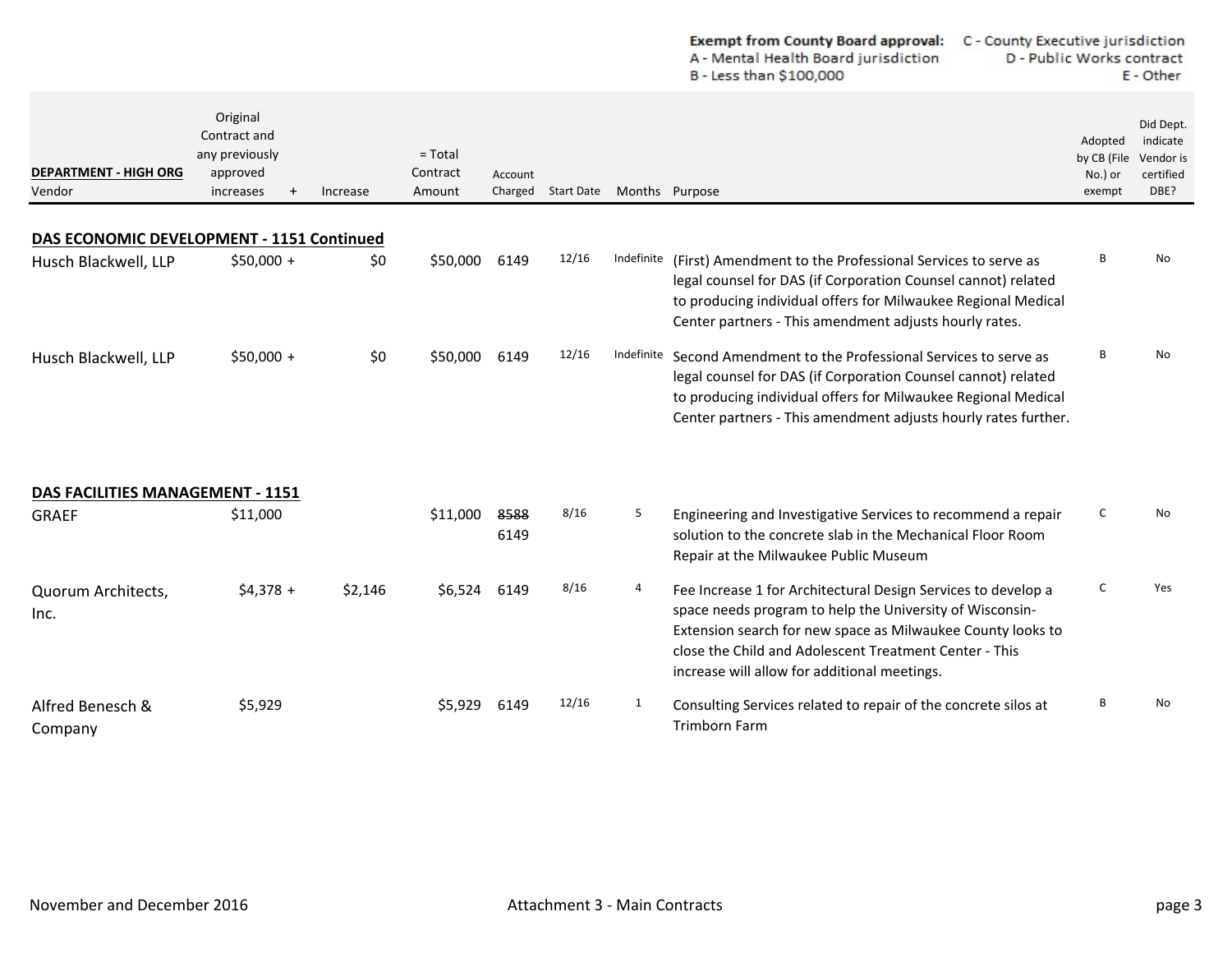|                                                                  |                                                                                  |           |                                 |         |                    |                | <b>Exempt from County Board approval:</b><br>C - County Executive jurisdiction<br>A - Mental Health Board jurisdiction<br>D - Public Works contract<br>B - Less than \$100,000                                                                                                 |                                             | E - Other                                               |
|------------------------------------------------------------------|----------------------------------------------------------------------------------|-----------|---------------------------------|---------|--------------------|----------------|--------------------------------------------------------------------------------------------------------------------------------------------------------------------------------------------------------------------------------------------------------------------------------|---------------------------------------------|---------------------------------------------------------|
| <b>DEPARTMENT - HIGH ORG</b><br>Vendor                           | Original<br>Contract and<br>any previously<br>approved<br>increases<br>$\ddot{}$ | Increase  | $=$ Total<br>Contract<br>Amount | Account | Charged Start Date | Months Purpose |                                                                                                                                                                                                                                                                                | Adopted<br>by CB (File<br>No.) or<br>exempt | Did Dept.<br>indicate<br>Vendor is<br>certified<br>DBE? |
|                                                                  |                                                                                  |           |                                 |         |                    |                |                                                                                                                                                                                                                                                                                |                                             |                                                         |
| <b>HIGHWAYS AND BRIDGES CAPITAL - 1200</b><br>NuGen Johnson, LLC | $$333,885 +$                                                                     | \$9,436   | \$343,321                       | 8530    | 10/15              | 3              | Increased encumbrance 2 for WH087022 - Rawson Avenue<br>Culvert Pipes Replacement and WH238012 - W. Layton Avenue<br><b>Bridge</b>                                                                                                                                             | D                                           | No                                                      |
| <b>AIRPORT CAPITAL - 1300</b>                                    |                                                                                  |           |                                 |         |                    |                |                                                                                                                                                                                                                                                                                |                                             |                                                         |
| <b>Giles Engineering</b><br>Associates, Inc.                     | \$19,683                                                                         |           | \$19,683                        | 6146    | 11/16              | 10             | <b>Construction Observation and Geotechnical Materials Testing</b><br>Services for WA195012 - GMIA Taxiway F Reconstruction                                                                                                                                                    | C                                           | No                                                      |
| James G. Otto<br>Architect, LLC                                  | \$3,500                                                                          |           | \$3,500                         | 6146    | 11/16              | $\overline{2}$ | Pre-Design Concept Architectural Services for WA201011 -<br><b>GMIA Terminal Expansion &amp; Central Checkpoint Feasibility</b><br>Study & Cost Estimate                                                                                                                       | C                                           | No                                                      |
| Milwaukee General<br>Construction Co., Inc.                      | \$1,895,867                                                                      |           | \$1,895,867                     | 8527    | 9/31/16            | 11             | Contract for WA195012 - GMIA Taxiway F Reconstruction                                                                                                                                                                                                                          | D                                           | No                                                      |
| <b>Schmidt Building</b><br>Company, LLC                          | $$842,305 +$                                                                     | \$129,064 | \$971,369                       | 6149    | 2/15               | 23             | Fee Increase 1 to Construction Management Services<br>Agreement for WA185011 - GMIA Surveillance System in order<br>to address parking cameras, license plate recognition, and the<br>northeast airfield                                                                       | C&<br>15-156                                | No                                                      |
| <b>ENVIRONMENTAL CAPITAL - 1375</b>                              |                                                                                  |           |                                 |         |                    |                |                                                                                                                                                                                                                                                                                |                                             |                                                         |
| <b>AECOM Technical</b><br>Services, Inc.                         | $$24,900 +$                                                                      | \$6,867   | \$31,767                        | 6146    | 4/16               | 9              | Fee Increase 1 to the Consultant Agreement for WV022021 -<br>Doyne Park Landfill Infrastructure Phase 2 Design - Under this<br>increase, consultant will investigate, research, and<br>preliminarily design to implement one or more solar blowers<br>to control landfill gas. | В                                           | No                                                      |
| <b>SCS Engineers</b>                                             | $$80,881 +$                                                                      | \$8,252   | \$89,133 6146                   |         | 10/15              | 15             | Fee Increase 2 for Phase 2 Services for WV022011 - Franklin<br>Landfill Infrastructure due to changes in the length of the<br>construction schedule, additional services, and additional costs                                                                                 | В                                           | No                                                      |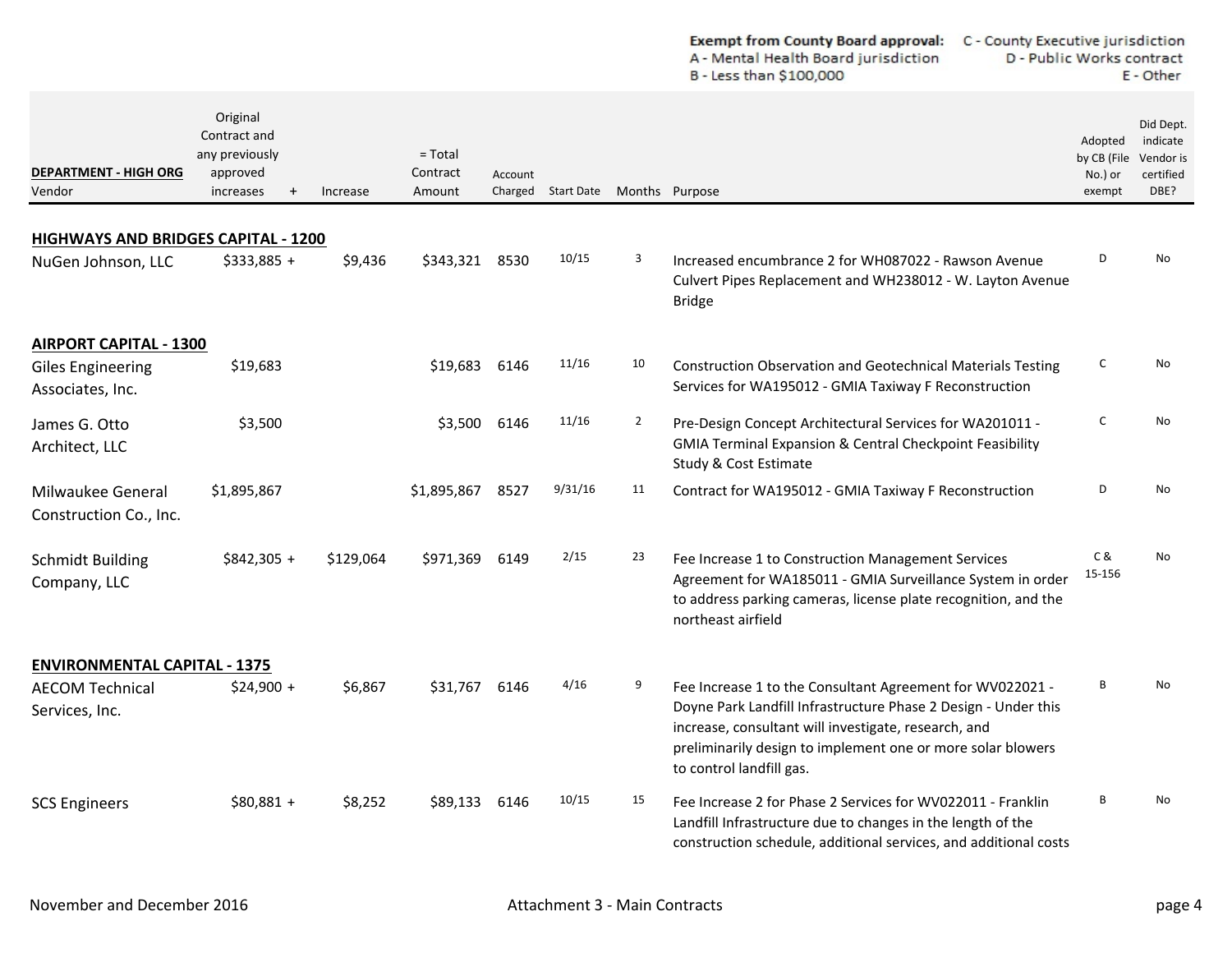| <b>Exempt from County Board approval:</b> | C - County Executive jurisdiction |
|-------------------------------------------|-----------------------------------|
| A - Mental Health Board jurisdiction      | D - Public Works contract         |
| B - Less than \$100,000                   | E - Other                         |

| <b>DEPARTMENT - HIGH ORG</b><br>Vendor               | Original<br>Contract and<br>any previously<br>approved<br>increases<br>$^{+}$ | Increase  | $=$ Total<br>Contract<br>Amount | Account | Charged Start Date |                | Months Purpose                                                                                                                                                                                                                                                                                     | Adopted<br>by CB (File<br>No.) or<br>exempt | Did Dept.<br>indicate<br>Vendor is<br>certified<br>DBE? |
|------------------------------------------------------|-------------------------------------------------------------------------------|-----------|---------------------------------|---------|--------------------|----------------|----------------------------------------------------------------------------------------------------------------------------------------------------------------------------------------------------------------------------------------------------------------------------------------------------|---------------------------------------------|---------------------------------------------------------|
|                                                      |                                                                               |           |                                 |         |                    |                |                                                                                                                                                                                                                                                                                                    |                                             |                                                         |
| PARKS CAPITAL - 1400<br><b>Malas Engineering LLC</b> | \$3,492                                                                       |           | \$3,492                         | 8588    | 11/16              | $\overline{2}$ | Structural Engineering Services to design a code-compliant<br>guard railing on the Oak Creek Parkway bridge                                                                                                                                                                                        | R                                           | Yes                                                     |
| <b>IBC</b> Engineering<br>Services, Inc.             | \$53,715                                                                      |           | \$53,715                        | 6146    | 10/16              | $\overline{2}$ | HVAC Replacement Design Services for WP601011 - Brown<br>Deer Clubhouse Maintenance - Having completed<br>programming and schematic design, consultant will now<br>address design development and construction documents.                                                                          | B                                           | Yes                                                     |
| Grumman/Butkus<br>Associates                         | \$29,200                                                                      |           | \$29,200                        | 6146    | 11/16              | $\mathbf{2}$   | HVAC and ADA Compliance Study for WP497011 - Whitnall<br>Park Golf Course Clubhouse Furnace                                                                                                                                                                                                        | В                                           | No                                                      |
| <b>GRAEF</b>                                         | $$98,812 +$                                                                   | \$139,564 | \$238,376                       | 6146    | 6/16               | 14             | Fee Increase 2 for Bridge Design Services to develop<br>replacement alternatives and construction documents for<br>WP484011 - Lake Park Arch Bridge over Ravine Drive - As part<br>of Phase 2, consultant shall prepare final construction<br>drawings and specifications for bridge replacement.  | 16-733<br>was<br>rejected                   | No                                                      |
| Jackson /<br>MacCudden, Inc.                         | \$708                                                                         |           | \$708                           | 6146    | 12/16              | 1              | Pre-renovation Asbestos Inspection for WP604011 - South<br><b>Shore Pavilion Remodeling</b>                                                                                                                                                                                                        | B                                           | <b>No</b>                                               |
| <b>GRAEF</b>                                         | $$18,500 +$                                                                   | \$3,000   | \$21,500                        | 6146    | 11/16              | $\overline{2}$ | Fee Increase 1 for Design Phase Services including<br>investigation, development of options, cost estimation, and<br>drawings for WP368111 - Wilson Park Pavilion Structural<br>Repairs - This increase will provide details for waterproofing<br>and removal of failing walls in the light wells. | <sub>R</sub>                                | No                                                      |
| TV John & Son, Inc.                                  | \$813,700                                                                     |           | \$813,700                       | 8527    | 11/16              | $\overline{2}$ | Water Slide Replacement for WP330012 - Cool Waters Slide in<br><b>Greenfield Park</b>                                                                                                                                                                                                              | D                                           | No                                                      |
| A.J. Heinen, Inc.                                    | \$148,880                                                                     |           | \$148,880                       | 8509    | 11/16              | $\overline{2}$ | Interior Renovation Services for WP616012 - Pulaski Park<br>Pavilion Improvements                                                                                                                                                                                                                  | D                                           | No                                                      |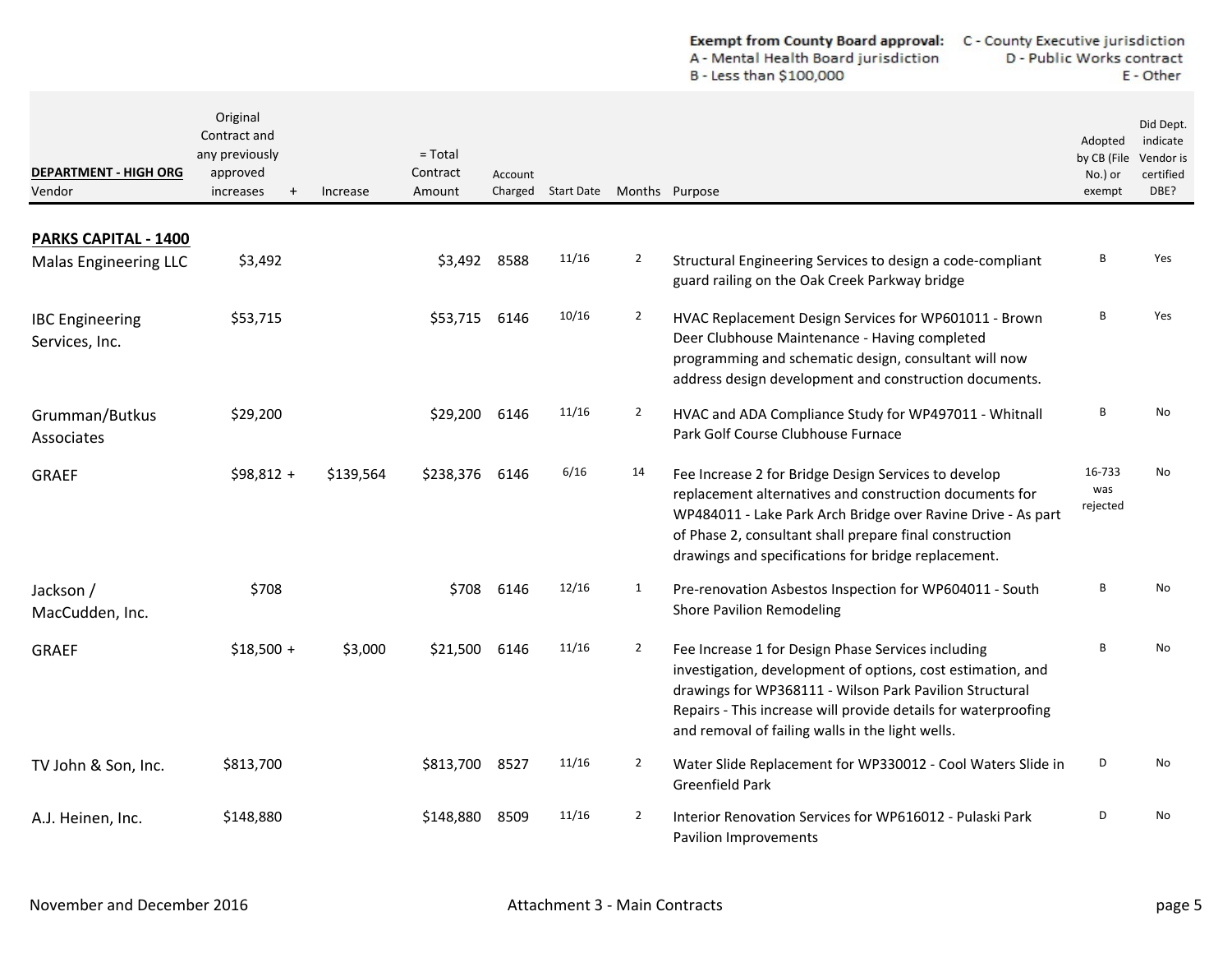|                                              |                                                                                  |          |                                 |                    |                   |              | A - Mental Health Board jurisdiction<br>B - Less than \$100,000                                                                                                                                                                                                                                                                                                                                | D - Public Works contract<br>E - Other      |                                                         |
|----------------------------------------------|----------------------------------------------------------------------------------|----------|---------------------------------|--------------------|-------------------|--------------|------------------------------------------------------------------------------------------------------------------------------------------------------------------------------------------------------------------------------------------------------------------------------------------------------------------------------------------------------------------------------------------------|---------------------------------------------|---------------------------------------------------------|
| <b>DEPARTMENT - HIGH ORG</b><br>Vendor       | Original<br>Contract and<br>any previously<br>approved<br>increases<br>$\ddot{}$ | Increase | $=$ Total<br>Contract<br>Amount | Account<br>Charged | <b>Start Date</b> |              | Months Purpose                                                                                                                                                                                                                                                                                                                                                                                 | Adopted<br>by CB (File<br>No.) or<br>exempt | Did Dept.<br>indicate<br>Vendor is<br>certified<br>DBE? |
| <b>PARKS CAPITAL - 1400 Continued</b>        |                                                                                  |          |                                 |                    |                   |              |                                                                                                                                                                                                                                                                                                                                                                                                |                                             |                                                         |
| <b>Giles Engineering</b><br>Associates, Inc. | \$7,882                                                                          |          | \$7,882                         | 6146               | 12/16             | $\mathbf{1}$ | Geotechnical and Material Testing Services for Kinnickinnic<br>Parkway Road Reconstruction - WP290011 (Phase 1 for 68th<br>St. to Cleveland Ave.) and WP290021 (Phase 2 for 68th St. to<br>76th St.)                                                                                                                                                                                           | В                                           | No                                                      |
| Sigma Development,<br>Inc.                   | \$9,390                                                                          |          | \$9,390                         | 6146               | 12/16             | $\mathbf{1}$ | Storm Sewer Televising Services for Kinnickinnic Parkway Road<br>Reconstruction - WP290011 (Phase 1 for 68th St. to Cleveland<br>Ave.) and WP290021 (Phase 2 for 68th St. to 76th St.)                                                                                                                                                                                                         | B                                           | No                                                      |
| Himalayan<br>Consultants, LLC                | \$2,129                                                                          |          | \$2,129                         | 6146               | 12/16             | 1            | Pre-Renovation Inspection for WP368111 - Wilson Park<br>Boathouse / Pavilion                                                                                                                                                                                                                                                                                                                   | В                                           | Yes                                                     |
| M&E Architects +<br>Engineers                | \$25,500                                                                         |          | \$25,500                        | 6146               | 12/16             | 1            | Design Consulting Services for WP368092 - Brown Deer<br>Clubhouse Roof Replacement                                                                                                                                                                                                                                                                                                             | В                                           | Yes                                                     |
| MILWAUKEE PUBLIC MUSEUM CAPITAL - 1550       |                                                                                  |          |                                 |                    |                   |              |                                                                                                                                                                                                                                                                                                                                                                                                |                                             |                                                         |
| James G. Otto<br>Architect, LLC              | $$43,056 +$                                                                      | \$5,220  | \$48,276                        | 6146               | 5/15              | 8            | Fee Increase 1 to the Professional Architecture and<br>Engineering Services Consultant Agreement for WM019011 -<br>MPM North Plaza Waterproof Membrane Replacement - The<br>consultant shall attend additional construction administration<br>meetings and provide site visits and reports since the general<br>contractor was unable to substantially complete the project<br>within 90 days. | C                                           | <b>No</b>                                               |
| Leedy & Petzold<br>Associates, LLC           | $$49,250 +$                                                                      | \$9,525  | \$58,775                        | 6146               | 9/15              | 16           | Fee Increase 1 for Electrical Engineering Services for<br>WM003011 - MPM Substation Replacement in order to correct<br>conditions and comply with code                                                                                                                                                                                                                                         | $\mathsf{C}$                                | <b>No</b>                                               |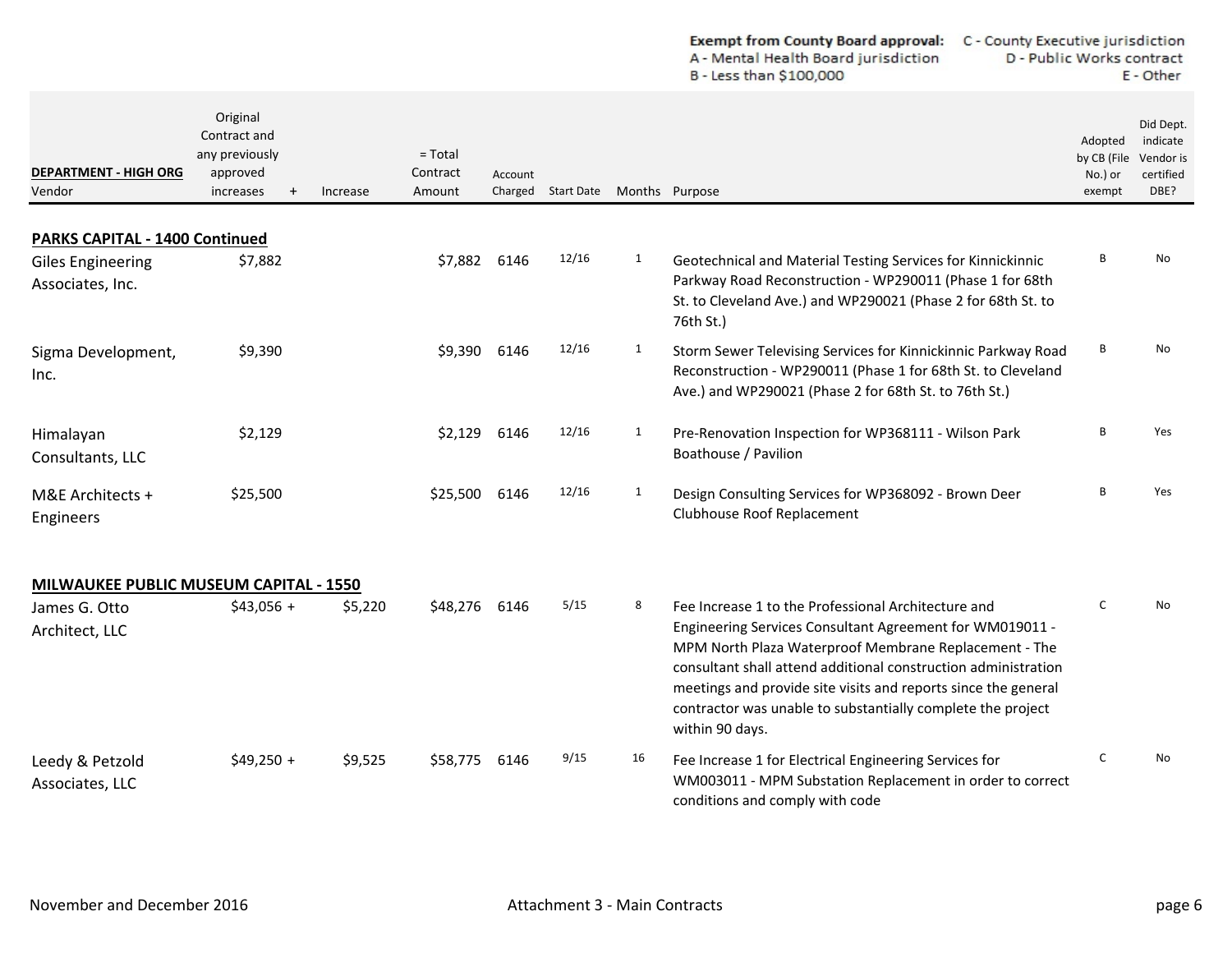| <b>Exempt from County Board approval:</b> | C - County Executive jurisdiction |
|-------------------------------------------|-----------------------------------|
| A - Mental Health Board jurisdiction      | D - Public Works contract         |
| B - Less than \$100,000                   | E - Other                         |

| <b>DEPARTMENT - HIGH ORG</b><br>Vendor                                            | Original<br>Contract and<br>any previously<br>approved<br>increases<br>$+$ | Increase | $=$ Total<br>Contract<br>Amount | Account<br>Charged | <b>Start Date</b> |                                                                   | Months Purpose                                                                                                                                                                                                                      | Adopted<br>by CB (File<br>No.) or<br>exempt                             | Did Dept.<br>indicate<br>Vendor is<br>certified<br>DBE? |
|-----------------------------------------------------------------------------------|----------------------------------------------------------------------------|----------|---------------------------------|--------------------|-------------------|-------------------------------------------------------------------|-------------------------------------------------------------------------------------------------------------------------------------------------------------------------------------------------------------------------------------|-------------------------------------------------------------------------|---------------------------------------------------------|
|                                                                                   |                                                                            |          |                                 |                    |                   |                                                                   |                                                                                                                                                                                                                                     |                                                                         |                                                         |
| <b>COURTHOUSE COMPLEX CAPITAL - 1750</b><br><b>Bloom Companies,</b><br><b>LLC</b> | \$78,922                                                                   |          | \$78.922                        | 6146               | 10/16             | $\overline{2}$                                                    | Assessment, Alternatives, Estimates, Design, and<br>Bid/Construction Administration Services for WC062011 -<br><b>Criminal Justice Facility Roof Replacement</b>                                                                    | $\epsilon$                                                              | Yes                                                     |
| Jackson /<br>MacCudden, Inc.                                                      | \$1,043                                                                    |          | \$1,043                         | 6146               | 11/16             | $\overline{2}$                                                    | Asbestos Inspection Services for WC116012 - Replacement of<br><b>Courthouse Cooling Coils</b>                                                                                                                                       | C                                                                       | No                                                      |
| <b>OTHER AGENCIES CAPITAL - 1850</b>                                              |                                                                            |          |                                 |                    |                   |                                                                   |                                                                                                                                                                                                                                     |                                                                         |                                                         |
| ZS, LLC                                                                           | \$74,900                                                                   |          | \$74,900                        | 6146               | 10/16             | $48+$                                                             | Roof Assessment, Recommendation, Design, Bidding, and<br>Construction Administration Services for WO103011 - Fleet<br>Central Management Garage Roof Replacement                                                                    | R                                                                       | No                                                      |
| Northwoods Strategic<br><b>Web Solutions</b>                                      | $$194,155 +$                                                               | \$930    | \$195,085                       | 6146               | 6/16              | $24 +$<br>possibly 12<br>or until<br>provide<br>deliver-<br>ables | Amendment 2 to the Professional Services Contract for<br>Countywide Branding, Website Design, and Development as<br>part of WO632011 - Internet/Intranet Rebuild/Redesign - This<br>amendment increases the focus group interviews. | Pending<br>January<br>2017<br>passive<br>review<br>Originally<br>16-280 | No                                                      |
| Balestrieri<br>Environmental and<br>Development, Inc.                             | \$757,060                                                                  |          | \$757,060                       | 8509               | 10/16             | 3                                                                 | Construction and Restoration Services for WO517062 - War<br>Memorial Center Bird Cage Stair Curtainwall Restoration                                                                                                                 | D                                                                       | N <sub>o</sub>                                          |
| Posko Engineering,<br><b>LLC</b>                                                  | $$29,500 +$                                                                | \$10,095 | \$39,595                        | 6146               | 4/16              | 9                                                                 | Fee Increase 1 for Engineering Design Services for WO452011 -<br>Training Academy Firing Range Ventilation to provide<br>additional services relating to HVAC and site work                                                         | C                                                                       | N <sub>o</sub>                                          |
| The Sigma Group                                                                   | \$6,976                                                                    |          | S6.976                          | 6146               | 11/16             | $\overline{2}$                                                    | Asbestos Removal Third Party Consulting Services for<br>WO517061 - War Memorial Center Bird Cage Stairwell<br>Restoration                                                                                                           | <b>B</b>                                                                | N <sub>0</sub>                                          |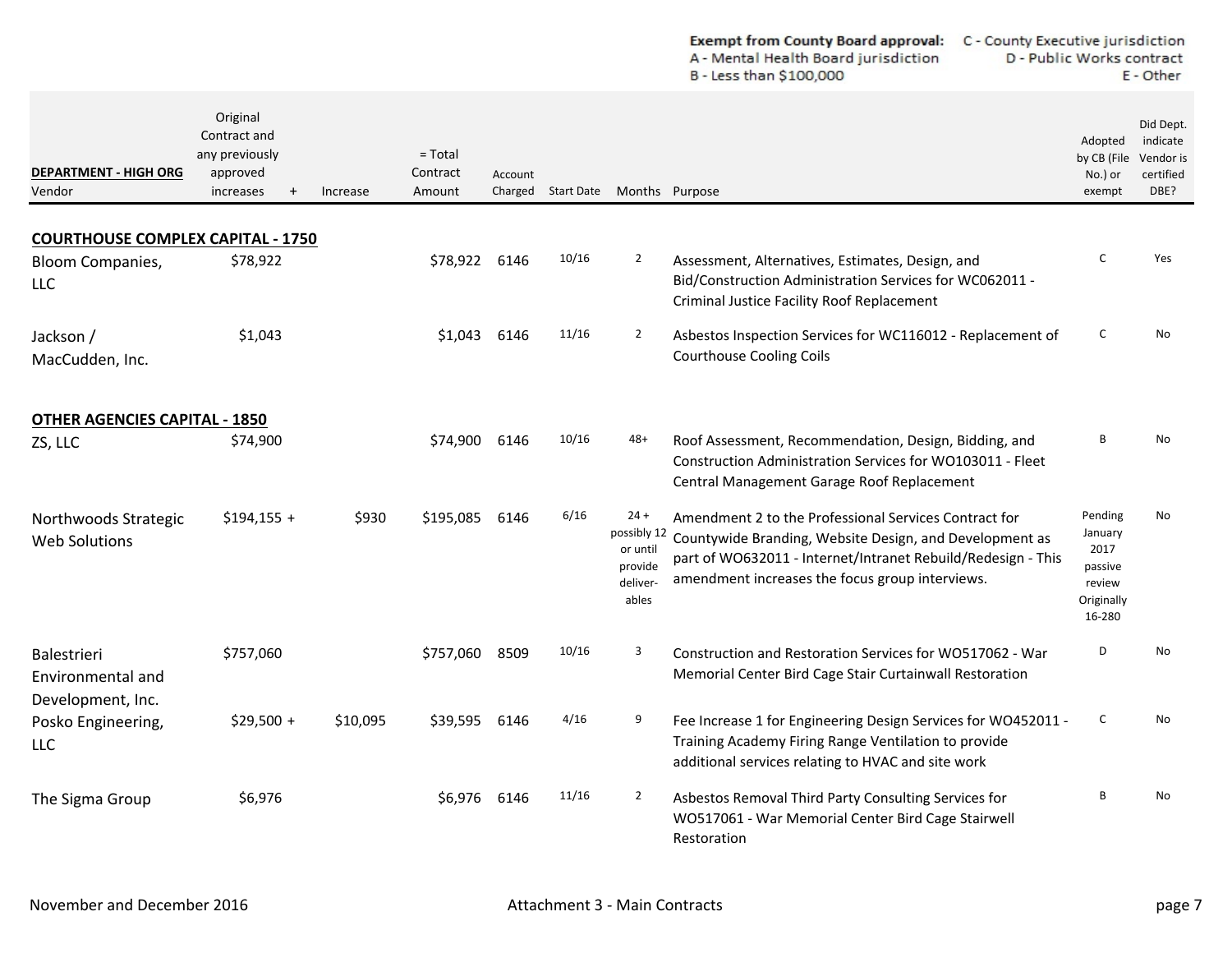|                       |                    |                   | <b>Exempt from County Board approval:</b> C - County Executive jurisdiction<br>A - Mental Health Board jurisdiction<br>B - Less than \$100,000 | D - Public Works contract        | E - Other             |  |
|-----------------------|--------------------|-------------------|------------------------------------------------------------------------------------------------------------------------------------------------|----------------------------------|-----------------------|--|
| $=$ Total<br>Contract |                    |                   |                                                                                                                                                | Adopted<br>by CB (File Vendor is | Did Dept.<br>indicate |  |
| Amount                | Account<br>Charged | <b>Start Date</b> | Months Purpose                                                                                                                                 | No.) or<br>exempt                | certified<br>DBE?     |  |

## **OTHER AGENCIES CAPITAL ‐ 1850 ‐ Continued**

Original Contract and any previously approved increases

+

Increase

**DEPARTMENT ‐ HIGH ORG**

Vendor

| Posko Engineering,<br>LLC                                         | \$10,500     |          | \$10,500  | 6146 | 11/16 | 2        | Engineering Design Services for WO634012 - Mechanical<br>Equipment Room - Computer Room Air Conditioner Unit                                                                                                                              | C      | No |
|-------------------------------------------------------------------|--------------|----------|-----------|------|-------|----------|-------------------------------------------------------------------------------------------------------------------------------------------------------------------------------------------------------------------------------------------|--------|----|
| Grumman/Butkus<br>Associates                                      | $$166,998 +$ | \$14,567 | \$181,565 | 6146 | 5/15  | 20       | Fee Increase 2 to the Design Consulting Services for<br>WO038011 - Marcus Center Phase 5 HVAC Renovations -<br>Consultant shall provide additional acoustic, kitchen screening,<br>and temporary cooling consulting services.             | C      | No |
| Jackson /<br>MacCudden, Inc.                                      | \$1,492      |          | \$1,492   | 6146 | 12/16 | 1        | Asbestos Consulting Services to sample the roof for WO103011<br>- Fleet Central Maintenance Building Roof Replacement                                                                                                                     | C      | No |
| The Sigma Group                                                   | $$108,769 +$ | \$3,330  | \$112,099 | 6146 | 7/15  | 18       | Fee Increase 4 for additional services for WO113011 - Fleet<br>Stormwater Reconfiguration in order to prepare submittals<br>and secure plumbing code variances for the State of Wisconsin<br>and City of Wauwatosa                        | C      | No |
| Jackson /<br>MacCudden, Inc.                                      | \$1,350      |          | \$1,350   | 6146 | 12/16 | 1        | Asbestos Inspection Services for WO118011 - Historical Society<br><b>Exterior Renovation</b>                                                                                                                                              | B      | No |
| HUMAN RESOURCES AND PAYROLL SYSTEM - 1921                         |              |          |           |      |       |          |                                                                                                                                                                                                                                           |        |    |
| <b>Buck Consultants, LLC</b>                                      | \$99,999     |          | \$99,999  | 6149 | 11/16 | renewing | 14 + auto- Actuarial Services Agreement to provide opinions, estimates,<br>forecasts, status updates, advice, and review related to the<br>County retirement systems                                                                      | B      | No |
| <b>EMPLOYEE FRINGE BENEFITS - 1950</b>                            |              |          |           |      |       |          |                                                                                                                                                                                                                                           |        |    |
| <b>Willis Towers Watson</b><br>(Willis of Wisconsin,<br>$Inc.)$ * | \$519,000    |          | \$519,000 | 6148 | 3/17  | renewing | 36 + auto- Fee Agreement for Human Capital Accounts - The County has<br>been working under an extended 2012-2014 arrangement for<br>Consulting and Actuarial Services which has totaled \$825,000.<br>This is written as a new agreement. | 16-461 | No |
| * Pending confirmation of coding.                                 |              |          |           |      |       |          |                                                                                                                                                                                                                                           |        |    |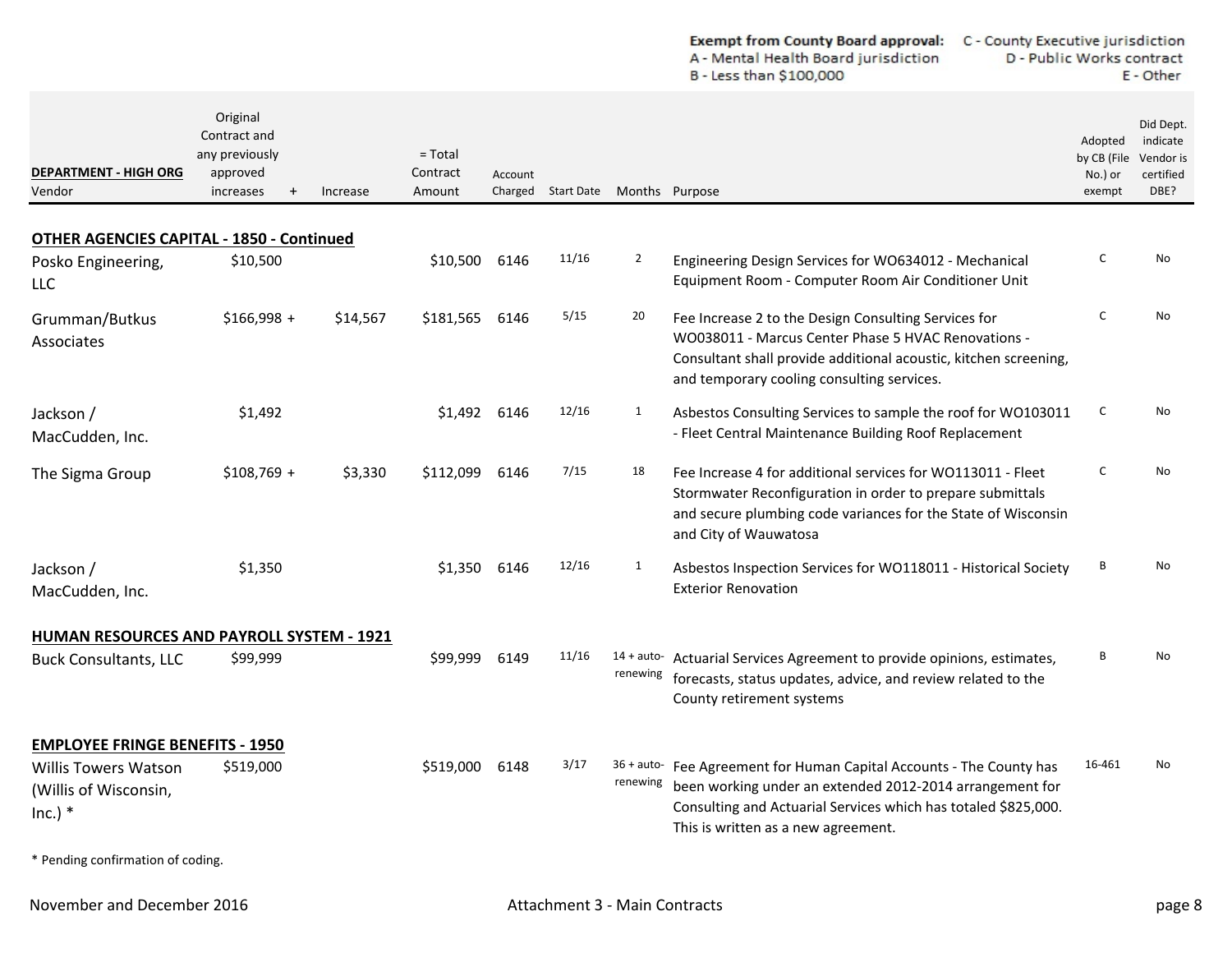|                                                                                             |                                                                                  |          |                                 |         |                    |                               | Exempt from County Board approval:<br>C - County Executive jurisdiction<br>A - Mental Health Board jurisdiction<br>D - Public Works contract<br>B - Less than \$100,000                                                                                                      |                                             | E - Other                                               |
|---------------------------------------------------------------------------------------------|----------------------------------------------------------------------------------|----------|---------------------------------|---------|--------------------|-------------------------------|------------------------------------------------------------------------------------------------------------------------------------------------------------------------------------------------------------------------------------------------------------------------------|---------------------------------------------|---------------------------------------------------------|
| <b>DEPARTMENT - HIGH ORG</b><br>Vendor                                                      | Original<br>Contract and<br>any previously<br>approved<br>increases<br>$\ddot{}$ | Increase | $=$ Total<br>Contract<br>Amount | Account | Charged Start Date |                               | Months Purpose                                                                                                                                                                                                                                                               | Adopted<br>by CB (File<br>No.) or<br>exempt | Did Dept.<br>indicate<br>Vendor is<br>certified<br>DBE? |
|                                                                                             |                                                                                  |          |                                 |         |                    |                               |                                                                                                                                                                                                                                                                              |                                             |                                                         |
| <b>EMPLOYEE FRINGE BENEFITS - 1950 Continued</b><br><b>Buck Consultants, LLC</b><br>(Xerox) | \$50,000 +                                                                       | \$40,000 | \$90,000                        | 6148    | 10/15              | renewing<br>one-year<br>terms | 15 + auto- Amendment 1 to the Actuarial Services Agreement - This<br>amendment increases the amount; removes Attachment A and<br>hourly billing rates; and adopts the rates established by the<br>Employee Retirement System in contracting with Buck for<br>similar duties. | B                                           | No                                                      |
| <b>INVESTMENT MANAGEMENT FEE - 1989</b><br>Alberts Investment<br>Management, Inc.           | $$200,500 +$                                                                     | \$10,000 | \$210,500                       | 6028    | 8/14               | 36                            | Increased encumbrance for Investment Advisory Services due<br>to a correction of budgetary funds                                                                                                                                                                             | 14-486                                      | No                                                      |
| <b>COMBINED COURTS RELATED OPERATIONS - 2000</b>                                            |                                                                                  |          |                                 |         |                    |                               |                                                                                                                                                                                                                                                                              |                                             |                                                         |
| Catharine Trottier,<br><b>Healthy Kids Healthy</b><br>Minds                                 | \$62,640                                                                         |          | \$62,640                        | 6148    | 11/16              | 14                            | Professional Services Agreement to serve as the Healthy Infant<br>Court Coordinator                                                                                                                                                                                          | B                                           | No                                                      |
| <b>DNA Diagnostics</b><br>Center, Inc.                                                      | $$30,000 +$                                                                      | \$15,000 | \$45,000                        | 6109    | 1/14               | 36                            | 2016 Encumbrance of a contract to provide lab services to the<br>Children's Court Center - Child Support Services set up a main<br>contract and allowed the Courts to piggyback onto their<br>contract.                                                                      | 13-880                                      | No.                                                     |
| <b>DEPARTMENT OF CHILD SUPPORT SERVICES - 2430</b>                                          |                                                                                  |          |                                 |         |                    |                               |                                                                                                                                                                                                                                                                              |                                             |                                                         |
| <b>Employ Milwaukee</b>                                                                     | \$204,400                                                                        |          | \$204,400                       | 6148    | 1/17               | 12                            | 2017 Purchase of Service Contract to serve participants in the<br>Children First Program through employment and resource<br>services to help them obtain self-sufficiency and responsible<br>parenting                                                                       | 16-691<br>passive<br>review                 | No.                                                     |

 $\sim$  $\overline{a}$  ×.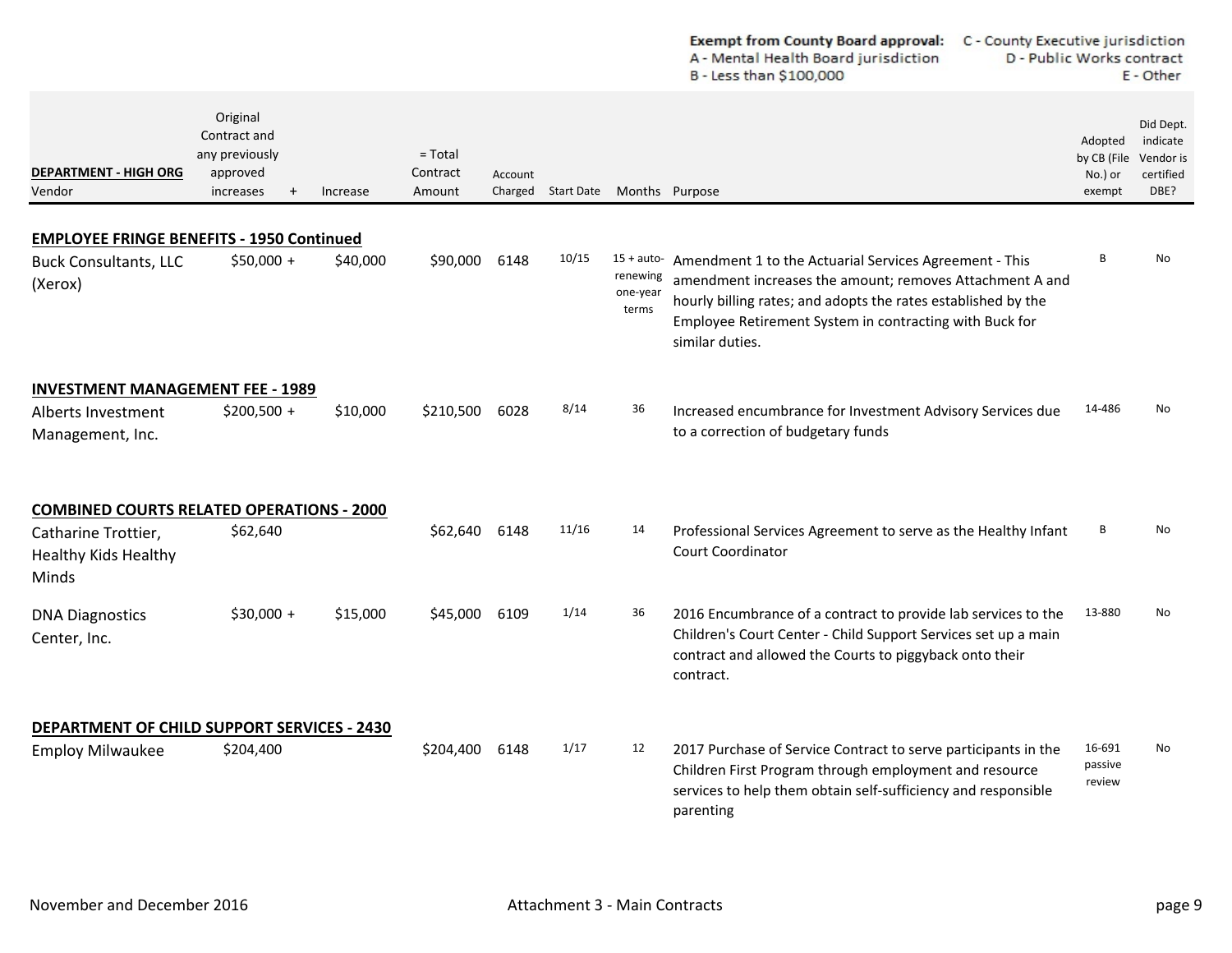|                                                                                         |                                                                                  |                      |                                 |              |                    |    | <b>Exempt from County Board approval:</b><br>A - Mental Health Board jurisdiction<br>B - Less than \$100,000                                                                                                                                            | C - County Executive jurisdiction<br>D - Public Works contract<br>E - Other |                                                         |  |
|-----------------------------------------------------------------------------------------|----------------------------------------------------------------------------------|----------------------|---------------------------------|--------------|--------------------|----|---------------------------------------------------------------------------------------------------------------------------------------------------------------------------------------------------------------------------------------------------------|-----------------------------------------------------------------------------|---------------------------------------------------------|--|
| <b>DEPARTMENT - HIGH ORG</b><br>Vendor                                                  | Original<br>Contract and<br>any previously<br>approved<br>increases<br>$\ddot{}$ | Increase             | $=$ Total<br>Contract<br>Amount | Account      | Charged Start Date |    | Months Purpose                                                                                                                                                                                                                                          | Adopted<br>by CB (File<br>No.) or<br>exempt                                 | Did Dept.<br>indicate<br>Vendor is<br>certified<br>DBE? |  |
| DEPARTMENT OF CHILD SUPPORT SERVICES - 2430 Continued                                   |                                                                                  |                      |                                 |              |                    |    |                                                                                                                                                                                                                                                         |                                                                             |                                                         |  |
| My Father's House                                                                       | \$165,600                                                                        |                      | \$165,600                       | 6148         | 1/17               | 12 | 2017 Purchase of Service Contract to serve participants in the<br>Children First Program through employment and resource<br>services to help them obtain self-sufficiency and responsible<br>parenting                                                  | 16-678<br>passive<br>review                                                 | N <sub>o</sub>                                          |  |
| Employ Milwaukee,<br>Inc. (formerly<br>Milwaukee Area<br>Workforce<br>Investment Board) | $$10,000 +$                                                                      | \$52,260             | \$62,260                        | 6149         | 9/15               | 60 | 2016 Increased Encumbrance of the 2015-2020 New Pathways<br>for Fathers and Families Contract                                                                                                                                                           | 15-716                                                                      | No                                                      |  |
| <b>AMTC &amp; Associates</b>                                                            | $$251,836 +$                                                                     | \$21,204             | \$273,040                       | 6149         | 9/15               | 60 | 2016 Increased Encumbrance for the New Pathways for<br><b>Fathers and Families Contract</b>                                                                                                                                                             | 15-716                                                                      | No                                                      |  |
| My Father's House                                                                       | $$338,800 +$                                                                     | \$10,000             | \$348,800                       | 6148         | 1/13               | 48 | Increased Encumbrance for the 2013-2016 Purchase of Service<br>Contract to help non-custodial parents obtain employment<br>through the Children First Program                                                                                           | 15-709                                                                      | No                                                      |  |
| <b>COMPTROLLER - 3700</b>                                                               |                                                                                  |                      |                                 |              |                    |    |                                                                                                                                                                                                                                                         |                                                                             |                                                         |  |
| Quarles & Brady                                                                         | $$715,702 +$                                                                     | Approx.<br>\$400,000 | \$1,115,702 8026 in             | Org.<br>9960 | 1/14               | 60 | Amendment extending through 2018 the 2014-2016<br>Professional Services Contract associated with County debt<br>issuances and outstanding debt - If bond proceeds from debt<br>issuance are insufficient, then expenses will be paid from Org.<br>9960. | 16-648                                                                      | No                                                      |  |
| <b>Baker Tilly Virchow</b><br>Krause, LLP                                               | $$50,000 +$                                                                      | \$20,000             | \$70,000 6148                   |              | 6/15               | 31 | Amendment extending the Professional Service Agreement to<br>assist in the compilation and completion of the Comprehensive<br>Annual Financial Report and to provide other financial<br>assistance                                                      | В                                                                           | No                                                      |  |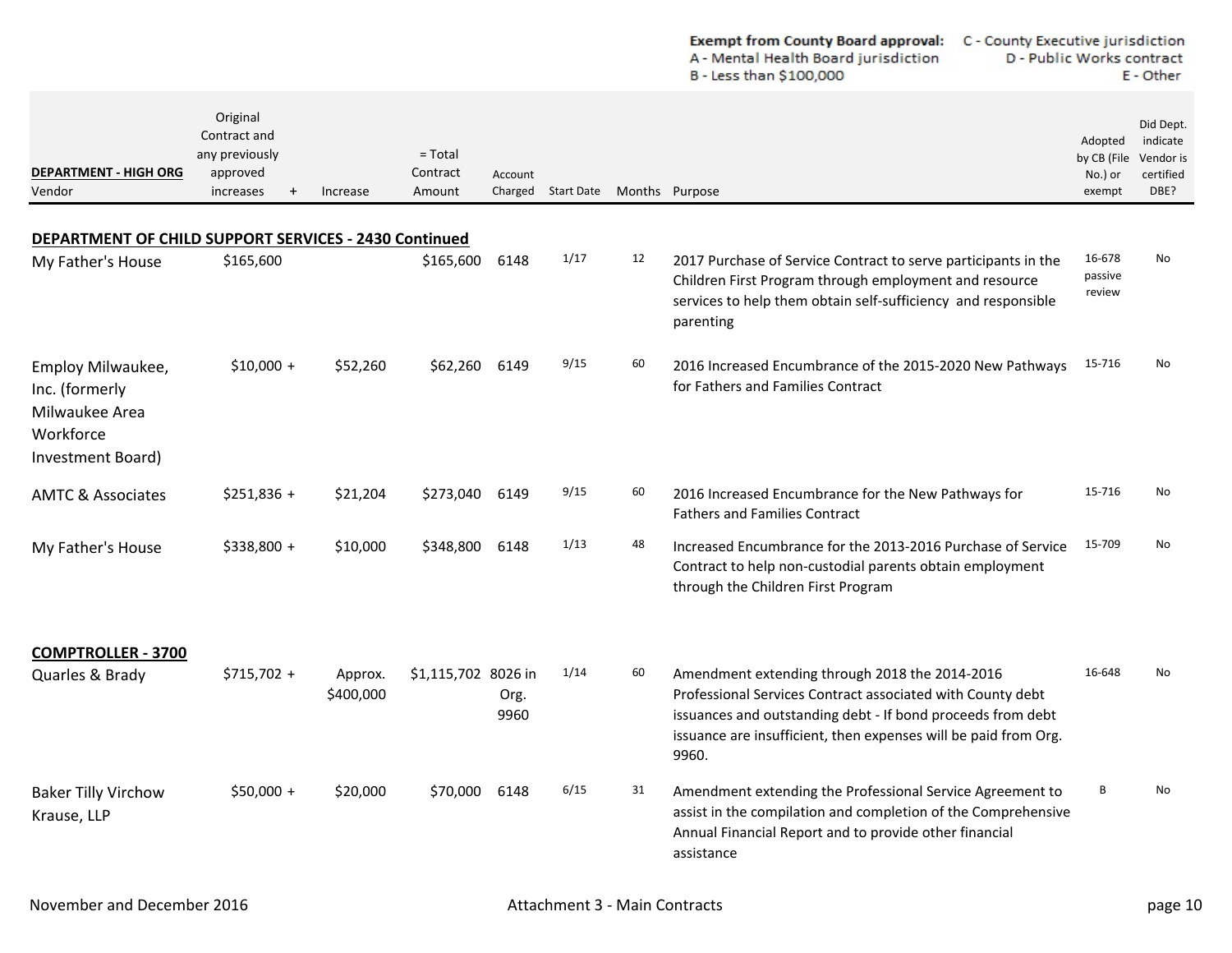| <b>Exempt from County Board approval:</b> | C - County Executive jurisdiction |
|-------------------------------------------|-----------------------------------|
| A - Mental Health Board jurisdiction      | D - Public Works contract         |
| B - Less than \$100,000                   | E - Other                         |

| <b>DEPARTMENT - HIGH ORG</b><br>Vendor    | Original<br>Contract and<br>any previously<br>approved<br>increases<br>$\ddot{}$ | Increase  | $=$ Total<br>Contract<br>Amount | Account                                             | Charged Start Date Months Purpose |         |                                                                                                                                                                                                             | Adopted<br>by CB (File<br>No.) or<br>exempt | Did Dept.<br>indicate<br>Vendor is<br>certified<br>DBE? |
|-------------------------------------------|----------------------------------------------------------------------------------|-----------|---------------------------------|-----------------------------------------------------|-----------------------------------|---------|-------------------------------------------------------------------------------------------------------------------------------------------------------------------------------------------------------------|---------------------------------------------|---------------------------------------------------------|
| <b>COMPTROLLER - 3700 Continued</b>       |                                                                                  |           |                                 |                                                     |                                   |         |                                                                                                                                                                                                             |                                             |                                                         |
| <b>Baker Tilly Virchow</b><br>Krause, LLP | \$450,960                                                                        |           | \$450,960                       | 6148                                                | 11/16                             | 12      | Professional Service Agreement to provide Auditing Services<br>including Countywide Audit and Single Audit for the year<br>ended 12/31/2016 - This is considered a renewal as authorized<br>in File 14-704. | 14-704                                      | No                                                      |
| HLFB, Inc.                                | \$339,754                                                                        |           | \$339,754                       | 8587<br>in Orgs.<br>5725,<br>5300,<br>4372          | 1/10                              | 131     | 12/1/2016 Lease Payment for the Performance Contracting<br>Lease with Huntington Bank for Honeywell, Ameresco, and<br>Johnson Controls energy savings contractors                                           | 10-133                                      | <b>No</b>                                               |
| <b>Patina Solutions</b><br>Group, Inc.    | \$50,000                                                                         |           | \$50,000                        | 6148                                                | 12/16                             | 6       | Professional Service Agreement to provide consulting support<br>to assess inmate jail health at the House of Correction and Jail                                                                            | В                                           | No                                                      |
| Chase Equipment<br>Finance                | \$289,026                                                                        |           | \$289,026                       | 8587<br>in Orgs.<br>5725,<br>5754,<br>9430,<br>9558 | 1/08                              | 132     | 12/1/2016 Lease Payment for the Performance Contracting<br>Lease with Chase for Honeywell, Ameresco, and Johnson<br>Controls energy savings contractors                                                     | 07-440                                      | No.                                                     |
| <b>HOUSE OF CORRECTION - 4300</b>         |                                                                                  |           |                                 |                                                     |                                   |         |                                                                                                                                                                                                             |                                             |                                                         |
| Benedict Center, Inc.                     | \$254,999 +                                                                      | \$198,045 | \$453,044                       | 8123                                                | 4/14                              | 45      | Amendment and Extension through 2017 of the Contract for<br>Reentry Project Services to increase staffing and expand the<br>scope of services to reduce the risk of recidivism among<br>women               | 16-655                                      | <b>No</b>                                               |
| Dr. Ronald Shansky,<br><b>MDSC</b>        | $$183,611 +$                                                                     | \$42,000  | \$225,611                       | 6148                                                | 12/07                             | Ongoing | 2016 Encumbrance for medical monitoring services to<br>determine compliance per the settlement agreement in<br>Milton Christensen et al. v. Robert Kliesmet et al., Case 96-CV-<br>001835                   | Court<br>Order                              | No                                                      |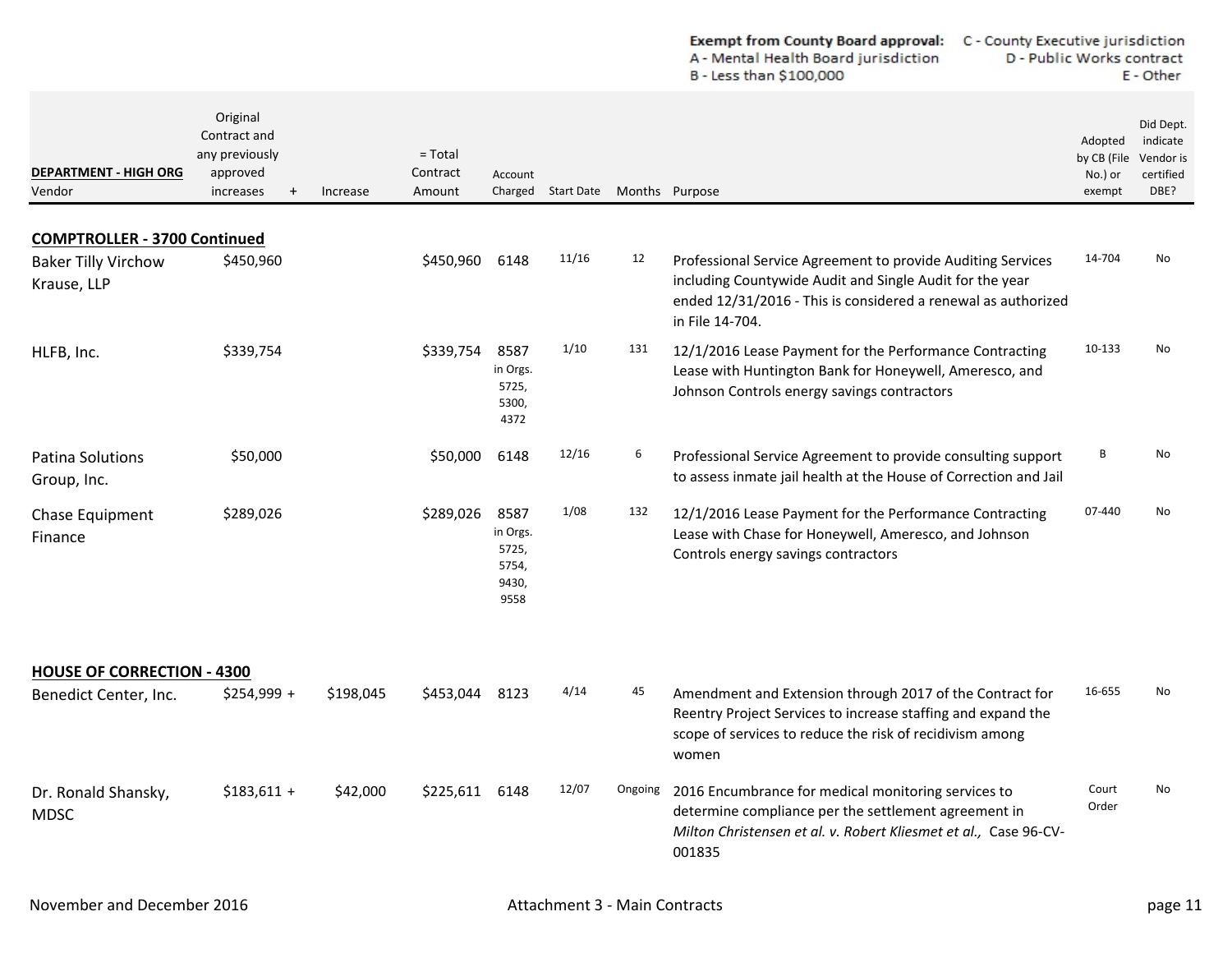|                                             |                                                                               |                                             |         |                    |                |                                                                                                                                                                                                                                                                                                                                                                                                                                                                                                                                                     | A - Mental Health Board jurisdiction<br>D - Public Works contract<br>B - Less than \$100,000 |                                                         | E - Other |
|---------------------------------------------|-------------------------------------------------------------------------------|---------------------------------------------|---------|--------------------|----------------|-----------------------------------------------------------------------------------------------------------------------------------------------------------------------------------------------------------------------------------------------------------------------------------------------------------------------------------------------------------------------------------------------------------------------------------------------------------------------------------------------------------------------------------------------------|----------------------------------------------------------------------------------------------|---------------------------------------------------------|-----------|
| <b>DEPARTMENT - HIGH ORG</b><br>Vendor      | Original<br>Contract and<br>any previously<br>approved<br>increases<br>$^{+}$ | $=$ Total<br>Contract<br>Increase<br>Amount | Account | Charged Start Date | Months Purpose |                                                                                                                                                                                                                                                                                                                                                                                                                                                                                                                                                     | Adopted<br>by CB (File<br>No.) or<br>exempt                                                  | Did Dept.<br>indicate<br>Vendor is<br>certified<br>DBE? |           |
| <b>DISTRICT ATTORNEY - 4500</b>             |                                                                               |                                             |         |                    |                |                                                                                                                                                                                                                                                                                                                                                                                                                                                                                                                                                     |                                                                                              |                                                         |           |
| Christopher T. Tyre,<br>PhD                 | \$3,000                                                                       | \$3,000                                     | 6109    | 12/16              | 12             | Agreement to conduct an evaluation, provide a written report,<br>and testify regarding a petition for discharge from a Chapter<br>980 commitment                                                                                                                                                                                                                                                                                                                                                                                                    | В                                                                                            | No                                                      |           |
| Milwaukee Police<br>Department              | Maximum<br>\$187,972                                                          | Maximum<br>\$187,972                        | 6141    | 1/17               | 12             | Intergovernmental Agreement for the 2017 Reimbursement<br>Procedure for Milwaukee Metropolitan Drug Enforcement<br>Group - Using 2016 and 2017 Justice Assistance Grant revenue,<br>the DA's office will reimburse municipal police departments for<br>the salaries and fringe benefits of police officers assigned full<br>time to MMDEG per Wis. Stats. 66.0301 and the 2017 Adopted<br>Budget. MPD will assign a lieutenant, detective, and officer to<br>the MMDEG police unit for partial reimbursement and a<br>captain for no reimbursement. | 16-567                                                                                       | No                                                      |           |
| <b>West Allis Police</b><br>Department      | Maximum<br>\$50,140                                                           | Maximum<br>\$50,140                         | 6141    | 1/17               | 12             | Intergovernmental Agreement for the 2017 Reimbursement<br>Procedure for Milwaukee Metropolitan Drug Enforcement<br>Group - WAPD will assign a corporal to MMDEG for partial<br>reimbursement.                                                                                                                                                                                                                                                                                                                                                       | 16-567                                                                                       | No.                                                     |           |
| South Milwaukee<br><b>Police Department</b> | Maximum<br>\$50,705                                                           | Maximum<br>\$50,705                         | 6141    | 1/17               | 12             | Intergovernmental Agreement for the 2017 Reimbursement<br>Procedure for Milwaukee Metropolitan Drug Enforcement<br>Group - SMPD will assign a police officer to MMDEG for partial<br>reimbursement.                                                                                                                                                                                                                                                                                                                                                 | 16-567                                                                                       | No                                                      |           |
| <b>EMERGENCY MANAGEMENT - 4800</b>          |                                                                               |                                             |         |                    |                |                                                                                                                                                                                                                                                                                                                                                                                                                                                                                                                                                     |                                                                                              |                                                         |           |
| ImageTrend, Inc.                            | \$50,000                                                                      | \$50,000                                    | 6148    | 11/16              | 12             | Software Licensing Agreement granting access to a patient<br>care database for patients treated by local fire department<br><b>EMS</b> units                                                                                                                                                                                                                                                                                                                                                                                                        | B                                                                                            | No                                                      |           |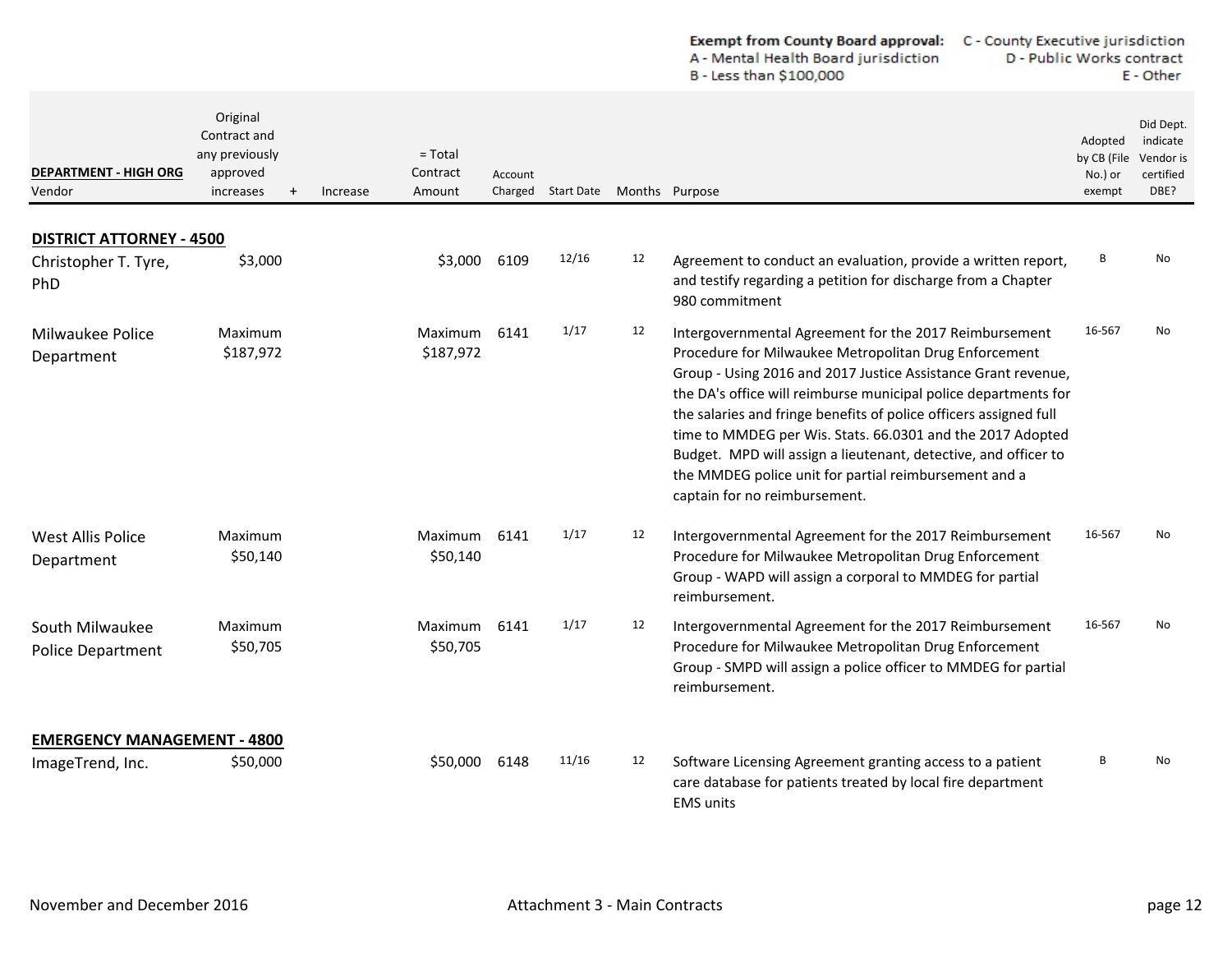|                                                         |                                                                     |          |                                 |              |                    |                | <b>Exempt from County Board approval:</b><br>A - Mental Health Board jurisdiction<br>B - Less than \$100,000                                                                                                                                                                          | C - County Executive jurisdiction<br>D - Public Works contract<br>E - Other |                                                         |  |
|---------------------------------------------------------|---------------------------------------------------------------------|----------|---------------------------------|--------------|--------------------|----------------|---------------------------------------------------------------------------------------------------------------------------------------------------------------------------------------------------------------------------------------------------------------------------------------|-----------------------------------------------------------------------------|---------------------------------------------------------|--|
| <b>DEPARTMENT - HIGH ORG</b><br>Vendor                  | Original<br>Contract and<br>any previously<br>approved<br>increases | Increase | $=$ Total<br>Contract<br>Amount | Account      | Charged Start Date | Months Purpose |                                                                                                                                                                                                                                                                                       | Adopted<br>by CB (File<br>No.) or<br>exempt                                 | Did Dept.<br>indicate<br>Vendor is<br>certified<br>DBE? |  |
| <b>EMERGENCY MANAGEMENT - 4800 Continued</b>            |                                                                     |          |                                 |              |                    |                |                                                                                                                                                                                                                                                                                       |                                                                             |                                                         |  |
| Pre-Emergency<br>Planning, LLC                          | \$8,029                                                             |          | \$8,029                         | 6149         | 11/16              | $\overline{2}$ | Contract for Services for exercise design, facilitation,<br>evaluation, and completion of a post-action report for an<br>Emergency Operations Center functional exercise in<br>Milwaukee County - The Office of Emergency Management will<br>use Homeland Security grant funds.       | B                                                                           | <b>No</b>                                               |  |
| <b>Froedtert Memorial</b><br>Lutheran Hospital          | $$159,310 +$                                                        | \$80,000 | \$239,310                       | 6509         | 1/14               | 60             | 2016 Encumbrance for the 2014-2018 Mutual Agreement for<br>Joint Services related to the EMS Communication Base at<br>FMLH - The County will provide paging and EMS coordination<br>while Froedtert will provide space, services, and access. Both<br>parties will charge each other. | 14-683                                                                      | No                                                      |  |
| <b>MEDICAL EXAMINER - 4900</b><br>Randal Schneider, LLC | $$93,750 +$                                                         | \$75,000 | \$168,750                       | 6148         | 10/15              | 27             | 2017 Extension of the 10/1/2015 Professional Services<br>Contract for part-time forensic laboratory oversight per<br>accrediting standards of the National Association of Medical<br>Examiners                                                                                        | Pending<br>17-77<br>passive<br>review                                       | No                                                      |  |
| MCDOT GMIA - 5040<br>Von Briesen & Roper,<br>SC.        | \$50,000                                                            |          | \$50,000                        | 6149<br>6106 | 8/16               |                | Indefinite Professional Services Contract for Legal Services related to<br>matters arising from consideration of the County's acquisition<br>of some or all of the fuel transmission facilities serving GMIA                                                                          | B                                                                           | No                                                      |  |
| <b>BridgeNet</b><br>International                       | \$31,600                                                            |          | \$31,600                        | 6147         | 11/16              | 14             | Professional Services Contract to gather data, analyze flight<br>tracks and performance, and recommend updates to noise<br>abatement procedures to be implemented by air traffic control<br>and to guide pilots to minimize noise impacts                                             | <b>B&amp;C</b>                                                              | No                                                      |  |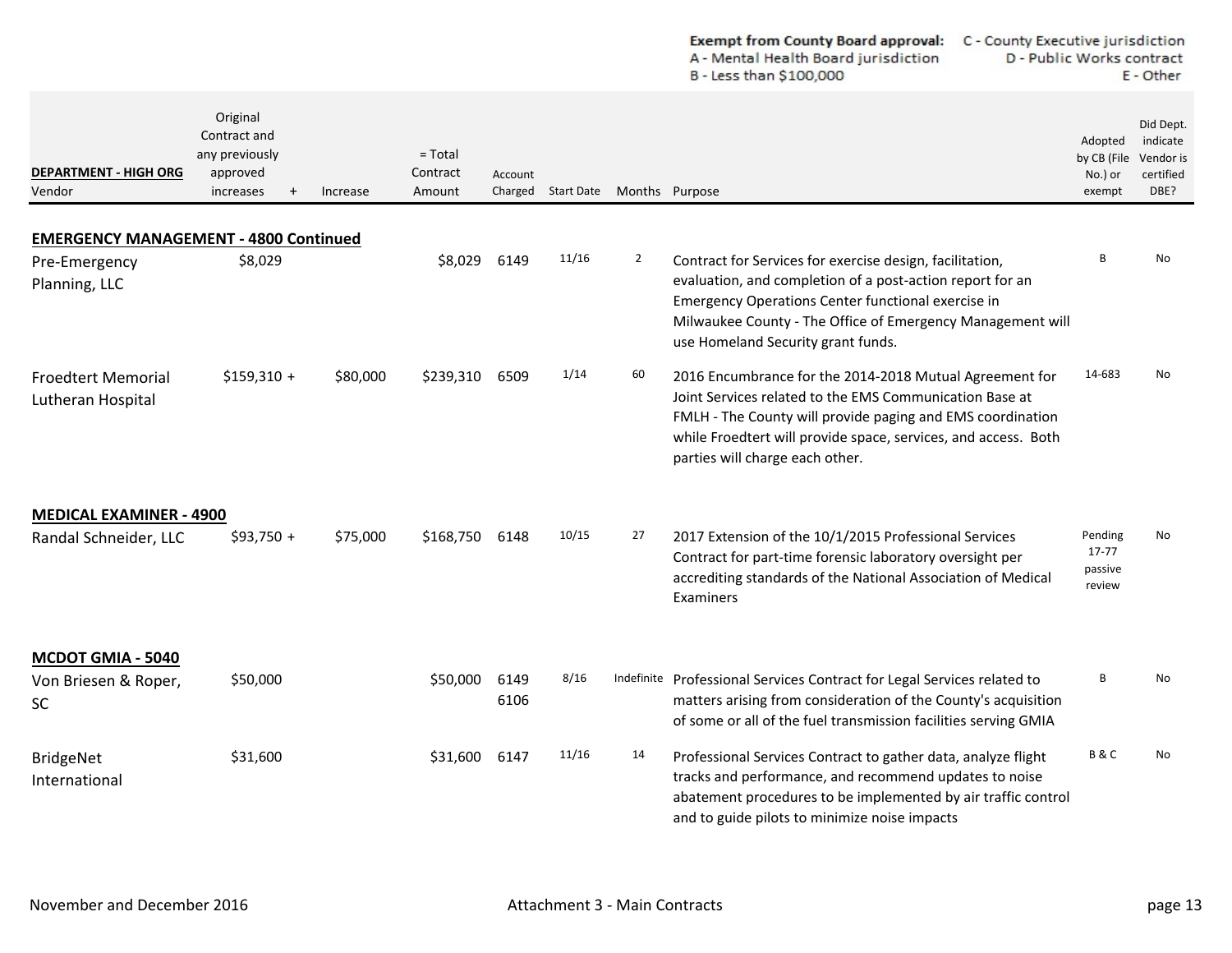|                                                                      |                                                                     |          |                                 |              |                    |                | A - Mental Health Board jurisdiction<br>B - Less than \$100,000                                                                                                                                                                                                                                                                                                                                                                         | D - Public Works contract<br>E - Other      |                                                         |  |
|----------------------------------------------------------------------|---------------------------------------------------------------------|----------|---------------------------------|--------------|--------------------|----------------|-----------------------------------------------------------------------------------------------------------------------------------------------------------------------------------------------------------------------------------------------------------------------------------------------------------------------------------------------------------------------------------------------------------------------------------------|---------------------------------------------|---------------------------------------------------------|--|
| DEPARTMENT - HIGH ORG<br>Vendor                                      | Original<br>Contract and<br>any previously<br>approved<br>increases | Increase | $=$ Total<br>Contract<br>Amount | Account      | Charged Start Date | Months Purpose |                                                                                                                                                                                                                                                                                                                                                                                                                                         | Adopted<br>by CB (File<br>No.) or<br>exempt | Did Dept.<br>indicate<br>Vendor is<br>certified<br>DBE? |  |
| MCDOT GMIA - 5040 Continued                                          |                                                                     |          |                                 |              |                    |                |                                                                                                                                                                                                                                                                                                                                                                                                                                         |                                             |                                                         |  |
| <b>Hanson Professional</b><br>Services, Inc.                         | \$250,000                                                           |          | \$250,000                       | 6149         | 11/16              | 6              | 6+ possibly Professional Services Contract to develop a business plan and<br>update the Airport Layout Plan and Master Plan narrative<br>report for LJ Timmerman Airport                                                                                                                                                                                                                                                                | C and<br>16-386                             | No                                                      |  |
| <b>Building Preventative</b><br>Maintenance<br>Corporation           | \$36,000                                                            |          | \$36,000                        | 6610         | 10/16              | 12             | Professional Services Contract to provide Building<br>Maintenance Services for non-licensed buildings at the former<br>Midwest and Skyway hangars                                                                                                                                                                                                                                                                                       | В                                           | Yes                                                     |  |
| Boelter + Lincoln                                                    | \$1,000,000                                                         |          | \$1,000,000                     | 6030         | Upon<br>execution  | 48             | Professional Services Contract for Development and<br>Administration of a Marketing and Communications Program<br>at GMIA and LJ Timmerman                                                                                                                                                                                                                                                                                              | Pending<br>17-71                            | No                                                      |  |
| LeighFisher, Inc.                                                    | \$30,000                                                            |          | \$30,000                        | 6149         | 1/17               | 1              | Professional Consulting Services Contract to review the Airport<br>Accounting and Finance process including assessing revenue,<br>cash collection, and general practices                                                                                                                                                                                                                                                                | В                                           | No                                                      |  |
| W. Sackerson<br>Construction Co., Inc.                               | \$212,496                                                           |          | \$212,496                       | 8502<br>8509 | 10/16              | 3              | Agreement for Parking Structure 6th Floor Stairwell Repairs                                                                                                                                                                                                                                                                                                                                                                             | D                                           | No                                                      |  |
| Ailevon Pacific<br><b>Aviation Consulting</b><br>Communications, LLC | \$1,200,000                                                         |          | \$1,200,000                     | 6148         | 12/16              | 72             | Professional Services Contract to provide Air Service<br>Development & Consulting and Market Research including<br>analytical data and strategic planning toward the goal of high<br>level air service at MKE through the addition of seats, flights,<br>and/or new routes by new or current carriers and to provide<br>market intelligence, research, and data about traveler<br>demographics in the local region to enhance airlines' | Pending<br>17-72                            | No                                                      |  |

understanding of the Milwaukee market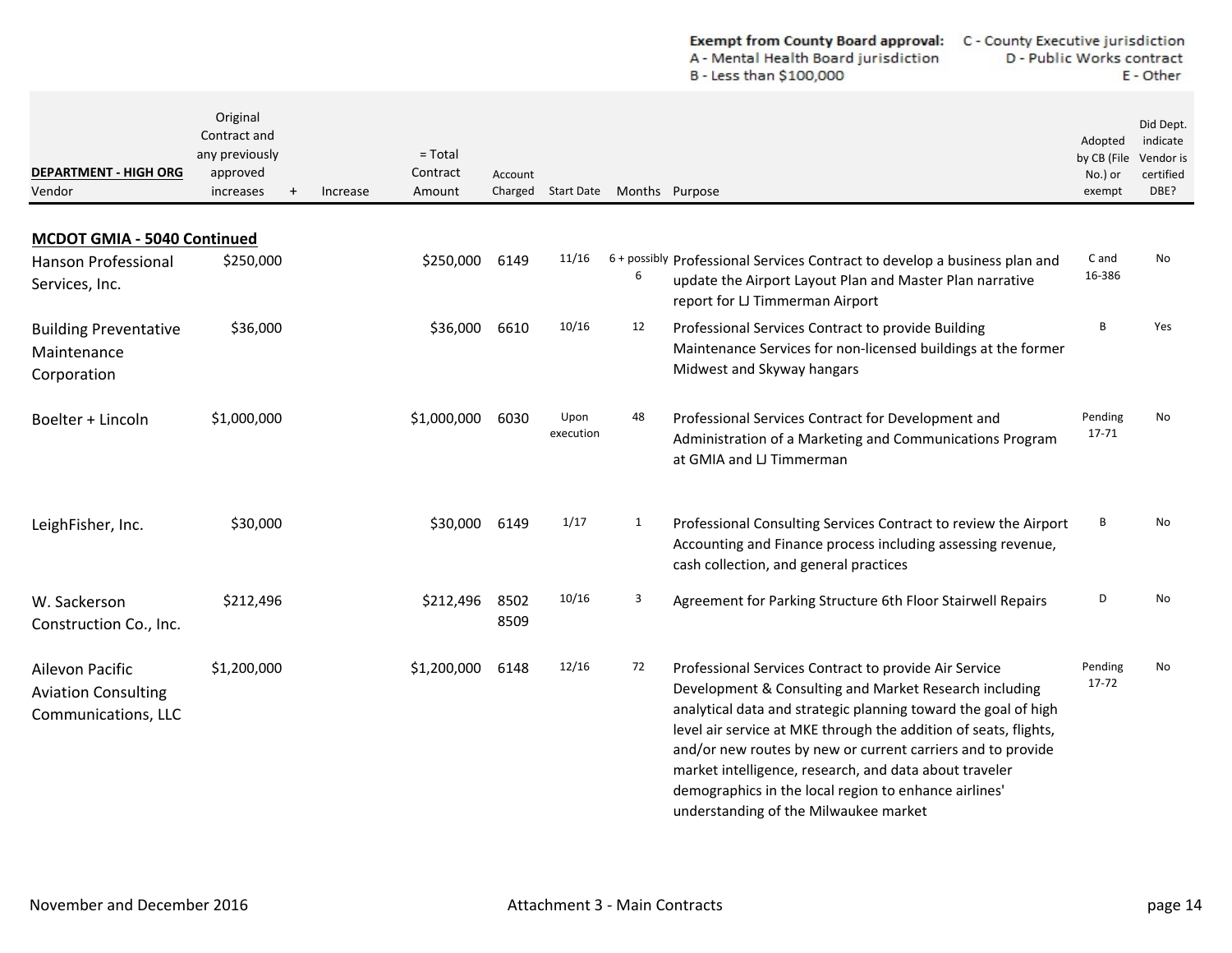|                                                      |                                                                                  |          |                                 |         |                                   |              | A - Mental Health Board jurisdiction<br>B - Less than \$100,000                                                                                                                                                                                                                                                      | D - Public Works contract<br>E - Other      |                                                         |  |
|------------------------------------------------------|----------------------------------------------------------------------------------|----------|---------------------------------|---------|-----------------------------------|--------------|----------------------------------------------------------------------------------------------------------------------------------------------------------------------------------------------------------------------------------------------------------------------------------------------------------------------|---------------------------------------------|---------------------------------------------------------|--|
| <b>DEPARTMENT - HIGH ORG</b><br>Vendor               | Original<br>Contract and<br>any previously<br>approved<br>increases<br>$\ddot{}$ | Increase | $=$ Total<br>Contract<br>Amount | Account | Charged Start Date Months Purpose |              |                                                                                                                                                                                                                                                                                                                      | Adopted<br>by CB (File<br>No.) or<br>exempt | Did Dept.<br>indicate<br>Vendor is<br>certified<br>DBE? |  |
| MCDOT GMIA - 5040 Continued                          |                                                                                  |          |                                 |         |                                   |              |                                                                                                                                                                                                                                                                                                                      |                                             |                                                         |  |
| <b>Aviation Management</b><br>Consulting Group, Inc. | \$19,500 for<br>Element 1<br>work<br>+ Hourly<br>billing for<br>Element 2        |          | \$21,500                        | 6149    | 12/16                             | 12           | Professional Services Contract to develop rules and regulations<br>for GMIA (Element 1); review Milwaukee County Ordinances<br>and identify redundancies and opportunities to enhance<br>effectiveness (Element 2); and provide additional consulting as<br>needed                                                   | C                                           | No                                                      |  |
| LF Green<br>Development LLC                          | \$9,958                                                                          |          | \$9,958                         | 6148    | 12/16                             | 11           | Environmental Engineering Services to manage deicing fluids<br>at GMIA for the 2016-2017 season                                                                                                                                                                                                                      | C                                           | Yes                                                     |  |
| SmithAmundsen<br>Aerospace                           | \$70,000                                                                         |          | \$70,000                        | 6149    | 12/16                             |              | Indefinite Supplemental Agreement for Legal Representation and<br>Litigation Support Services in KPH Construction Corp. v.<br>Milwaukee County, Case No. 2016-CV-002537 - A \$25,000<br>original agreement was executed in May 2016 for legal<br>services in the same case, so the cumulative amount is<br>\$95,000. | B                                           | No                                                      |  |
| U.S. Bank                                            | \$1,125                                                                          |          | \$1,125                         | 8026    | 8/16                              | 6            | Administration Fees for 2013 A&B General Airport Revenue<br><b>Bonds</b>                                                                                                                                                                                                                                             | 99-55<br>(a)(a)                             | No                                                      |  |
| Moody's Investors<br>Service                         | \$42,000                                                                         |          | \$42,000                        | 8026    | 10/16                             | $\mathbf{1}$ | Professional Services associated with the 2016 General Airport<br>Revenue Refunding Bonds                                                                                                                                                                                                                            | 99-55<br>(a)(a)                             | No                                                      |  |
| U.S. Bank                                            | \$2,000                                                                          |          | \$2,000                         | 8026    | 12/16                             | 6            | Trustee and Acceptance Fees for 2016 A General Airport<br>Revenue Refunding Bonds                                                                                                                                                                                                                                    | 99-55<br>(a)(a)                             | No                                                      |  |
| <b>Fitch Ratings</b>                                 | \$35,000                                                                         |          | \$35,000                        | 8026    | 10/16                             | $\mathbf{1}$ | Professional Services associated with the 2016 A General<br><b>Airport Refunding Bonds</b>                                                                                                                                                                                                                           | 99-55<br>(a)(a)                             | No                                                      |  |
| Unison Consulting,<br>Inc.                           | \$95,500                                                                         |          | \$95,500                        | 8026    | 10/14                             | 72           | Professional Services associated with the 2016 General Airport<br><b>Refunding Bonds</b>                                                                                                                                                                                                                             | 99-55<br>(a)(a)                             | Yes                                                     |  |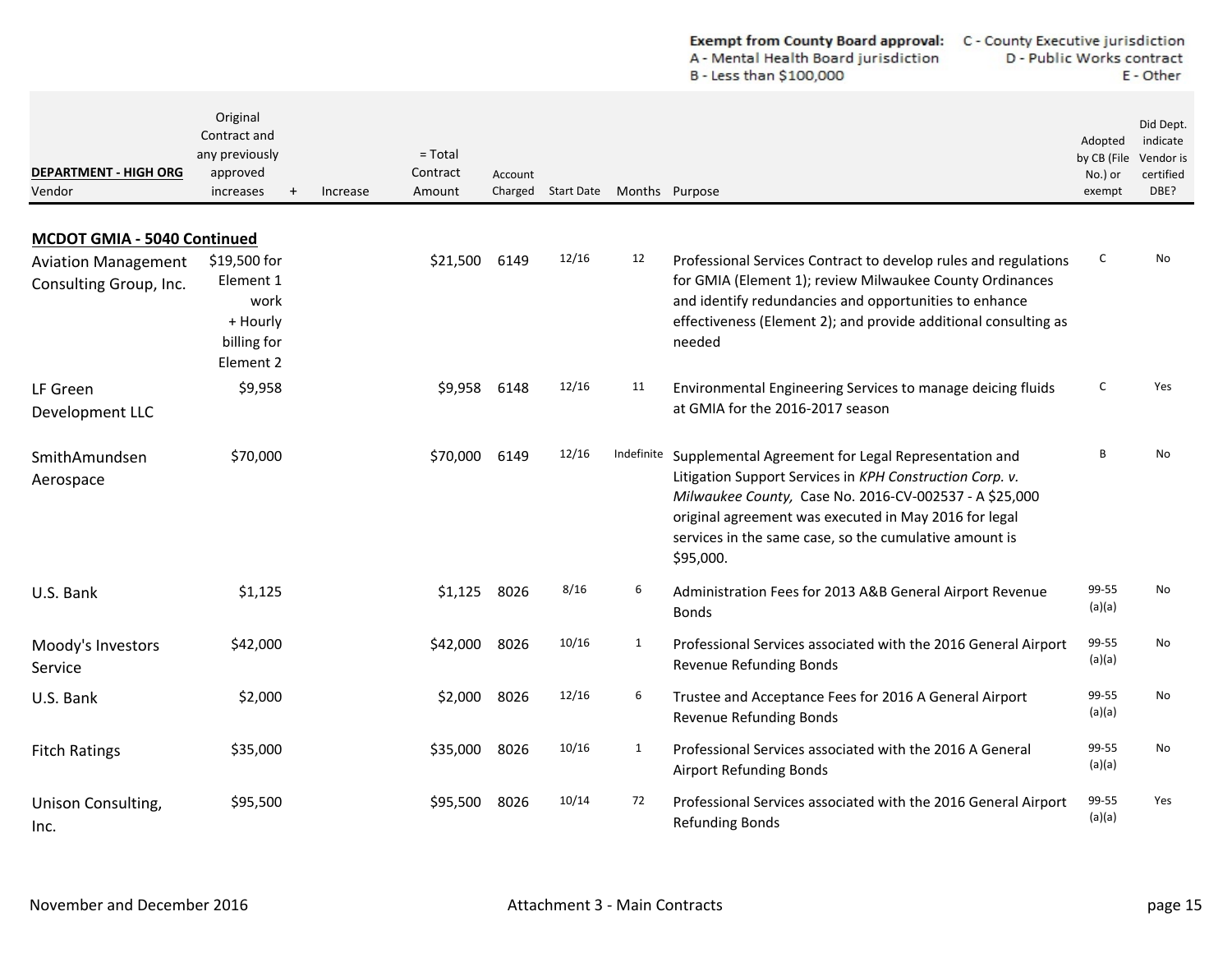|                                                                                                       |                                                                              |          |                                 |              |                    |                | <b>Exempt from County Board approval:</b><br>A - Mental Health Board jurisdiction<br>B - Less than \$100,000                                                                                                                                                                                                                                                          | C - County Executive jurisdiction<br>D - Public Works contract<br>E - Other |                                                         |  |
|-------------------------------------------------------------------------------------------------------|------------------------------------------------------------------------------|----------|---------------------------------|--------------|--------------------|----------------|-----------------------------------------------------------------------------------------------------------------------------------------------------------------------------------------------------------------------------------------------------------------------------------------------------------------------------------------------------------------------|-----------------------------------------------------------------------------|---------------------------------------------------------|--|
| <b>DEPARTMENT - HIGH ORG</b><br>Vendor                                                                | Original<br>Contract and<br>any previously<br>approved<br>increases<br>$\pm$ | Increase | $=$ Total<br>Contract<br>Amount | Account      | Charged Start Date | Months Purpose |                                                                                                                                                                                                                                                                                                                                                                       | Adopted<br>by CB (File<br>No.) or<br>exempt                                 | Did Dept.<br>indicate<br>Vendor is<br>certified<br>DBE? |  |
|                                                                                                       |                                                                              |          |                                 |              |                    |                |                                                                                                                                                                                                                                                                                                                                                                       |                                                                             |                                                         |  |
| <b>MCDOT HIGHWAY MAINTENANCE - 5100</b><br>Collins Engineers, Inc.                                    | \$205,244                                                                    |          | \$205,244                       | 6148         | 1/17               | 24             | Engineering Services Contract for Structural Design, Inspection,<br>and Program Management Services including the inspection of<br>bridges, monotube signal structure, and municipal Quality<br>Assurance/Quality Control                                                                                                                                             | 16-671                                                                      | No                                                      |  |
| <b>FLEET MANAGEMENT - 5300</b>                                                                        |                                                                              |          |                                 |              |                    |                |                                                                                                                                                                                                                                                                                                                                                                       |                                                                             |                                                         |  |
| Jackson /<br>MacCudden, Inc.                                                                          | \$1,455                                                                      |          | \$1,455                         | 6610         | 11/16              | $\overline{2}$ | Asbestos and Lead Consulting Services for Central Garage<br><b>Exterior Painting</b>                                                                                                                                                                                                                                                                                  | c                                                                           | No                                                      |  |
| DAS UTILITIES - 5500                                                                                  |                                                                              |          |                                 |              |                    |                |                                                                                                                                                                                                                                                                                                                                                                       |                                                                             |                                                         |  |
| <b>GRAEF USA</b>                                                                                      | $$60,975 +$                                                                  | \$39,010 | \$99,985                        | 8502         | 8/16               | 5              | Fee Increase 1 to the arrangement for Civil Engineering Design,<br>Planning, and Management Services to add fire hydrants,<br>replace meter vault, and add a pressure-reducing station along<br>the North Avenue Water Main as part of the County<br>transferring its water main to another entity - This increase will<br>provide Construction Observation Services. | C                                                                           | No                                                      |  |
| Mid City Plumbing &<br>Heating, Inc.                                                                  | \$969,137                                                                    |          | \$969,137                       | 8502         | 12/16              | 1              | Agreement for Construction for the North Avenue Water Main<br>Meter Pit                                                                                                                                                                                                                                                                                               | D                                                                           | No                                                      |  |
| <b>MCDOT DIRECTOR'S OFFICE - 5800</b>                                                                 |                                                                              |          |                                 |              |                    |                |                                                                                                                                                                                                                                                                                                                                                                       |                                                                             |                                                         |  |
| <b>Interfaith Caregivers</b><br>of Ozaukee County<br>(Recipient) with<br>payment to A&J Vans,<br>Inc. | \$25,070<br>federal and<br>\$6,268 local                                     |          | \$31,338                        | 8204<br>4999 | 1/16               | 12             | Grant Agreement for MCDOT to transmit federal capital<br>assistance from the 2016 Section 5310 Enhanced Mobility for<br>Seniors and Individuals with Disabilities and for the Recipient<br>to provide a local match to purchase a Minivan (Rear Load)                                                                                                                 | 16-383                                                                      | No                                                      |  |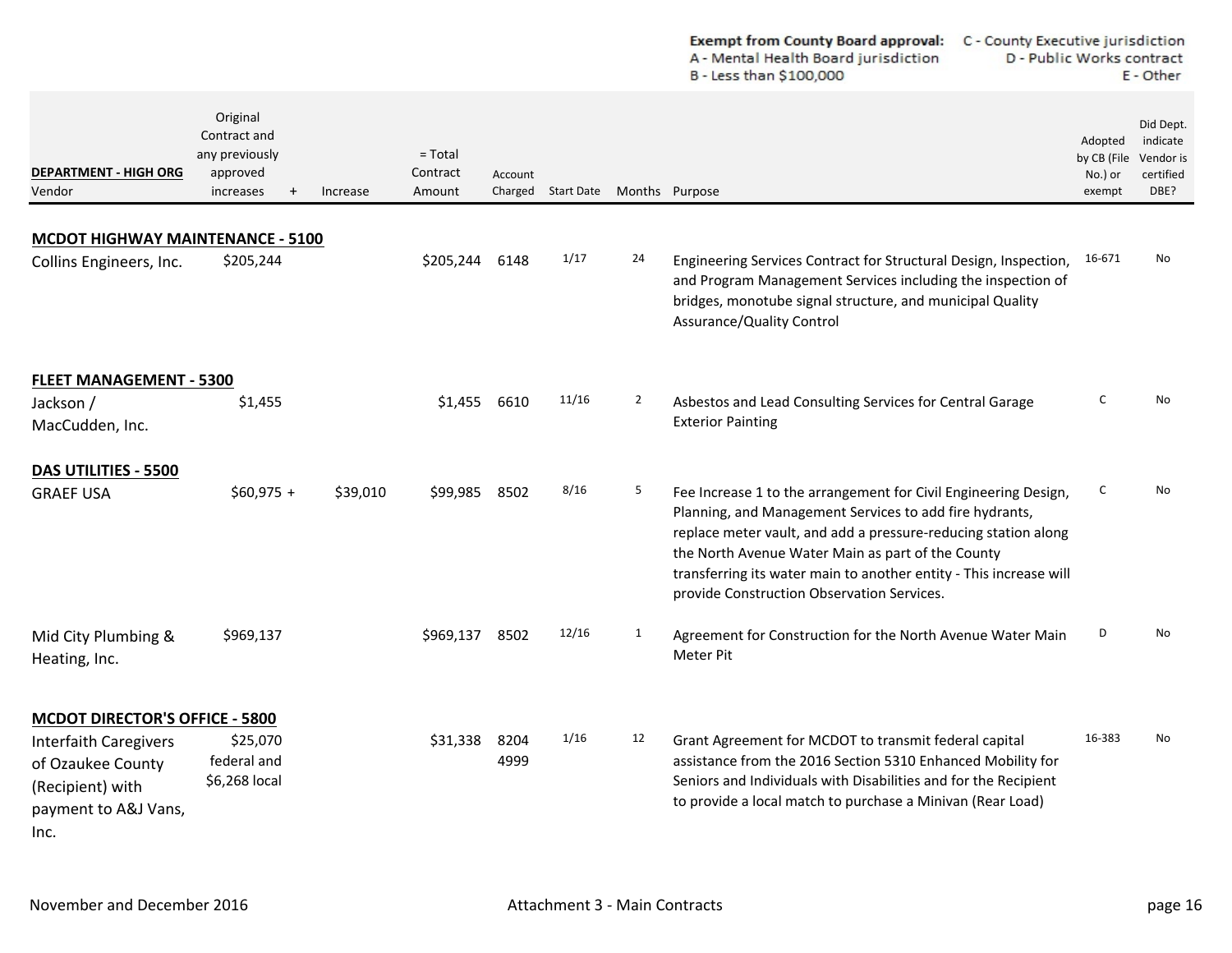|                                                                                          |                                                                     |          |                                 |                    |                   |    | <b>Exempt from County Board approval:</b><br>A - Mental Health Board jurisdiction<br>B - Less than \$100,000                                                                                                                                                                                       | C - County Executive jurisdiction<br>D - Public Works contract<br>E - Other |                                                         |  |
|------------------------------------------------------------------------------------------|---------------------------------------------------------------------|----------|---------------------------------|--------------------|-------------------|----|----------------------------------------------------------------------------------------------------------------------------------------------------------------------------------------------------------------------------------------------------------------------------------------------------|-----------------------------------------------------------------------------|---------------------------------------------------------|--|
| <b>DEPARTMENT - HIGH ORG</b><br>Vendor                                                   | Original<br>Contract and<br>any previously<br>approved<br>increases | Increase | $=$ Total<br>Contract<br>Amount | Account<br>Charged | <b>Start Date</b> |    | Months Purpose                                                                                                                                                                                                                                                                                     | Adopted<br>by CB (File<br>No.) or<br>exempt                                 | Did Dept.<br>indicate<br>Vendor is<br>certified<br>DBE? |  |
| <b>MCDOT DIRECTOR'S OFFICE - 5800 Continued</b>                                          |                                                                     |          |                                 |                    |                   |    |                                                                                                                                                                                                                                                                                                    |                                                                             |                                                         |  |
| <b>Interfaith Caregivers</b><br>of Ozaukee County<br>(Recipient)                         | \$74,978<br>federal and<br>\$85,428 local                           |          | \$160,406                       | 8204               | 1/16              | 12 | Grant Agreement for MCDOT to transmit federal capital<br>assistance from the 2016 Section 5310 Enhanced Mobility for<br>Seniors and Individuals with Disabilities and for the Recipient<br>to provide a local match for Mobility Management, Travel<br>Coordination, and Volunteer Driver Salaries | 16-383                                                                      | No                                                      |  |
| Milwaukee Center for<br>Independence<br>(Recipient) with<br>payment to A&J Vans,<br>Inc. | \$200,830<br>federal and<br>\$50,208 local                          |          | \$251,038                       | 8204<br>4999       | 1/16              | 12 | Grant Agreement for MCDOT to transmit federal capital<br>assistance from the 2016 Section 5310 Enhanced Mobility for<br>Seniors and Individuals with Disabilities and for the Recipient<br>to provide a local match to purchase four Medium Honeycomb<br><b>Buses</b>                              | 16-383                                                                      | No                                                      |  |
| Interfaith Senior<br>Programs, Inc.<br>(Recipient)                                       | \$207,556<br>federal and<br>\$98,310 local                          |          | \$305,866                       | 8204               | 1/16              | 12 | Grant Agreement for MCDOT to transmit federal capital<br>assistance from the 2016 Section 5310 Enhanced Mobility for<br>Seniors and Individuals with Disabilities and for the Recipient<br>to provide a local match for Mobility Management, Travel<br>Coordination, and Volunteer Driver Salaries | 16-383                                                                      | No                                                      |  |
| Community Care, Inc.,<br>(Recipient) with<br>payment to Atlas Bus<br>Sales               | \$44,121<br>federal and<br>\$11,030 local                           |          | \$55,151                        | 8204<br>4999       | 1/16              | 12 | Grant Agreement for MCDOT to transmit federal capital<br>assistance from the 2016 Section 5310 Enhanced Mobility for<br>Seniors and Individuals with Disabilities and for the Recipient<br>to provide a local match to purchase one Medium Bus (Gas)                                               | 16-383                                                                      | No                                                      |  |
| <b>United Community</b><br>Center (Recipient)                                            | \$88,242<br>federal and<br>\$22,060 local                           |          | \$110,302                       | 8204<br>4999       | 1/16              | 12 | Grant Agreement for MCDOT to transmit federal capital<br>assistance from the 2016 Section 5310 Enhanced Mobility for<br>Seniors and Individuals with Disabilities and for the Recipient<br>to provide a local match to purchase two Medium Buses (Gas)                                             | 16-383                                                                      | <b>No</b>                                               |  |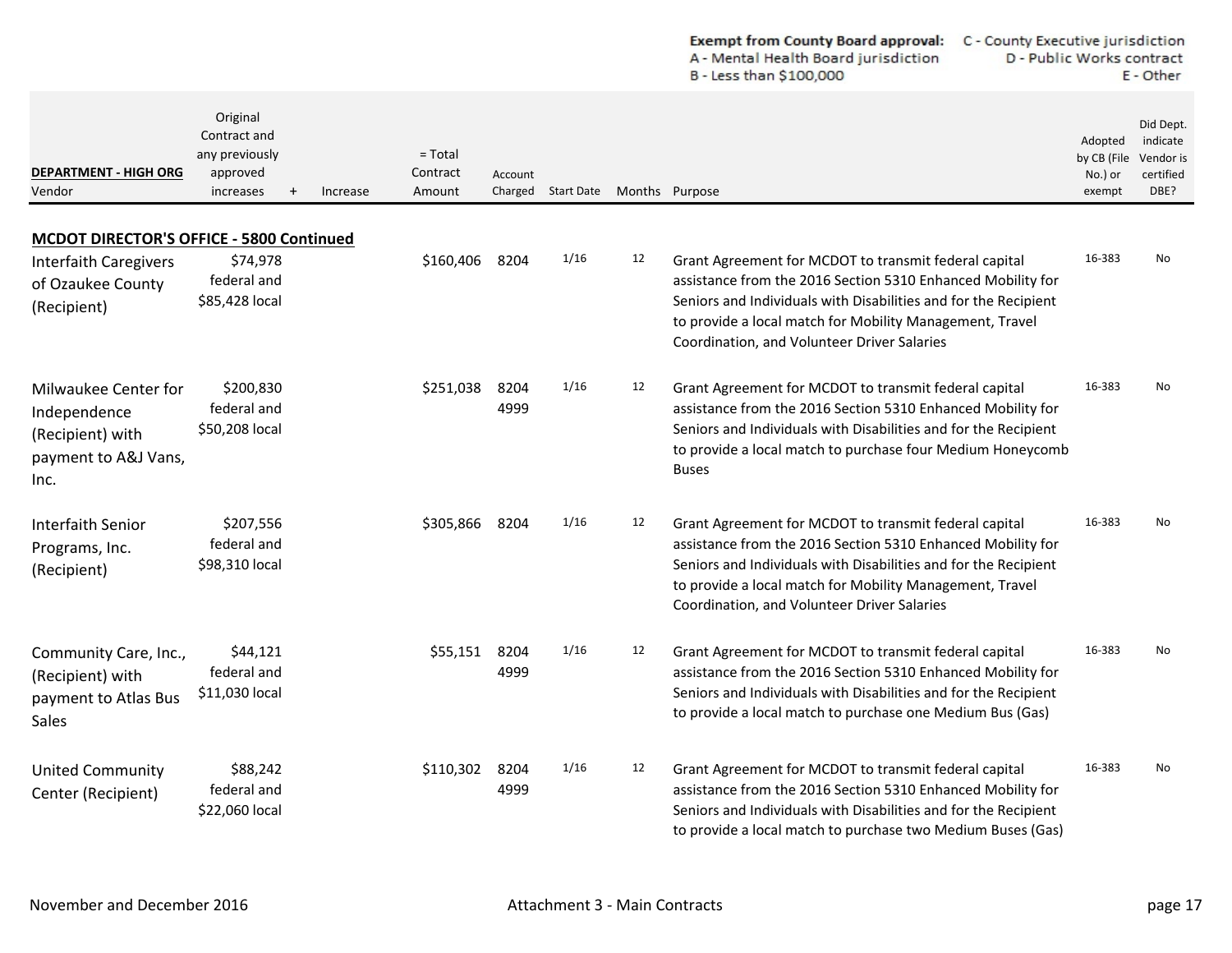|                                                                                                           |                                                                     |          |                                 |              |                    |                | <b>Exempt from County Board approval:</b><br>A - Mental Health Board jurisdiction<br>B - Less than \$100,000                                                                                                                                                                  |                                             | C - County Executive jurisdiction<br>D - Public Works contract<br>E - Other |  |
|-----------------------------------------------------------------------------------------------------------|---------------------------------------------------------------------|----------|---------------------------------|--------------|--------------------|----------------|-------------------------------------------------------------------------------------------------------------------------------------------------------------------------------------------------------------------------------------------------------------------------------|---------------------------------------------|-----------------------------------------------------------------------------|--|
| <b>DEPARTMENT - HIGH ORG</b><br>Vendor                                                                    | Original<br>Contract and<br>any previously<br>approved<br>increases | Increase | $=$ Total<br>Contract<br>Amount | Account      | Charged Start Date | Months Purpose |                                                                                                                                                                                                                                                                               | Adopted<br>by CB (File<br>No.) or<br>exempt | Did Dept.<br>indicate<br>Vendor is<br>certified<br>DBE?                     |  |
| <b>MCDOT DIRECTOR'S OFFICE - 5800 Continued</b>                                                           |                                                                     |          |                                 |              |                    |                |                                                                                                                                                                                                                                                                               |                                             |                                                                             |  |
| Balance, Inc.,<br>(Recipient) with<br>payment to A&J Vans,<br>Inc.                                        | \$75,211<br>federal and<br>\$18,803 local                           |          | \$94,014                        | 8204<br>4999 | 1/16               | 12             | Grant Agreement for MCDOT to transmit federal capital<br>assistance from the 2016 Section 5310 Enhanced Mobility for<br>Seniors and Individuals with Disabilities and for the Recipient<br>to provide a local match to purchase three Minivans (Rear<br>Load)                 | 16-383                                      | No                                                                          |  |
| Away We Go<br>Transport, Inc.,<br>(Recipient) with<br>payment to<br>Atlas Bus Sales and<br>A&J Vans, Inc. | \$120,410<br>federal and<br>\$30,103 local                          |          | \$150,513                       | 8204<br>4999 | 1/16               | 12             | Grant Agreement for MCDOT to transmit federal capital<br>assistance from the 2016 Section 5310 Enhanced Mobility for<br>Seniors and Individuals with Disabilities and for the Recipient<br>to provide a local match to purchase one Large Bus and two<br>Minivans (Rear Load) | 16-383                                      | No                                                                          |  |
| <b>Interfaith Caregivers</b><br>of Washington County<br>(Recipient)                                       | \$34,018<br>federal and<br>\$34,329 local                           |          | \$68,347                        | 8204         | 1/16               | 12             | Grant Agreement for MCDOT to transmit federal capital<br>assistance from the 2016 Section 5310 Enhanced Mobility for<br>Seniors and Individuals with Disabilities and for the Recipient<br>to provide a local match for Volunteer Driver Salaries                             | 16-383                                      | No                                                                          |  |
| <b>Interfaith Caregivers</b><br>of Washington County<br>(Recipient) with<br>payment to Atlas Bus<br>Sales | \$51,661<br>federal and<br>\$12,915 local                           |          | \$64,576                        | 8204<br>4999 | 1/16               | 12             | Grant Agreement for MCDOT to transmit federal capital<br>assistance from the 2016 Section 5310 Enhanced Mobility for<br>Seniors and Individuals with Disabilities and for the Recipient<br>to provide a local match to purchase two Minivans (Side Load)                      | 16-383                                      | No                                                                          |  |
| <b>Reinvention LLC</b>                                                                                    | $$9,800 +$                                                          | \$9,800  | \$19,600                        | 6148         | 12/15              | 24             | Amendment 1 extending the Professional Service Contract for<br>Consulting Services to continue revising and completing the<br>MCDOT Strategic Plan - The consultant will work with MCDOT<br>divisions under this amendment.                                                   | В                                           | No                                                                          |  |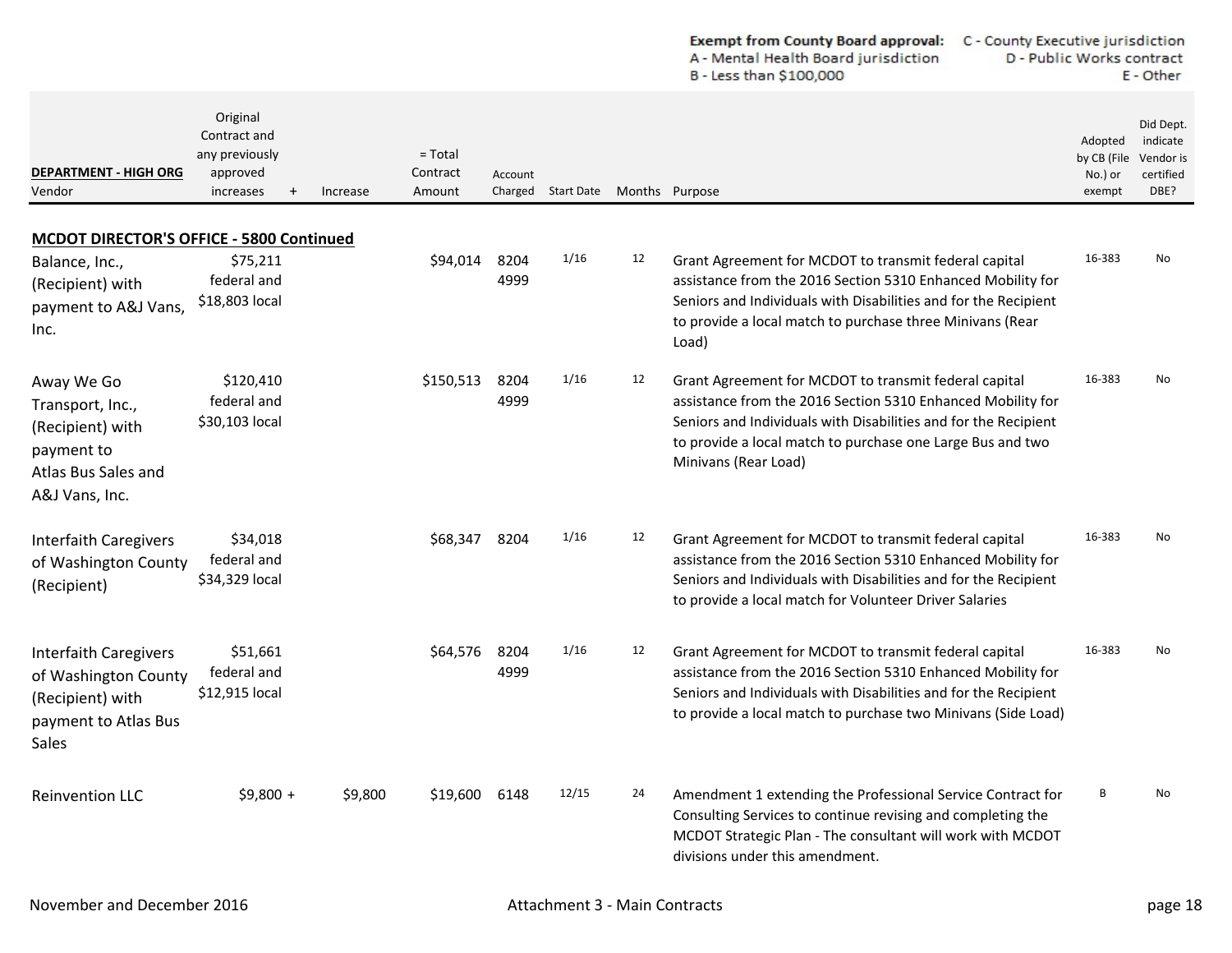|                                                                               |                                                                     |                                             |         |                    |    | B - Less than \$100,000                                                                                                                                                                                                                     |                                             | E - Other                                               |
|-------------------------------------------------------------------------------|---------------------------------------------------------------------|---------------------------------------------|---------|--------------------|----|---------------------------------------------------------------------------------------------------------------------------------------------------------------------------------------------------------------------------------------------|---------------------------------------------|---------------------------------------------------------|
| DEPARTMENT - HIGH ORG<br>Vendor                                               | Original<br>Contract and<br>any previously<br>approved<br>increases | $=$ Total<br>Contract<br>Increase<br>Amount | Account | Charged Start Date |    | Months Purpose                                                                                                                                                                                                                              | Adopted<br>by CB (File<br>No.) or<br>exempt | Did Dept.<br>indicate<br>Vendor is<br>certified<br>DBE? |
|                                                                               |                                                                     |                                             |         |                    |    |                                                                                                                                                                                                                                             |                                             |                                                         |
| <b>DHHS BEHAVIORAL HEALTH DIVISION - 6300</b><br>Social Solutions, Inc.       | \$90,000                                                            | \$90,000                                    | 6149    | 11/16              | 36 | Professional Services Agreement to provide Cultural<br>Intelligence Training to BHD employees, deliver assessments,<br>and report on the results - Contractor will charge the same<br>rate to members of the BHD provider network.          | Α                                           | No, but<br>Vendor is<br>seeking<br>certifica-<br>tion   |
| Patina Solutions<br>Group, Inc.                                               | \$50,000                                                            | \$50,000                                    | 6149    | 10/16              | 6  | 2016 Professional Services Contract to coordinate change<br>management and communication around BHD initiatives and<br>increase employee engagement and adoption of the changes                                                             | A                                           | No                                                      |
| <b>Community Care</b><br>Resources                                            | \$750                                                               | \$750                                       | 6148    | 9/16               | 3  | Wraparound Milwaukee Time-Limited Agreement for Out-of-<br>Network provision of Pre-Placement Visits to youth                                                                                                                               | A                                           | No                                                      |
| Milwaukee Center for<br>Independence dba<br><b>Whole Health Care</b><br>Group | \$4,320                                                             | \$4,320                                     | 6148    | 9/16               | 7  | Wraparound Milwaukee Time-Limited Agreement for Out-of-<br>Network provision of Psychiatric Review/Medication with<br>Therapy Services to youth enrolled in the Coordinated<br>Opportunities for Recovery and Empowerment (CORE)<br>Program | Α                                           | No                                                      |
| <b>Next Chapter Living</b><br>Center, Inc.                                    | \$36,901                                                            | \$36,901                                    | 6148    | 7/16               | 6  | Wraparound Milwaukee 2016 Fee-for-Service Agreement for<br><b>Group Home Care Services</b>                                                                                                                                                  | Α                                           | No                                                      |
| <b>Inspiring Young</b><br>Women, Inc.                                         | \$36,744                                                            | \$36,744                                    | 6148    | 7/16               | 6  | Wraparound Milwaukee 2016 Fee-for-Service Agreement for<br><b>Group Home Care Services</b>                                                                                                                                                  | Α                                           | No                                                      |
| Horizon Healthcare,<br>Inc.                                                   | \$11,760                                                            | \$11,760                                    | 6148    | 11/16              | 6  | Wraparound Milwaukee Time-Limited Agreement for Out-of-<br>Network provision of Psychiatric Review, Medication, and<br>Assessment Services to youth                                                                                         | Α                                           | No                                                      |
| <b>Community Care</b><br>Resources                                            | \$12,859                                                            | \$12,859                                    | 6148    | 11/16              | 5  | Wraparound Milwaukee Time-Limited Agreement for Out-of-<br>Network provision of Treatment Foster Care Services to youth                                                                                                                     | Α                                           | No                                                      |

D - Public Works contract

A - Mental Health Board jurisdiction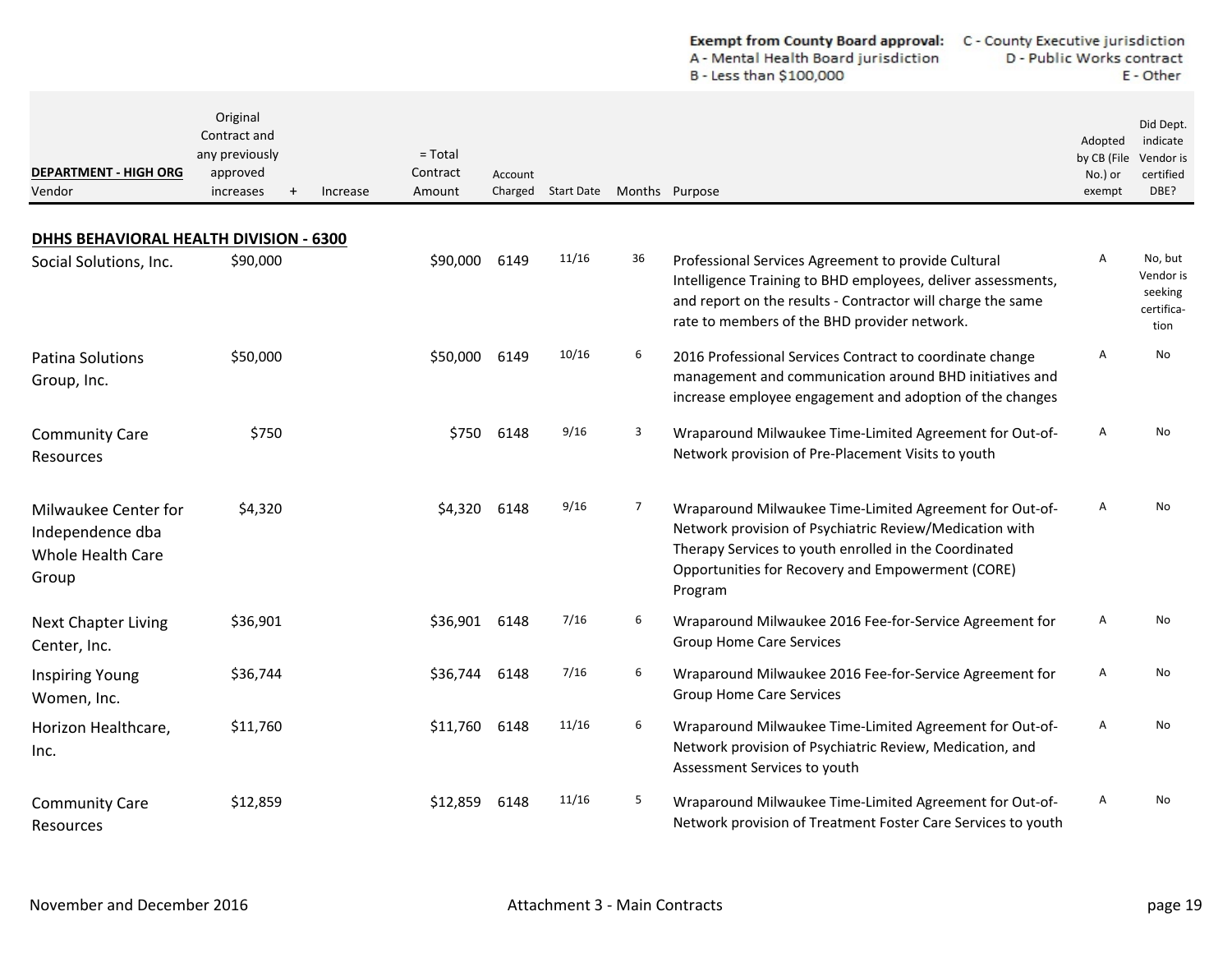|                                                      |                                                                                  |                                             |                    |                   |    | Exempt from County Board approval: C - County Executive jurisdiction<br>A - Mental Health Board jurisdiction<br>B - Less than \$100,000                                                                                                                                                                                                                                                                                                                        | D - Public Works contract                   | E - Other                                               |
|------------------------------------------------------|----------------------------------------------------------------------------------|---------------------------------------------|--------------------|-------------------|----|----------------------------------------------------------------------------------------------------------------------------------------------------------------------------------------------------------------------------------------------------------------------------------------------------------------------------------------------------------------------------------------------------------------------------------------------------------------|---------------------------------------------|---------------------------------------------------------|
| <b>DEPARTMENT - HIGH ORG</b><br>Vendor               | Original<br>Contract and<br>any previously<br>approved<br>increases<br>$\ddot{}$ | $=$ Total<br>Contract<br>Amount<br>Increase | Account<br>Charged | <b>Start Date</b> |    | Months Purpose                                                                                                                                                                                                                                                                                                                                                                                                                                                 | Adopted<br>by CB (File<br>No.) or<br>exempt | Did Dept.<br>indicate<br>Vendor is<br>certified<br>DBE? |
| DHHS BEHAVIORAL HEALTH DIVISION - 6300 Continued     |                                                                                  |                                             |                    |                   |    |                                                                                                                                                                                                                                                                                                                                                                                                                                                                |                                             |                                                         |
| Wisconsin<br><b>Community Services,</b><br>Inc.      | \$1,367,924                                                                      | \$1,367,924 Possibly                        | 8110 to<br>8164    | 1/17              | 12 | 2017 Community Access to Recovery Services Fee-for-Service<br>Agreement for WIser Choice (clinical treatment and recovery<br>support to people with a history of alcohol or drug use) and<br>Comprehensive Community Services (recovery services,<br>treatment, and psychosocial rehabilitation services for adults<br>and children) - Vendor will provide Bridge Housing / Room and<br>Board for AODA and Recovery Support Coordination / Case<br>Management. | Α                                           | No                                                      |
| Empathetic<br>Counseling Services,<br>Inc.           | \$768,395                                                                        | \$768,395 Possibly                          | 8110 to<br>8164    | 1/17              | 12 | 2017 Community Access to Recovery Services Fee-for-Service<br>Agreement for WIser Choice (clinical treatment and recovery<br>support to people with a history of alcohol or drug use) -<br>Vendor will provide Anger Management, AODA Outpatient<br>Treatment, Wiser Choice Ancillary Services, Spiritual Support,<br>and Medication Assisted Treatment.                                                                                                       | Α                                           | No                                                      |
| <b>Genesis Behavioral</b><br>Services, Inc.          | \$878,668                                                                        | \$878,668 Possibly                          | 8110 to<br>8164    | 1/17              | 12 | 2017 Community Access to Recovery Services Fee-for-Service<br>Agreement for WIser Choice (clinical treatment and recovery<br>support to people with a history of alcohol or drug use) -<br>Vendor will provide AODA Residential & Outpatient<br>Treatment, Recovery House, and Domestic Violence Services.                                                                                                                                                     | Α                                           | No                                                      |
| Adulthood's Path II,<br>LLC                          | \$20,934                                                                         | \$20,934                                    | 6148               | 10/16             | 3  | Wraparound Milwaukee 2016 Fee-for-Service Agreement for<br><b>Group Home Care Services</b>                                                                                                                                                                                                                                                                                                                                                                     | Α                                           | No                                                      |
| <b>Butterflies Home for</b><br>Teen Girls, LLC       | \$49,201                                                                         | \$49,201                                    | 6148               | 9/16              | 4  | Wraparound Milwaukee 2016 Fee-for-Service Agreement for<br><b>Group Home Care Services</b>                                                                                                                                                                                                                                                                                                                                                                     | Α                                           | No                                                      |
| <b>American Foundation</b><br>of Counseling Services | \$16,074                                                                         | \$16,074                                    | 6148               | 9/16              | 5  | Wraparound Milwaukee Time-Limited Agreement for Out-of-<br>Network provision of Treatment Foster Care Services to youth                                                                                                                                                                                                                                                                                                                                        | A                                           | No                                                      |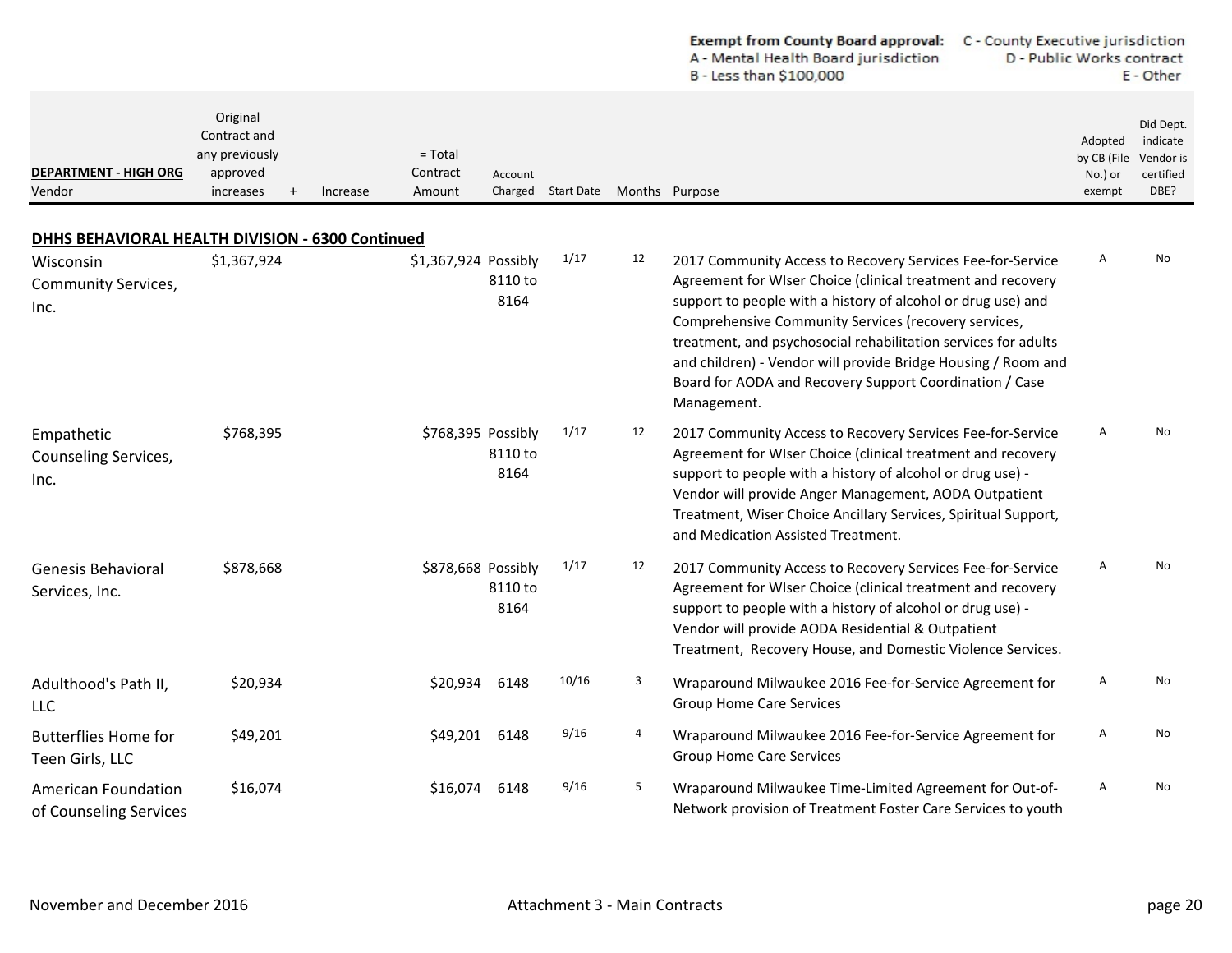|                                                                                                                              |                                                                                  |                                             |                                       |                    |                | <b>Exempt from County Board approval:</b><br>A - Mental Health Board jurisdiction<br>B - Less than \$100,000                                                                                                                                                                                                                                                                                            | C - County Executive jurisdiction<br>D - Public Works contract |                                             | E - Other                                               |
|------------------------------------------------------------------------------------------------------------------------------|----------------------------------------------------------------------------------|---------------------------------------------|---------------------------------------|--------------------|----------------|---------------------------------------------------------------------------------------------------------------------------------------------------------------------------------------------------------------------------------------------------------------------------------------------------------------------------------------------------------------------------------------------------------|----------------------------------------------------------------|---------------------------------------------|---------------------------------------------------------|
| <b>DEPARTMENT - HIGH ORG</b><br>Vendor                                                                                       | Original<br>Contract and<br>any previously<br>approved<br>increases<br>$\ddot{}$ | $=$ Total<br>Contract<br>Amount<br>Increase | Account                               | Charged Start Date | Months Purpose |                                                                                                                                                                                                                                                                                                                                                                                                         |                                                                | Adopted<br>by CB (File<br>No.) or<br>exempt | Did Dept.<br>indicate<br>Vendor is<br>certified<br>DBE? |
| DHHS BEHAVIORAL HEALTH DIVISION - 6300 Continued<br><b>Wisconsin Nazarene</b><br>Compassionate<br>Center dba Project<br>Heat | \$183,209                                                                        |                                             | \$183,209 Possibly<br>8110 to<br>8164 | 1/17               | 12             | 2017 Community Access to Recovery Services Fee-for-Service<br>Agreement for WIser Choice (clinical treatment and recovery<br>support to people with a history of alcohol or drug use) and<br>Comprehensive Community Services (recovery services,<br>treatment, and psychosocial rehabilitation services for adults<br>and children) - Vendor will provide Bridge Housing / Room and<br>Board for AODA. |                                                                | A                                           | No                                                      |
| <b>United Community</b><br>Center                                                                                            | \$1,198,932                                                                      | \$1,198,932 Possibly                        | 8110 to<br>8164                       | 1/17               | 12             | 2017 Community Access to Recovery Services Fee-for-Service<br>Agreement for Wiser Choice and Comprehensive Community<br>Services (CCS) - Vendor will provide AODA Residential,<br>Outpatient, and Mental Health Outpatient Treatment,<br>Recovery House, and CCS.                                                                                                                                       |                                                                | Α                                           | No                                                      |
| Project Access, Inc.                                                                                                         | \$65,000                                                                         |                                             | \$65,000 Possibly<br>8110 to<br>8164  | 1/17               | 12             | 2017 Community Access to Recovery Services Fee-for-Service<br>Agreement for Comprehensive Community Services                                                                                                                                                                                                                                                                                            |                                                                | Α                                           | No                                                      |
| <b>Access Recovery</b><br><b>Mental Health</b><br><b>Services</b>                                                            | \$20,000                                                                         |                                             | \$20,000 Possibly<br>8110 to<br>8164  | 1/17               | 12             | 2017 Community Access to Recovery Services Fee-for-Service<br>Agreement for Comprehensive Community Services                                                                                                                                                                                                                                                                                            |                                                                | A                                           | No                                                      |
| <b>Community Living</b><br>Arrangements, Inc.                                                                                | \$30,000                                                                         |                                             | \$30,000 Possibly<br>8110 to<br>8164  | 1/17               | 12             | 2017 Community Access to Recovery Services Fee-for-Service<br>Agreement for Adult Family Home Services                                                                                                                                                                                                                                                                                                  |                                                                | A                                           | No                                                      |
| Ascent for Life, Inc.                                                                                                        | \$15,000                                                                         |                                             | \$15,000 Possibly<br>8110 to<br>8164  | 1/17               | 12             | 2017 Community Access to Recovery Services Fee-for-Service<br>Agreement for Comprehensive Community Services                                                                                                                                                                                                                                                                                            |                                                                | Α                                           | No                                                      |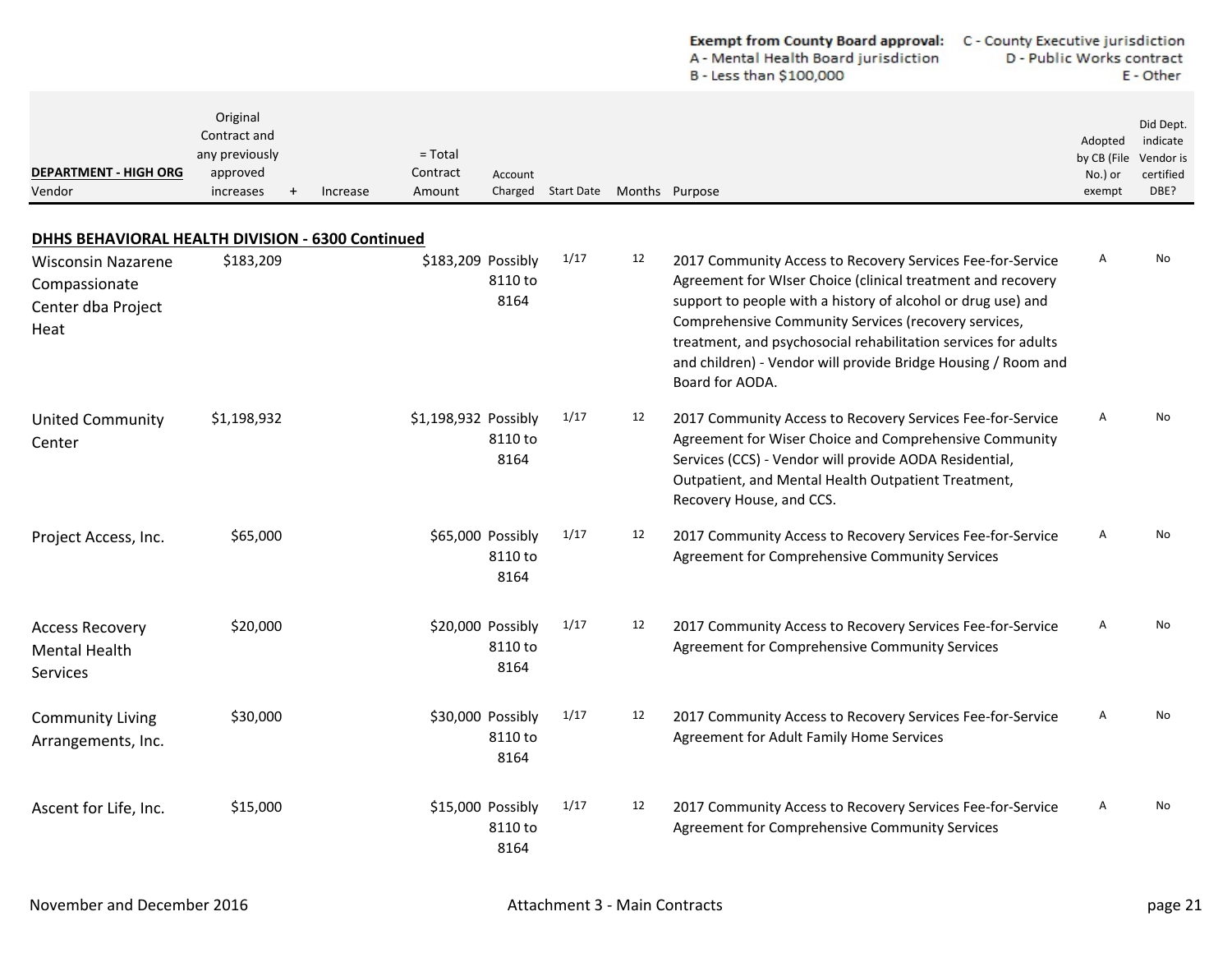|                                                                                  |                                                                                  |                                             |                                      |                    |                | A - Mental Health Board jurisdiction<br>B - Less than \$100,000                                                                                                                                                         | D - Public Works contract                   | E - Other                                               |
|----------------------------------------------------------------------------------|----------------------------------------------------------------------------------|---------------------------------------------|--------------------------------------|--------------------|----------------|-------------------------------------------------------------------------------------------------------------------------------------------------------------------------------------------------------------------------|---------------------------------------------|---------------------------------------------------------|
| <b>DEPARTMENT - HIGH ORG</b><br>Vendor                                           | Original<br>Contract and<br>any previously<br>approved<br>increases<br>$\ddot{}$ | $=$ Total<br>Contract<br>Amount<br>Increase | Account                              | Charged Start Date | Months Purpose |                                                                                                                                                                                                                         | Adopted<br>by CB (File<br>No.) or<br>exempt | Did Dept.<br>indicate<br>Vendor is<br>certified<br>DBE? |
| DHHS BEHAVIORAL HEALTH DIVISION - 6300 Continued                                 |                                                                                  |                                             |                                      |                    |                |                                                                                                                                                                                                                         |                                             |                                                         |
| <b>Matt Talbot Recovery</b><br>Services, Inc.                                    | \$1,281,806                                                                      | \$1,281,806 Possibly                        | 8110 to<br>8164                      | 1/17               | 12             | 2017 Community Access to Recovery Services Fee-for-Service<br>Agreement for Wiser Choice Services including AODA<br>Residential Treatment, Recovery House, and Medication<br>Assistance Treatment                       | Α                                           | No                                                      |
| Word of Hope<br>Ministries, Inc.                                                 | \$89,474                                                                         |                                             | \$89,474 Possibly<br>8110 to<br>8164 | 1/17               | 12             | 2017 Community Access to Recovery Services Fee-for-Service<br>Agreement for WIser Choice Services including AODA<br><b>Outpatient Treatment Services</b>                                                                | A                                           | No                                                      |
| <b>Professional Services</b><br>Group, Inc.                                      | \$20,000                                                                         |                                             | \$20,000 Possibly<br>8110 to<br>8164 | 1/17               | 12             | 2017 Community Access to Recovery Services Fee-for-Service<br>Agreement for Comprehensive Community Services                                                                                                            | Α                                           | No                                                      |
| <b>Guest House</b><br>Counseling Clinic (part<br>of Guest House of<br>Milwaukee) | \$194,529                                                                        | \$194,529 Possibly                          | 8110 to<br>8164                      | 1/17               | 12             | 2017 Community Access to Recovery Services Fee-for-Service<br>Agreement for WIser Choice Services and Comprehensive<br>Community Services including AODA Outpatient Treatment<br>and Mental Health Outpatient Treatment | A                                           | No                                                      |
| Horizon Healthcare,<br>Inc.                                                      | \$11,760                                                                         | \$11,760                                    | 6148                                 | 11/16              | 6              | Wraparound Milwaukee Time-Limited Agreement for Out-of-<br>Network provision of Psychiatric Review, Medications, and<br>Assessment Services to youth.                                                                   | Α                                           | No                                                      |
| <b>Evaluation Research</b><br>Services                                           | \$20,000                                                                         | \$20,000                                    | 6149                                 | 11/16              | 1              | 2016 Professional Services Agreement for Grant Planning and<br>Writing Services to apply for Temporary Assistance for Needy<br>Families Alcohol and Other Drug Abuse funding                                            | A                                           | No                                                      |
| Zimmerman<br>Architectural Studios,<br>Inc.                                      | \$75,000                                                                         | \$75,000 6149                               |                                      | 9/16               |                | Indefinite Professional Services Agreement for Architectural Services to<br>pre-design the BHD North Side Facility                                                                                                      | A                                           | No                                                      |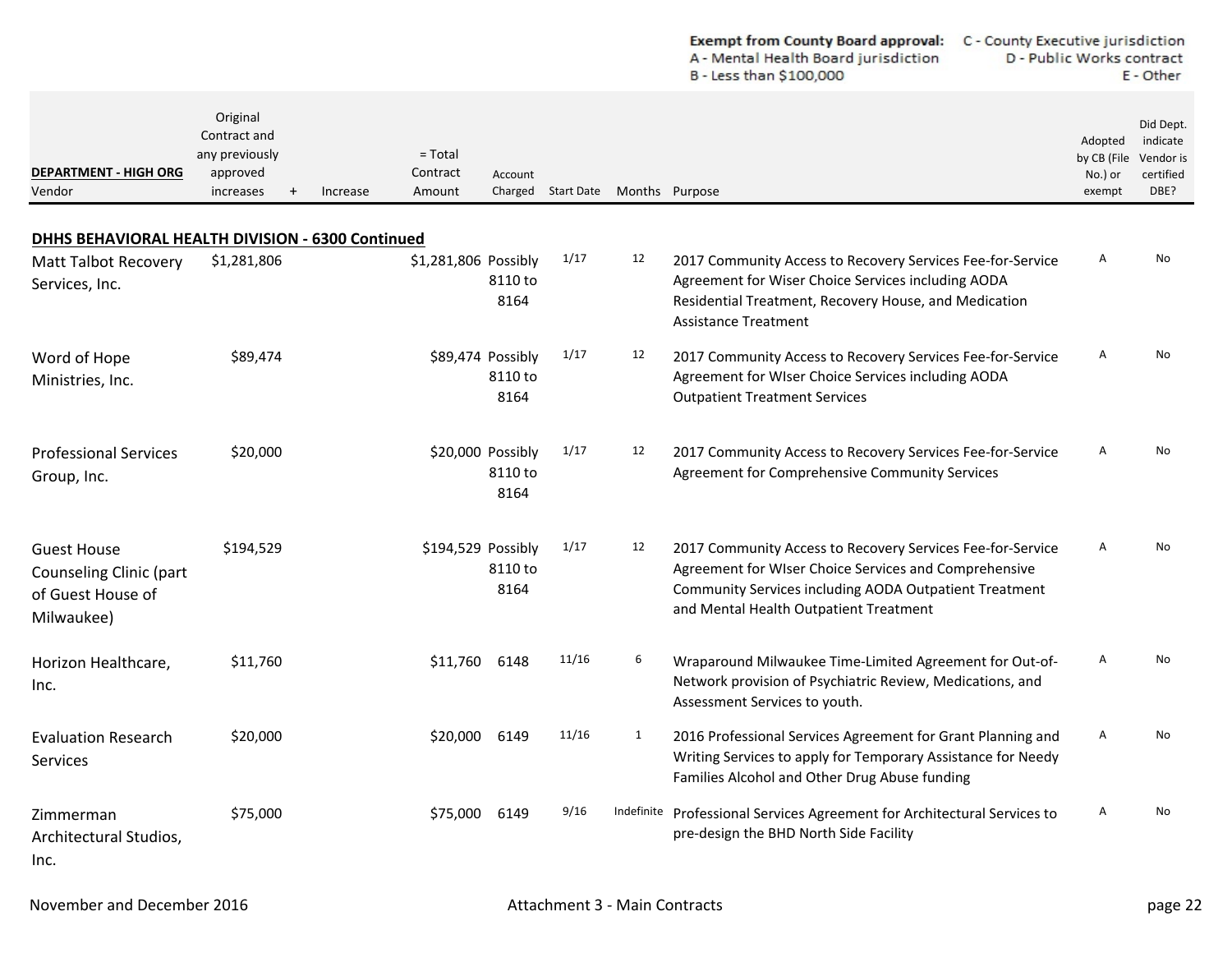|                                                                                                     |                                                                                  |          |                                 |                                      |                                   |    | A - Mental Health Board jurisdiction<br>B - Less than \$100,000                                                                                                                                                                                                                                                                                                                                                                                                                                            | D - Public Works contract                   | E - Other                                               |
|-----------------------------------------------------------------------------------------------------|----------------------------------------------------------------------------------|----------|---------------------------------|--------------------------------------|-----------------------------------|----|------------------------------------------------------------------------------------------------------------------------------------------------------------------------------------------------------------------------------------------------------------------------------------------------------------------------------------------------------------------------------------------------------------------------------------------------------------------------------------------------------------|---------------------------------------------|---------------------------------------------------------|
| <b>DEPARTMENT - HIGH ORG</b><br>Vendor                                                              | Original<br>Contract and<br>any previously<br>approved<br>increases<br>$\ddot{}$ | Increase | $=$ Total<br>Contract<br>Amount | Account                              | Charged Start Date Months Purpose |    |                                                                                                                                                                                                                                                                                                                                                                                                                                                                                                            | Adopted<br>by CB (File<br>No.) or<br>exempt | Did Dept.<br>indicate<br>Vendor is<br>certified<br>DBE? |
|                                                                                                     |                                                                                  |          |                                 |                                      |                                   |    |                                                                                                                                                                                                                                                                                                                                                                                                                                                                                                            |                                             |                                                         |
| DHHS BEHAVIORAL HEALTH DIVISION - 6300 Continued<br>Easter Seals of<br>Southeast Wisconsin,<br>Inc. | \$30,000                                                                         |          |                                 | \$30,000 Possibly<br>8110 to<br>8164 | 1/17                              | 12 | 2017 Community Access to Recovery Services Fee-for-Service<br>Agreement for Comprehensive Community Services                                                                                                                                                                                                                                                                                                                                                                                               | Α                                           | No                                                      |
| A Place for Miracles<br><b>Living Center</b>                                                        | \$20,000                                                                         |          | \$20,000 Possibly               | 8110 to<br>8164                      | 1/17                              | 12 | 2017 Community Access to Recovery Services Fee-for-Service<br>Agreement for Comprehensive Community Services,<br>specifically Community Based Residential Facility Care &<br><b>Supervision Services</b>                                                                                                                                                                                                                                                                                                   | Α                                           | No                                                      |
| Benedict Center, Inc.                                                                               | \$15,000                                                                         |          | \$15,000 Possibly               | 8110 to<br>8164                      | 1/17                              | 12 | 2017 Community Access to Recovery Services Fee-for-Service<br>Agreement for WIser Choice and Comprehensive Community<br>Services                                                                                                                                                                                                                                                                                                                                                                           | Α                                           | No                                                      |
| St. Charles Youth &<br>Family Services, Inc.                                                        | \$8,092,836                                                                      |          | \$8,092,836 Possibly            | 8110 to<br>8164/<br>8139             | 1/17                              | 12 | 2017 Community Access to Recovery Services and Wraparound<br>Fee-for-Service Agreement for WIser Choice and<br>Comprehensive Community Services including AODA<br>Outpatient Treatment, WIser Choice Ancillary Services,<br>Recovery Support Coordination/Case Management, and<br>Comprehensive Community Services in CARS and AODA<br>Services, Care Coordination, Crisis, Day Treatment, Foster Care,<br>In-Home, Medication Management, Outpatient Therapy, and<br>Youth Support Services in Wraparound | Α                                           | No                                                      |
| Our Safe Place, Inc.                                                                                | \$250,382                                                                        |          | \$250,382 Possibly              | 8110 to<br>8164                      | 1/17                              | 12 | 2017 Community Access to Recovery Services Fee-for-Service<br>Agreement for WIser Choice Services including Bridge Housing<br>and Room and Board for AODA                                                                                                                                                                                                                                                                                                                                                  | Α                                           | No                                                      |
| Our Space, Inc.                                                                                     | \$20,000                                                                         |          | \$20,000 Possibly               | 8110 to<br>8164                      | 1/17                              | 12 | 2017 Community Access to Recovery Services Fee-for-Service<br>Agreement for WIser Choice and Comprehensive Community<br><b>Services</b>                                                                                                                                                                                                                                                                                                                                                                    | Α                                           | No                                                      |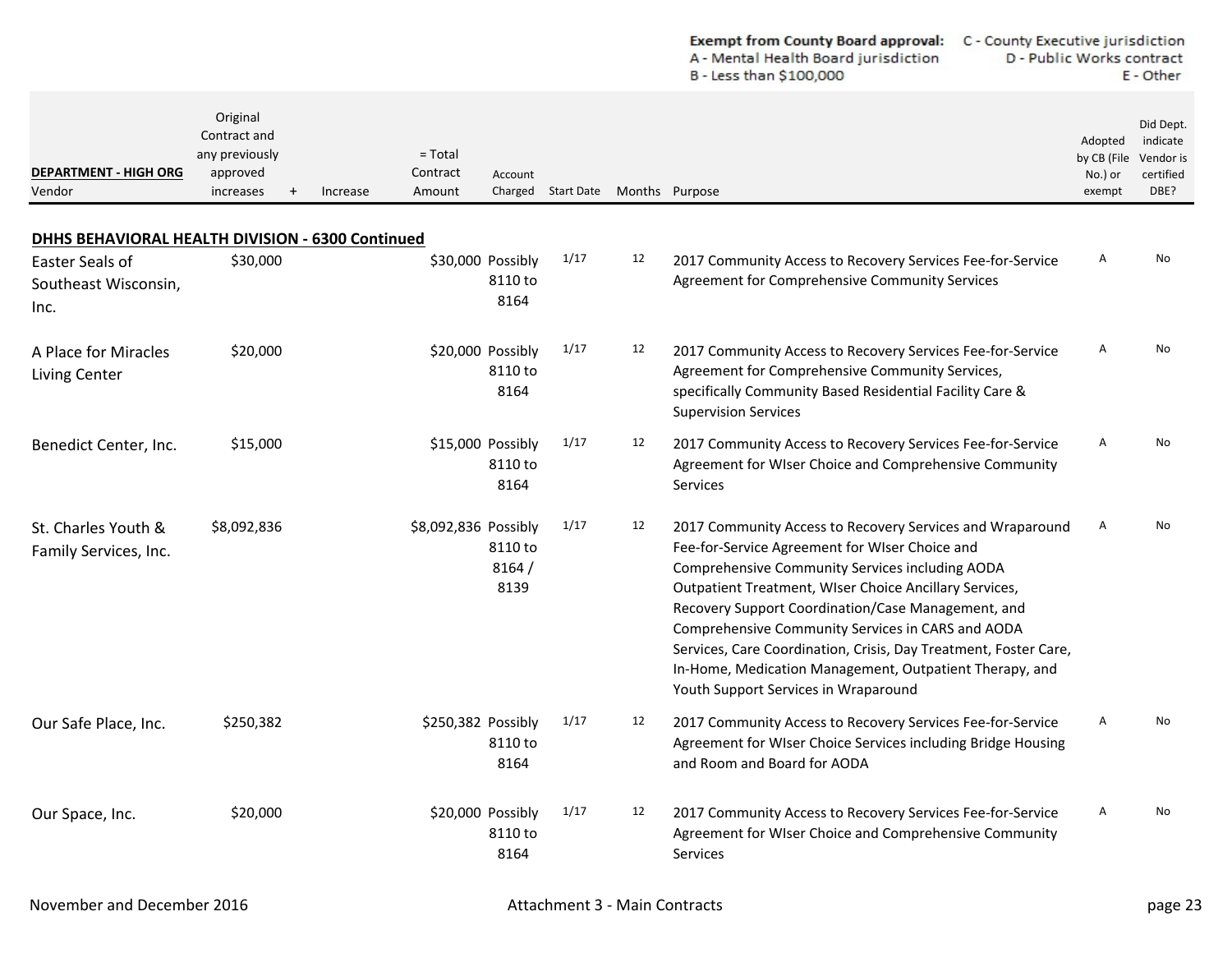|                                                                                |                                                                     |          |                                 |                                      |                    |    | Exempt from County Board approval:<br>C - County Executive jurisdiction<br>A - Mental Health Board jurisdiction<br>B - Less than \$100,000                                                                                                                                                                                                                                               | D - Public Works contract                   | E - Other                                               |
|--------------------------------------------------------------------------------|---------------------------------------------------------------------|----------|---------------------------------|--------------------------------------|--------------------|----|------------------------------------------------------------------------------------------------------------------------------------------------------------------------------------------------------------------------------------------------------------------------------------------------------------------------------------------------------------------------------------------|---------------------------------------------|---------------------------------------------------------|
| <b>DEPARTMENT - HIGH ORG</b><br>Vendor                                         | Original<br>Contract and<br>any previously<br>approved<br>increases | Increase | $=$ Total<br>Contract<br>Amount | Account                              | Charged Start Date |    | Months Purpose                                                                                                                                                                                                                                                                                                                                                                           | Adopted<br>by CB (File<br>No.) or<br>exempt | Did Dept.<br>indicate<br>Vendor is<br>certified<br>DBE? |
| DHHS BEHAVIORAL HEALTH DIVISION - 6300 Continued                               |                                                                     |          |                                 |                                      |                    |    |                                                                                                                                                                                                                                                                                                                                                                                          |                                             |                                                         |
| La Causa, Inc.                                                                 | \$9,754,291                                                         |          | \$9,754,291 Possibly            | 8110 to<br>8164/<br>8139             | 1/17               | 12 | 2017 Community Access to Recovery Services and Wraparound<br>Fee-for-Service Agreement for WIser Choice and<br>Comprehensive Community Services including AODA and<br>Mental Health Outpatient Treatment, Recovery Support<br>Coordination/Case Management, Care Coordination, Crisis,<br>Family/Parent Support Services, Foster Care, Outpatient<br>Therapy, and Youth Support Services | A                                           | No                                                      |
| <b>NAMI</b> of Greater<br>Milwaukee                                            | \$30,000                                                            |          | \$30,000                        | 8164                                 | 1/17               | 12 | 2017 Purchase of Service Contract for Access and Prevention<br><b>Advocacy Services</b>                                                                                                                                                                                                                                                                                                  | A                                           | No                                                      |
| Hancock Center for<br>Dance/Movement<br>Therapy, Inc.                          | \$10,000                                                            |          |                                 | \$10,000 Possibly<br>8110 to<br>8164 | 1/17               | 12 | 2017 Community Access to Recovery Services Fee-for-Service<br>Agreement for Comprehensive Community Services                                                                                                                                                                                                                                                                             | Α                                           | <b>No</b>                                               |
| <b>Honey Creek</b><br>Counseling &<br><b>Recovery Services LLC</b>             | \$20,000                                                            |          |                                 | \$20,000 Possibly<br>8110 to<br>8164 | 1/17               | 12 | 2017 Community Access to Recovery Services Fee-for-Service<br>Agreement for Comprehensive Community Services                                                                                                                                                                                                                                                                             | A                                           | No                                                      |
| A Clearer Vision, LLC,<br>dba Eliana Homes                                     | \$20,000                                                            |          |                                 | \$20,000 Possibly<br>8110 to<br>8164 | 1/17               | 12 | 2017 Community Access to Recovery Services Fee-for-Service<br>Agreement for Community Based Residential Facility and Adult<br><b>Family Home Services</b>                                                                                                                                                                                                                                | Α                                           | No                                                      |
| <b>Guest House</b><br>Counseling Clinic /<br>Guest House of<br>Milwaukee, Inc. | \$194,529                                                           |          | \$194,529 Possibly              | 8110 to<br>8164                      | 1/17               | 12 | 2017 Community Access to Recovery Services Fee-for-Service<br>Agreement for WIser Choice and Comprehensive Community<br>Services including AODA and Mental Health Outpatient<br>Treatment                                                                                                                                                                                                | Α                                           | No                                                      |

 $\sim$  $\overline{a}$   $\mathbf{r}$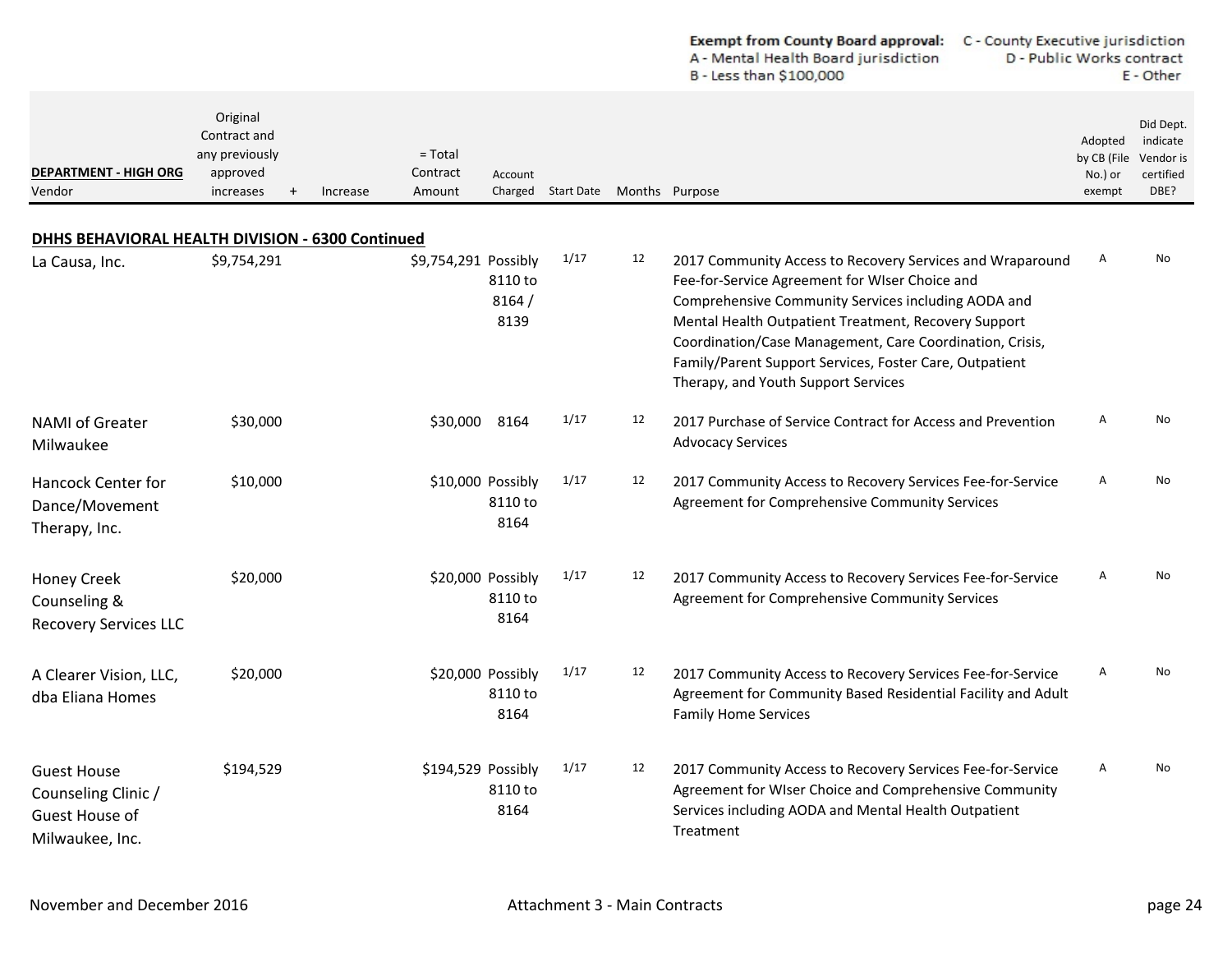| <b>Exempt from County Board approval:</b> | C - County Executive jurisdiction |
|-------------------------------------------|-----------------------------------|
| A - Mental Health Board jurisdiction      | D - Public Works contract         |
| B - Less than \$100,000                   | E - Other                         |

| <b>DEPARTMENT - HIGH ORG</b><br>Vendor              | Original<br>Contract and<br>any previously<br>approved<br>increases<br>$\ddot{}$ | Increase | $=$ Total<br>Contract<br>Amount | Account                              | Charged Start Date Months Purpose |    |                                                                                                                                                                                                 | Adopted<br>by CB (File<br>No.) or<br>exempt | Did Dept.<br>indicate<br>Vendor is<br>certified<br>DBE? |
|-----------------------------------------------------|----------------------------------------------------------------------------------|----------|---------------------------------|--------------------------------------|-----------------------------------|----|-------------------------------------------------------------------------------------------------------------------------------------------------------------------------------------------------|---------------------------------------------|---------------------------------------------------------|
| DHHS BEHAVIORAL HEALTH DIVISION - 6300 Continued    |                                                                                  |          |                                 |                                      |                                   |    |                                                                                                                                                                                                 |                                             |                                                         |
| <b>AIDS Resource Center</b><br>of Wisconsin         | \$15,000                                                                         |          |                                 | \$15,000 Possibly<br>8110 to<br>8164 | 1/17                              | 12 | 2017 Community Access to Recovery Services Fee-for-Service<br>Agreement for WIser Choice Services                                                                                               | A                                           | No.                                                     |
| JusticePoint, Inc.                                  | \$606,015                                                                        |          | \$606,015 Possibly              | 8110 to<br>8164                      | 1/17                              | 12 | 2017 Community Access to Recovery Services Fee-for-Service<br>Agreement for WIser Choice and Comprehensive Community<br>Services including Recovery Support Coordination and Case<br>Management | A                                           | No                                                      |
| Jefferson Crest, LLC                                | \$55,000                                                                         |          |                                 | \$55,000 Possibly<br>8110 to<br>8164 | 1/17                              | 12 | 2017 Community Access to Recovery Services Fee-for-Service<br>Agreement for Supported Independent Living and Community<br><b>Based Residential Facility Programs</b>                            | A                                           | No                                                      |
| Milwaukee Mental<br>Health Associates, Inc.         | \$65,000                                                                         |          |                                 | \$65,000 Possibly<br>8110 to<br>8164 | 1/17                              | 12 | 2017 Community Access to Recovery Services Fee-for-Service<br>Agreement for Comprehensive Community Services                                                                                    | A                                           | No.                                                     |
| Dry Hootch of<br>America, Inc.                      | \$20,000                                                                         |          |                                 | \$20,000 Possibly<br>8110 to<br>8164 | 1/17                              | 12 | 2017 Community Access to Recovery Services Fee-for-Service<br>Agreement for WIser Choice and Comprehensive Community<br>Services                                                                | A                                           | No.                                                     |
| Multicultural<br><b>Community Services,</b><br>Inc. | \$1,011,041                                                                      |          | \$1,011,041 Possibly            | 8110 to<br>8164                      | 1/17                              | 12 | 2017 Community Access to Recovery Services Fee-for-Service<br>Agreement for WIser Choice Ancillary and Employment<br>Services                                                                   | A                                           | No.                                                     |
| Iris Manor, Inc.                                    | \$10,000                                                                         |          |                                 | \$10,000 Possibly<br>8110 to<br>8164 | 1/17                              | 12 | 2017 Community Access to Recovery Services Fee-for-Service<br>Agreement for a Community Based Residential Facility<br>Program                                                                   | $\mathsf{A}$                                | No.                                                     |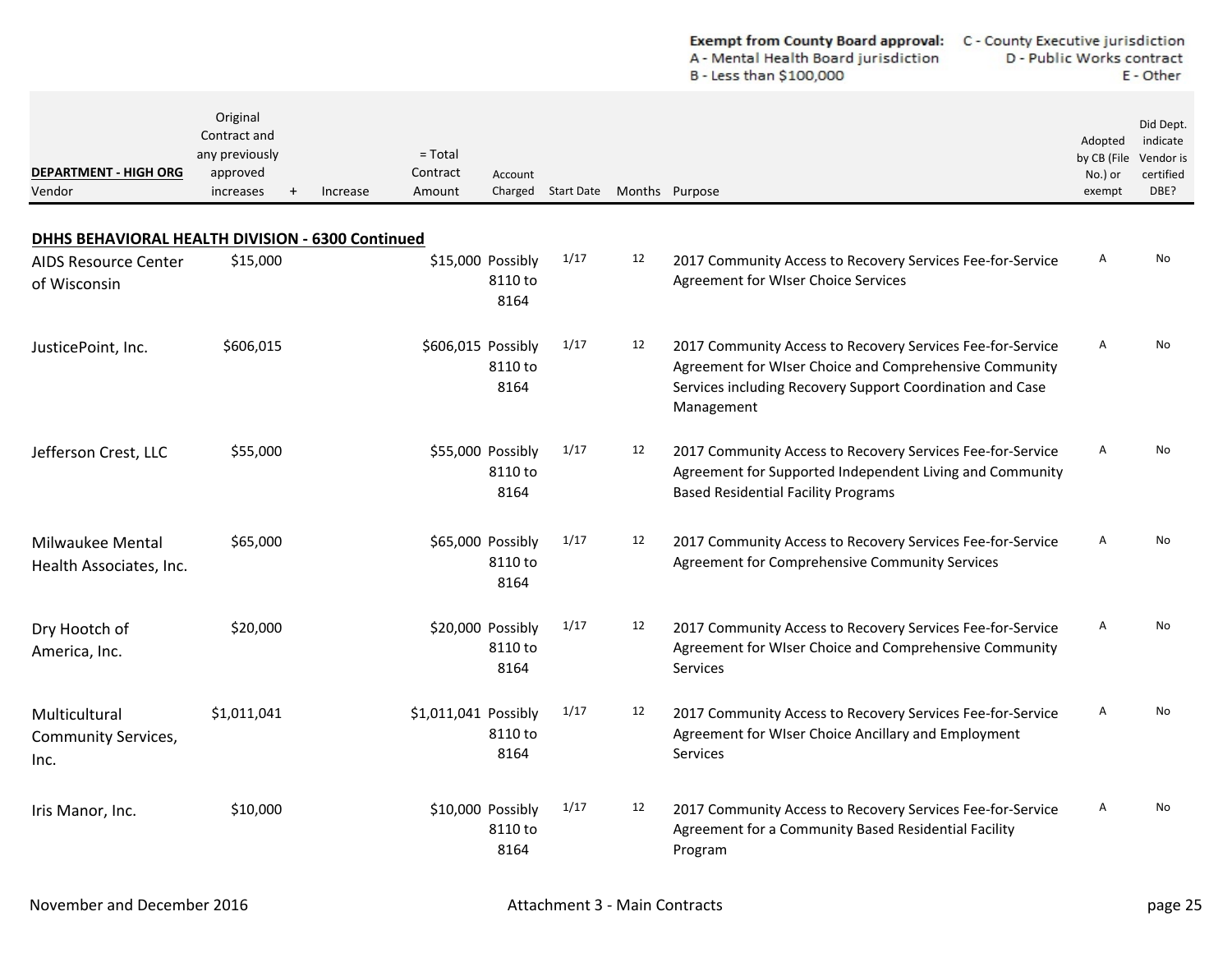| <b>Exempt from County Board approval:</b> | C - County Executive jurisdiction |
|-------------------------------------------|-----------------------------------|
| A - Mental Health Board jurisdiction      | D - Public Works contract         |
| B - Less than \$100,000                   | E - Other                         |

| <b>DEPARTMENT - HIGH ORG</b><br>Vendor                     | Original<br>Contract and<br>any previously<br>approved<br>increases | Increase | $=$ Total<br>Contract<br>Amount | Account                              | Charged Start Date Months Purpose |    |                                                                                                                                                                                                                                                                                              | Adopted<br>by CB (File<br>No.) or<br>exempt | Did Dept.<br>indicate<br>Vendor is<br>certified<br>DBE? |
|------------------------------------------------------------|---------------------------------------------------------------------|----------|---------------------------------|--------------------------------------|-----------------------------------|----|----------------------------------------------------------------------------------------------------------------------------------------------------------------------------------------------------------------------------------------------------------------------------------------------|---------------------------------------------|---------------------------------------------------------|
| DHHS BEHAVIORAL HEALTH DIVISION - 6300 Continued           |                                                                     |          |                                 |                                      |                                   |    |                                                                                                                                                                                                                                                                                              |                                             |                                                         |
| Independent<br>Lifestyles, Inc.                            | \$10,000                                                            |          |                                 | \$10,000 Possibly<br>8110 to<br>8164 | 1/17                              | 12 | 2017 Community Access to Recovery Services Fee-for-Service<br>Agreement for a Community Based Residential Facility<br>Program                                                                                                                                                                | A                                           | No.                                                     |
| <b>Bradley Assisted</b><br>Living, LLC                     | \$10,000                                                            |          |                                 | \$10,000 Possibly<br>8110 to<br>8164 | 1/17                              | 12 | 2017 Community Access to Recovery Services Fee-for-Service<br>Agreement for a Supported Independent Living Program                                                                                                                                                                           | Α                                           | No                                                      |
| Lockett Enterprises,<br>LLC, Behavioral Health<br>Services | \$10,000                                                            |          |                                 | \$10,000 Possibly<br>8110 to<br>8164 | 1/17                              | 12 | 2017 Community Access to Recovery Services Fee-for-Service<br>Agreement for Comprehensive Community Services                                                                                                                                                                                 | Α                                           | <b>No</b>                                               |
| <b>Patina Solutions</b><br>Group, Inc.                     | $$195,000 +$                                                        | \$0      | \$195,000                       | 6149                                 | 3/16                              | 17 | Amendment 2 to extend through 12/31/2017 the Project<br>Management Professional Services Contract to assist BHD in<br>the Case Management Redesign Charter including a review of<br>project management methodologies, processes, and templates<br>as well as a current capability assessment | Α                                           | No                                                      |
| Sebastian Family<br>Psychology Practice,<br>LLC.           | \$20,000                                                            |          |                                 | \$20,000 Possibly<br>8110 to<br>8164 | 1/17                              | 12 | 2017 Community Access to Recovery Services Fee-for-Service<br>Agreement for WIser Choice and Comprehensive Community<br>Services                                                                                                                                                             | Α                                           | No                                                      |
| Brotoloc South, Inc.                                       | \$30,000                                                            |          |                                 | \$30,000 Possibly<br>8110 to<br>8164 | 1/17                              | 12 | 2017 Community Access to Recovery Services Fee-for-Service<br>Agreement for Adult Family Home Services and Community<br><b>Based Residential Facility Programs</b>                                                                                                                           | Α                                           | No                                                      |
| <b>Mental Health</b><br>America of Wisconsin,<br>Inc.      | \$20,000                                                            |          |                                 | \$20,000 Possibly<br>8110 to<br>8164 | 1/17                              | 12 | 2017 Community Access to Recovery Services Fee-for-Service<br>Agreement for WIser Choice and Comprehensive Community<br>Services                                                                                                                                                             | A                                           | No                                                      |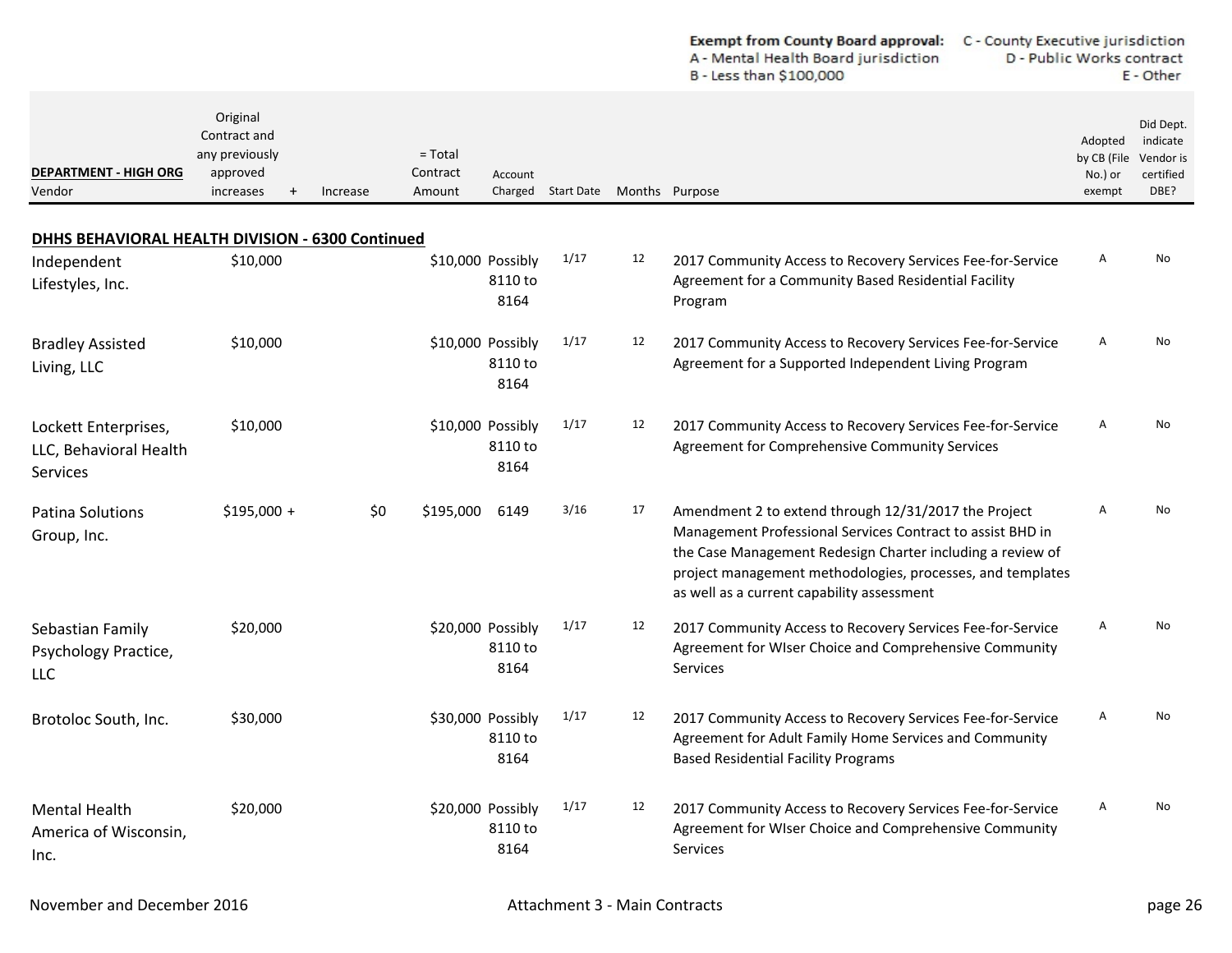|                                                                                                  |                                                                               |                                             |                                      |                   |    | A - Mental Health Board jurisdiction<br>B - Less than \$100,000                                                                                                                                                                                                                                                                                   | D - Public Works contract                   | E - Other                                               |
|--------------------------------------------------------------------------------------------------|-------------------------------------------------------------------------------|---------------------------------------------|--------------------------------------|-------------------|----|---------------------------------------------------------------------------------------------------------------------------------------------------------------------------------------------------------------------------------------------------------------------------------------------------------------------------------------------------|---------------------------------------------|---------------------------------------------------------|
| <b>DEPARTMENT - HIGH ORG</b><br>Vendor                                                           | Original<br>Contract and<br>any previously<br>approved<br>increases<br>$^{+}$ | $=$ Total<br>Contract<br>Increase<br>Amount | Account<br>Charged                   | <b>Start Date</b> |    | Months Purpose                                                                                                                                                                                                                                                                                                                                    | Adopted<br>by CB (File<br>No.) or<br>exempt | Did Dept.<br>indicate<br>Vendor is<br>certified<br>DBE? |
|                                                                                                  |                                                                               |                                             |                                      |                   |    |                                                                                                                                                                                                                                                                                                                                                   |                                             |                                                         |
| DHHS BEHAVIORAL HEALTH DIVISION - 6300 Continued<br>Home for<br>Independent Living of<br>WI, LLC | \$268,764                                                                     | \$268,764 Possibly                          | 8110 to<br>8164                      | 1/17              | 12 | 2017 Community Access to Recovery Services Fee-for-Service<br>Agreement for Comprehensive Community Services for<br>Community Living Arrangements for Mental Health including<br>Community Based Residential Facility and Adult Family Home<br>Programs                                                                                           | A                                           | No                                                      |
| Impact, Inc.                                                                                     | Estimated<br>\$90,000                                                         |                                             | \$90,000 Possibly<br>8110 to<br>8164 | 1/17              | 24 | 2017-2018 Community Access to Recovery Services Fee-for-<br>Service Agreement for WIser Choice and Comprehensive<br><b>Community Services</b>                                                                                                                                                                                                     | Α                                           | No                                                      |
| <b>MCFI Home Care LLC</b>                                                                        | \$20,000                                                                      |                                             | \$20,000 Possibly<br>8110 to<br>8164 | 1/17              | 12 | 2017 Community Access to Recovery Services Fee-for-Service<br>Agreement for Comprehensive Community Services                                                                                                                                                                                                                                      | A                                           | No                                                      |
| Milwaukee County<br><b>Disability Services</b><br>Division (Provider to<br>BHD)                  | \$30,000                                                                      |                                             | \$30,000 Possibly<br>8110 to<br>8164 | 1/17              | 12 | 2017 Community Access to Recovery Services Fee-for-Service<br>Agreement for Comprehensive Community Services                                                                                                                                                                                                                                      | A                                           | No                                                      |
| Jewish Family Services                                                                           | \$10,000                                                                      |                                             | \$10,000 Possibly<br>8110 to<br>8164 | 1/17              | 12 | 2017 Community Access to Recovery Services Fee-for-Service<br>Agreement for Comprehensive Community Services                                                                                                                                                                                                                                      | $\overline{A}$                              | No                                                      |
| Alternatives in<br>Psychological<br>Consultation, S.C.                                           | \$3,622,034                                                                   | \$3,622,034 Possibly                        | 8110 to<br>8164/<br>8139             | 1/17              | 12 | 2017 Community Access to Recovery Services and Wraparound<br>Milwaukee Fee-for-Service Agreement for WIser Choice and<br>Comprehensive Community Services including Anger<br>Management, AODA/Mental Health Outpatient Treatment,<br>Care Coordination, Crisis, Family/Parent Support, In-Home,<br>Outpatient Therapy, and Youth Support Services | A                                           | No                                                      |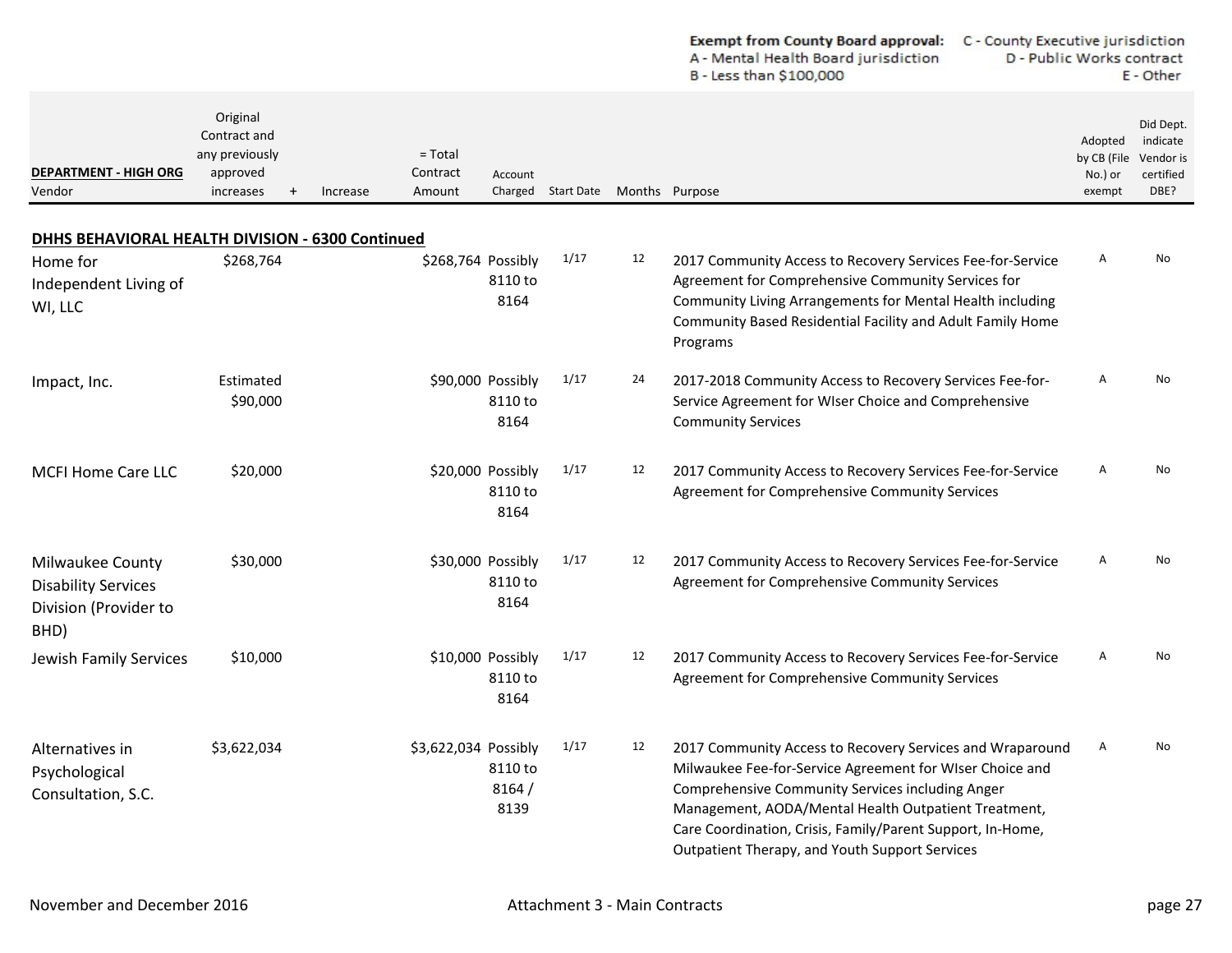|                                                                       |                                                                     |                                             |          |                                       |                    |                | A - Mental Health Board jurisdiction<br>B - Less than \$100,000                                                                                                                                                                                                                  | D - Public Works contract                   | E - Other                                               |
|-----------------------------------------------------------------------|---------------------------------------------------------------------|---------------------------------------------|----------|---------------------------------------|--------------------|----------------|----------------------------------------------------------------------------------------------------------------------------------------------------------------------------------------------------------------------------------------------------------------------------------|---------------------------------------------|---------------------------------------------------------|
| <b>DEPARTMENT - HIGH ORG</b><br>Vendor                                | Original<br>Contract and<br>any previously<br>approved<br>increases | $=$ Total<br>Contract<br>Amount<br>Increase |          | Account                               | Charged Start Date | Months Purpose |                                                                                                                                                                                                                                                                                  | Adopted<br>by CB (File<br>No.) or<br>exempt | Did Dept.<br>indicate<br>Vendor is<br>certified<br>DBE? |
| DHHS BEHAVIORAL HEALTH DIVISION - 6300 Continued                      |                                                                     |                                             |          |                                       |                    |                |                                                                                                                                                                                                                                                                                  |                                             |                                                         |
| Adulthood's Path II,<br>LLC                                           | \$6,827                                                             |                                             | \$6,827  | 6148                                  | 9/16               | 1              | Wraparound Milwaukee Time-Limited Agreement for Out-of-<br>Network provision of Group Home Services to youth                                                                                                                                                                     | Α                                           | No                                                      |
| Family Services of<br>Southern Wisconsin &<br>Northern Illinois, Inc. | \$142                                                               |                                             | \$142    | 6148                                  | 8/16               | $\mathbf{1}$   | Wraparound Milwaukee Time-Limited Agreement for Out-of-<br>Network provision of Individual/Family Therapy Services to<br>youth                                                                                                                                                   | Α                                           | No                                                      |
| Family Services of<br>Southern Wisconsin &<br>Northern Illinois, Inc. | \$840                                                               |                                             | \$840    | 6148                                  | 2/16               | 10             | Wraparound Milwaukee Time-Limited Agreement for Out-of-<br>Network provision of Individual/Family Therapy Services to<br>youth                                                                                                                                                   | A                                           | No                                                      |
| This House is a Home<br>LLC                                           | \$15,860                                                            | \$15,860                                    |          | 6148                                  | 10/16              | 3              | Wraparound Milwaukee 2015-2016 Fee-for-Service Agreement<br>for Group Home Services                                                                                                                                                                                              | Α                                           | No                                                      |
| This House is a Home<br><b>LLC</b>                                    | \$83,194                                                            | \$83,194                                    |          | 6148                                  | 1/17               | 12             | Wraparound Milwaukee 2017 Fee-for-Service Agreement for<br><b>Group Home Services</b>                                                                                                                                                                                            | Α                                           | No                                                      |
| <b>Next Chapter Living</b><br>Center, Inc.                            | \$80,862                                                            |                                             | \$80,862 | 6148                                  | 1/17               | 12             | Wraparound Milwaukee 2017 Fee-for-Service Agreement for<br><b>Group Home Care Services</b>                                                                                                                                                                                       | Α                                           | No                                                      |
| <b>Outreach Community</b><br>Health Centers, Inc.                     | \$2,490,567                                                         | \$2,490,567                                 |          | 8164                                  | 10/16              | renewing       | 36 + auto- Fee for Service Agreement for Targeted Case Management<br>(TCM) Services - Starting 10/1/2016, the TCM Purchase of<br>Service Agreement with OCHC will be terminated and this FFS<br>will take effect. This will improve BHD's ability to monitor<br>service quality. | Α                                           | No                                                      |
| Goodwill Industries of<br>Southeastern<br>Wisconsin, Inc.             | \$837,624                                                           |                                             |          | \$837,624 Possibly<br>8110 to<br>8164 | 1/17               | 12             | 2017 Community Access to Recovery Services and Wraparound<br>Milwaukee Fee-for-Service Agreement for Employment, WIser<br>Choice, and Comprehensive Community Services                                                                                                           | Α                                           | No                                                      |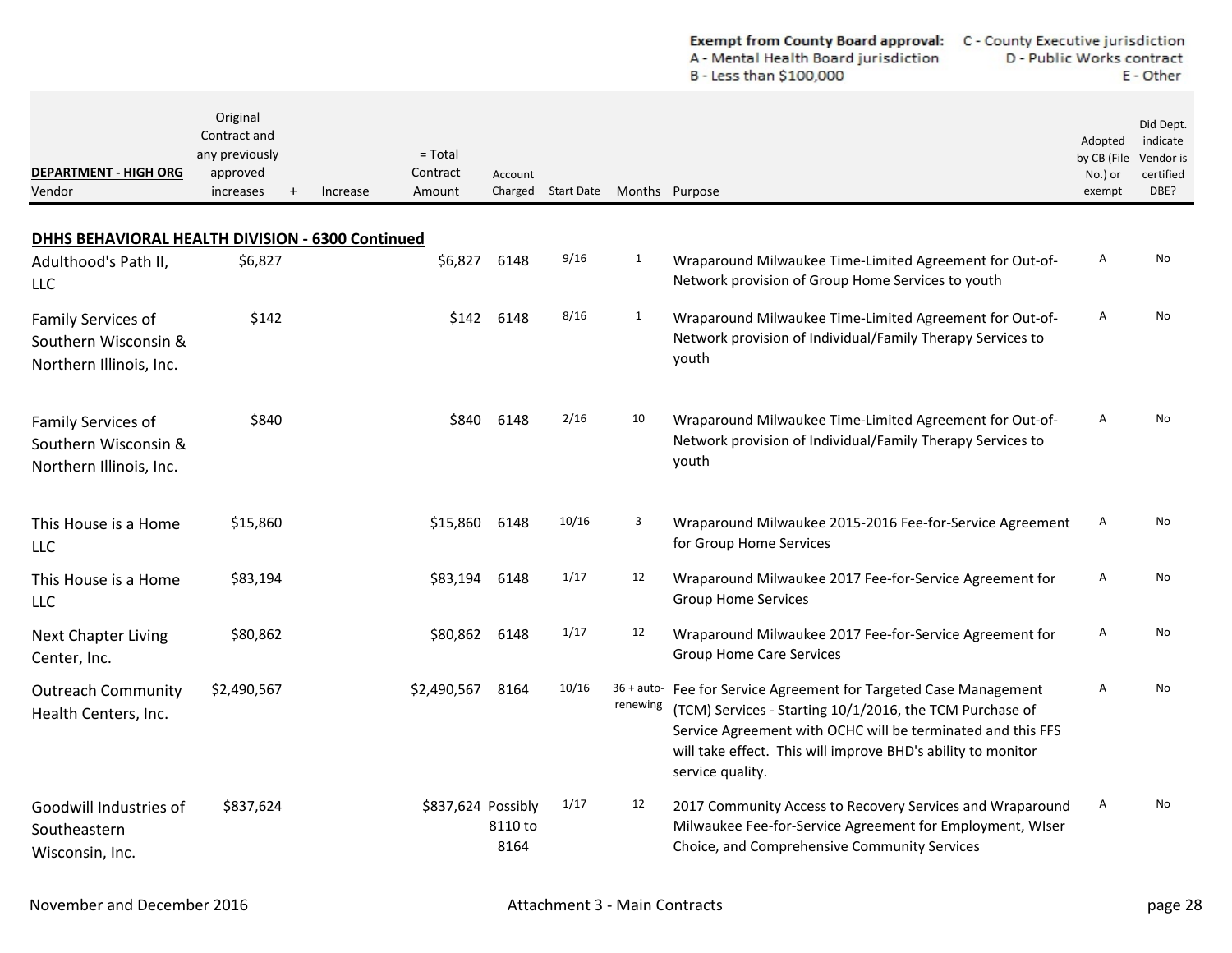|                                                   |                                                                              |          |                                 |                                      |                    |                           | <b>Exempt from County Board approval:</b><br>C - County Executive jurisdiction<br>A - Mental Health Board jurisdiction<br>B - Less than \$100,000                                                                                                                                                                                                                                                      | D - Public Works contract                   | E - Other                                               |
|---------------------------------------------------|------------------------------------------------------------------------------|----------|---------------------------------|--------------------------------------|--------------------|---------------------------|--------------------------------------------------------------------------------------------------------------------------------------------------------------------------------------------------------------------------------------------------------------------------------------------------------------------------------------------------------------------------------------------------------|---------------------------------------------|---------------------------------------------------------|
| <b>DEPARTMENT - HIGH ORG</b><br>Vendor            | Original<br>Contract and<br>any previously<br>approved<br>increases<br>$\pm$ | Increase | $=$ Total<br>Contract<br>Amount | Account                              | Charged Start Date | Months Purpose            |                                                                                                                                                                                                                                                                                                                                                                                                        | Adopted<br>by CB (File<br>No.) or<br>exempt | Did Dept.<br>indicate<br>Vendor is<br>certified<br>DBE? |
| DHHS BEHAVIORAL HEALTH DIVISION - 6300 Continued  |                                                                              |          |                                 |                                      |                    |                           |                                                                                                                                                                                                                                                                                                                                                                                                        |                                             |                                                         |
| <b>BSG Analytics, LLC</b>                         | \$99,000                                                                     |          | \$99,000                        | 6149                                 | 1/17               | 12                        | 2016 Professional Services Agreement for 2017 Consulting<br>Services to consider strategic initiatives to support the delivery<br>of appropriate inpatient behavioral health care to the County's<br>uninsured population while reducing the financial risk burden<br>to the County                                                                                                                    | Α                                           | No                                                      |
| <b>Patina Solutions</b><br>Group, Inc.            | \$99,000                                                                     |          | \$99,000                        | 6149                                 | 12/16              | Indefinite,<br>approx. 12 | 2016 Professional Services Agreement to conduct an Incident<br>Report Analysis to critique and improve performance and<br>patient care effectiveness                                                                                                                                                                                                                                                   | Α                                           | No                                                      |
| <b>Outreach Community</b><br>Health Centers, Inc. | \$32,383                                                                     |          |                                 | \$32,383 Possibly<br>8110 to<br>8164 | 1/17               | 12                        | 2017 Community Access to Recovery Services and Wraparound<br>Milwaukee Fee-for-Service Agreement for AODA Outpatient,<br>Wiser Choice, and Comprehensive Community Services                                                                                                                                                                                                                            | A                                           | No                                                      |
| Riley's Adult Family<br>Home LLC                  | \$73,000                                                                     |          | \$73,000                        | 6148                                 | 1/17               | 12                        | Wraparound Milwaukee Time-Limited Agreement for Out-of-<br>Network provision of Adult Family Home Services to youth                                                                                                                                                                                                                                                                                    | Α                                           | No                                                      |
| Social Solutions, Inc.                            | \$5,000                                                                      |          | \$5,000                         | 6148                                 | 12/16              | $\overline{2}$            | Professional Services Agreement to coordinate community<br>conversations                                                                                                                                                                                                                                                                                                                               | Α                                           | No                                                      |
| Shelly T. Silfven, PhD                            | $$8,000 +$                                                                   | \$2,000  | \$10,000                        | 6050                                 | 8/16               | 12                        | Amendment 1 to increase the 2016 Professional Services<br>Contract for Consultation and Administrative Assistance with<br>applying for Association of Psychological Postdoctoral and<br>Internship Centers membership on behalf of the BHD<br>Psychology Postdoctoral Fellowship Program - This increase<br>allows for additional hours to complete the project when<br>APPIC reviews the application. | Α                                           | No                                                      |
| Moving On<br><b>Occupational Therapy</b>          | \$8,000                                                                      |          |                                 | \$8,000 6148                         | 7/16               | 5                         | Wraparound Milwaukee Time-Limited Agreement for Out-of-<br>Network provision of Occupational Therapy Services to youth                                                                                                                                                                                                                                                                                 | A                                           | No                                                      |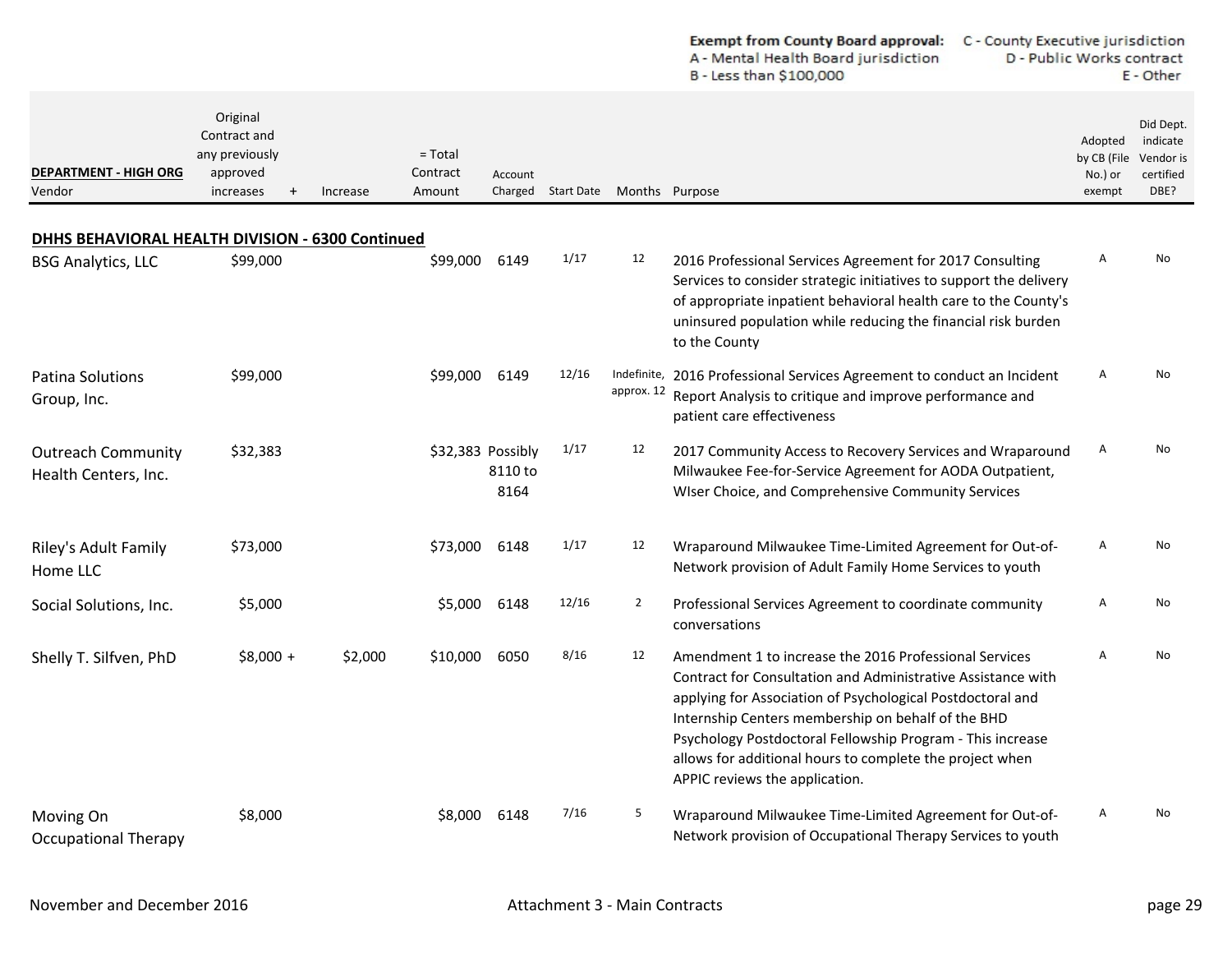| <b>Exempt from County Board approval:</b> | C - County Executive jurisdiction |
|-------------------------------------------|-----------------------------------|
| A - Mental Health Board jurisdiction      | D - Public Works contract         |
| B - Less than \$100,000                   | E - Other                         |

| <b>DEPARTMENT - HIGH ORG</b><br>Vendor                                               | Original<br>Contract and<br>any previously<br>approved<br>increases<br>$^{+}$ | Increase | $=$ Total<br>Contract<br>Amount | Account                              | Charged Start Date Months Purpose |    |                                                                                                                                                                                                                                                                                                                                                                                                                                                                                                               | Adopted<br>by CB (File<br>No.) or<br>exempt | Did Dept.<br>indicate<br>Vendor is<br>certified<br>DBE? |
|--------------------------------------------------------------------------------------|-------------------------------------------------------------------------------|----------|---------------------------------|--------------------------------------|-----------------------------------|----|---------------------------------------------------------------------------------------------------------------------------------------------------------------------------------------------------------------------------------------------------------------------------------------------------------------------------------------------------------------------------------------------------------------------------------------------------------------------------------------------------------------|---------------------------------------------|---------------------------------------------------------|
| DHHS BEHAVIORAL HEALTH DIVISION - 6300 Continued                                     |                                                                               |          |                                 |                                      |                                   |    |                                                                                                                                                                                                                                                                                                                                                                                                                                                                                                               |                                             |                                                         |
| Lutheran Counseling<br>and Family Services of<br>Wisconsin                           | \$20,000                                                                      |          |                                 | \$20,000 Possibly<br>8110 to<br>8164 | 1/17                              | 12 | 2017 Community Access to Recovery Services Fee-for-Service<br>Agreement for WIser Choice Services                                                                                                                                                                                                                                                                                                                                                                                                             | A                                           | No                                                      |
| Column Rehab<br>Services, Inc.                                                       | \$30,000                                                                      |          |                                 | \$30,000 Possibly<br>8110 to<br>8164 | 1/17                              | 12 | 2017 Community Access to Recovery Services Fee-for-Service<br>Agreement for Comprehensive Community Services                                                                                                                                                                                                                                                                                                                                                                                                  | A                                           | No                                                      |
| <b>New Visions</b><br>Wilderness                                                     | \$70,805                                                                      |          | \$70,805                        | 6148                                 | 11/16                             | 4  | Wraparound Milwaukee Time-Limited Agreement for Out-of-<br>Network provision of Therapeutic Camp Services to youth                                                                                                                                                                                                                                                                                                                                                                                            | A                                           | No                                                      |
| <b>Maxim Healthcare</b><br>Services, Inc., dba<br><b>Maxim Staffing</b><br>Solutions | \$2,000,000                                                                   |          | \$2,000,000                     | 6050                                 | 12/16                             | 11 | 2016 Professional Services Contract for Facility Staffing at BHD -<br>Maxim provides nursing staffing for BHD inpatient programs<br>during periods of vacancy or emergency staff shortages.                                                                                                                                                                                                                                                                                                                   | A                                           | No                                                      |
| Hinshaw & Culbertson<br><b>LLP</b>                                                   | \$99,950 +                                                                    | \$0      | \$99.950                        | 6106                                 | 3/14                              | 46 | Amendment (8) extending through 2017 the Professional<br>Services Contract dated 3/19/2014 to serve as legal counsel to<br>the County and its employees regarding an investigation<br>related to the care and treatment of a patient                                                                                                                                                                                                                                                                          | $\overline{A}$                              | <b>Yes</b>                                              |
| <b>Evaluation Research</b><br><b>Services</b>                                        | $$75,000 +$                                                                   | \$20,000 | \$95,000                        | 6149                                 | 5/16                              | 9  | Amendment 1 to the Professional Services Agreement for<br>Project Management Services to assist BHD in planning,<br>developing, and implementing the Credentialing, Quality<br>Management, and Intake/Assessment/Enrollment Redesigns<br>as well as leadership training - This increase is for ongoing<br>project management services for Credentialing Redesign,<br>Intake, Complaints/Grievances, and other projects targeted<br>towards improving operational efficiency and integrating BHD<br>functions. | A                                           | No                                                      |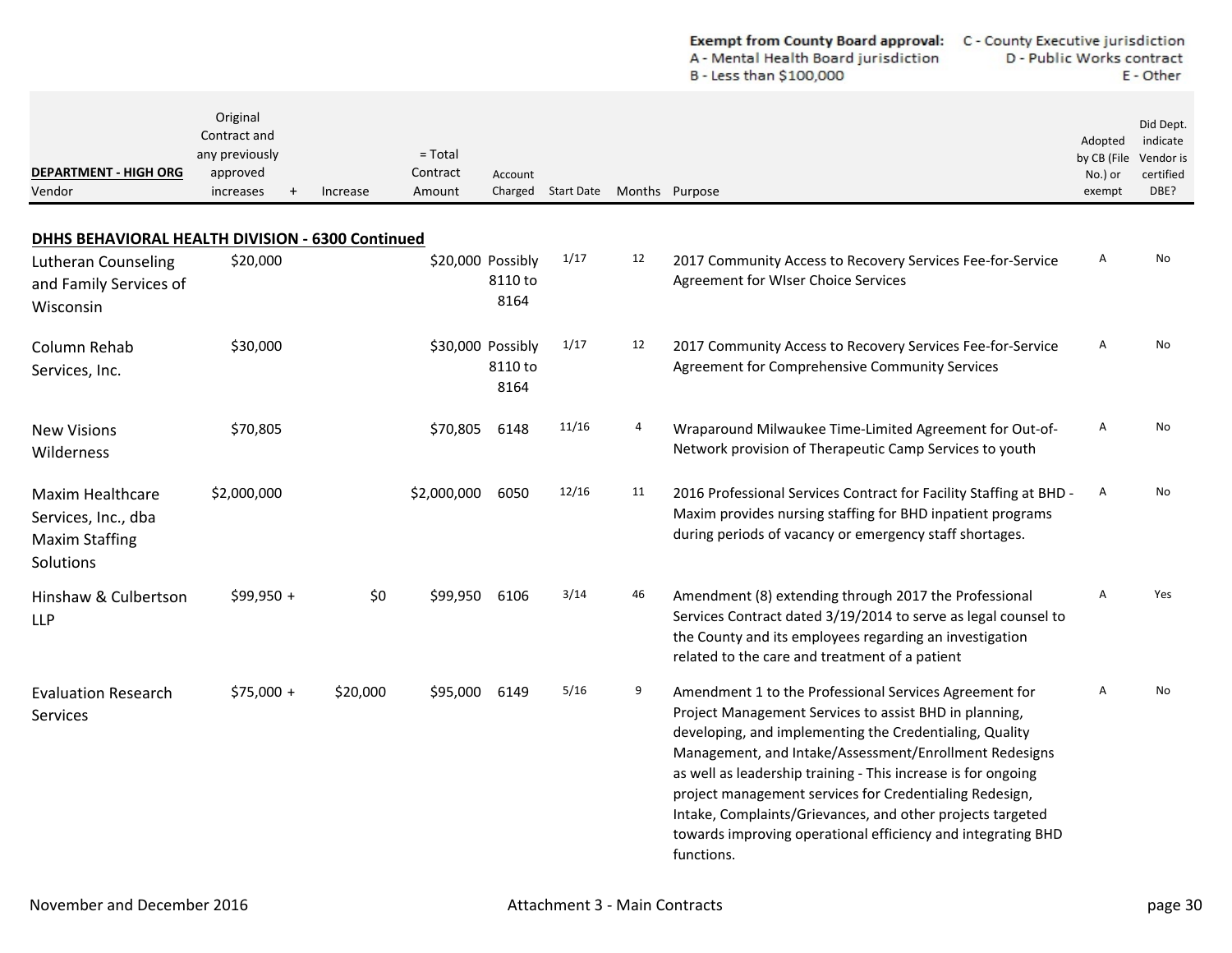|                                                       |                                                                     |                                             |                                      |                                   | <b>Exempt from County Board approval:</b><br>A - Mental Health Board jurisdiction<br>B - Less than \$100,000 | C - County Executive jurisdiction<br>D - Public Works contract<br>E - Other                                                                                                                                                                                                                                                                                                                                                                                                       |  |                                             |                                                         |
|-------------------------------------------------------|---------------------------------------------------------------------|---------------------------------------------|--------------------------------------|-----------------------------------|--------------------------------------------------------------------------------------------------------------|-----------------------------------------------------------------------------------------------------------------------------------------------------------------------------------------------------------------------------------------------------------------------------------------------------------------------------------------------------------------------------------------------------------------------------------------------------------------------------------|--|---------------------------------------------|---------------------------------------------------------|
| <b>DEPARTMENT - HIGH ORG</b><br>Vendor                | Original<br>Contract and<br>any previously<br>approved<br>increases | $=$ Total<br>Contract<br>Increase<br>Amount | Account                              | Charged Start Date Months Purpose |                                                                                                              |                                                                                                                                                                                                                                                                                                                                                                                                                                                                                   |  | Adopted<br>by CB (File<br>No.) or<br>exempt | Did Dept.<br>indicate<br>Vendor is<br>certified<br>DBE? |
| DHHS BEHAVIORAL HEALTH DIVISION - 6300 Continued      |                                                                     |                                             |                                      |                                   |                                                                                                              |                                                                                                                                                                                                                                                                                                                                                                                                                                                                                   |  |                                             |                                                         |
| <b>East Point Residential</b><br>Facility, LLC        | \$20,000                                                            |                                             | \$20,000 Possibly<br>8110 to<br>8164 | 1/17                              | 12                                                                                                           | 2017 Community Access to Recovery Services Fee-for-Service<br>Agreement for Adult Family Home Services                                                                                                                                                                                                                                                                                                                                                                            |  | Α                                           | No                                                      |
| St. Charles Youth &<br>Family Services, Inc.          | \$403,126                                                           | \$403,126                                   | 8127                                 | 1/17                              | 12                                                                                                           | 2017 Community Access to Recovery Services Purchase of<br>Service Contract for Training and Technical Assistance<br>Coordination for community-based providers and stakeholders<br>in areas including trauma-informed care, MC3 Change Agent<br>initiatives, community treatment basics, fetal alcohol<br>syndrome disorders, gender-specific treatment, the<br>neuroscience of addiction, Integrated Dual Disorder<br>Treatment, cultural intelligence, and other required areas |  | A                                           | No                                                      |
| <b>United Community</b><br>Center                     | \$45,000                                                            | \$45,000                                    | 8164                                 | 1/17                              | 12                                                                                                           | 2017 Purchase of Service Contract to strengthen UCC's<br>bilingual and bicultural service delivery                                                                                                                                                                                                                                                                                                                                                                                |  | A                                           | No                                                      |
| Our Space, Inc.                                       | \$250,962                                                           | \$250,962 8164                              |                                      | 1/17                              | 12                                                                                                           | 2017 Purchase of Service Contract to provide a Psychosocial<br>Drop-in Center for education, recreation, socialization, pre-<br>vocational activities, and occupational therapy opportunities<br>for individuals with severe and persistent mental illness and/or<br>co-occurring disorders                                                                                                                                                                                       |  | Α                                           | No                                                      |
| <b>Mental Health</b><br>America of Wisconsin,<br>Inc. | \$84,000                                                            | \$84,000                                    | 8164<br>8149                         | 1/17                              | 12                                                                                                           | 2017 Purchase of Service Contract for Service Access &<br>Prevention in the areas of information and Referral Services<br>and Suicide Prevention / Early Intervention                                                                                                                                                                                                                                                                                                             |  | A                                           | No                                                      |
| Meta House, Inc.                                      | \$50,000                                                            |                                             | \$50,000 8149                        | 1/17                              | 12                                                                                                           | 2017 Purchase of Service Contract to provide AODA Prevention<br>under the Celebrating Families! selective prevention initiative                                                                                                                                                                                                                                                                                                                                                   |  | Α                                           | No                                                      |
| Grand Avenue Club,<br>Inc.                            | \$200,000                                                           | \$200,000 8164                              |                                      | 1/17                              | 12                                                                                                           | 2017 Purchase of Service Contract to operate a clubhouse<br>helping rehabilitate people with mental illness and/or co-<br>occurring disorders                                                                                                                                                                                                                                                                                                                                     |  | Α                                           | No                                                      |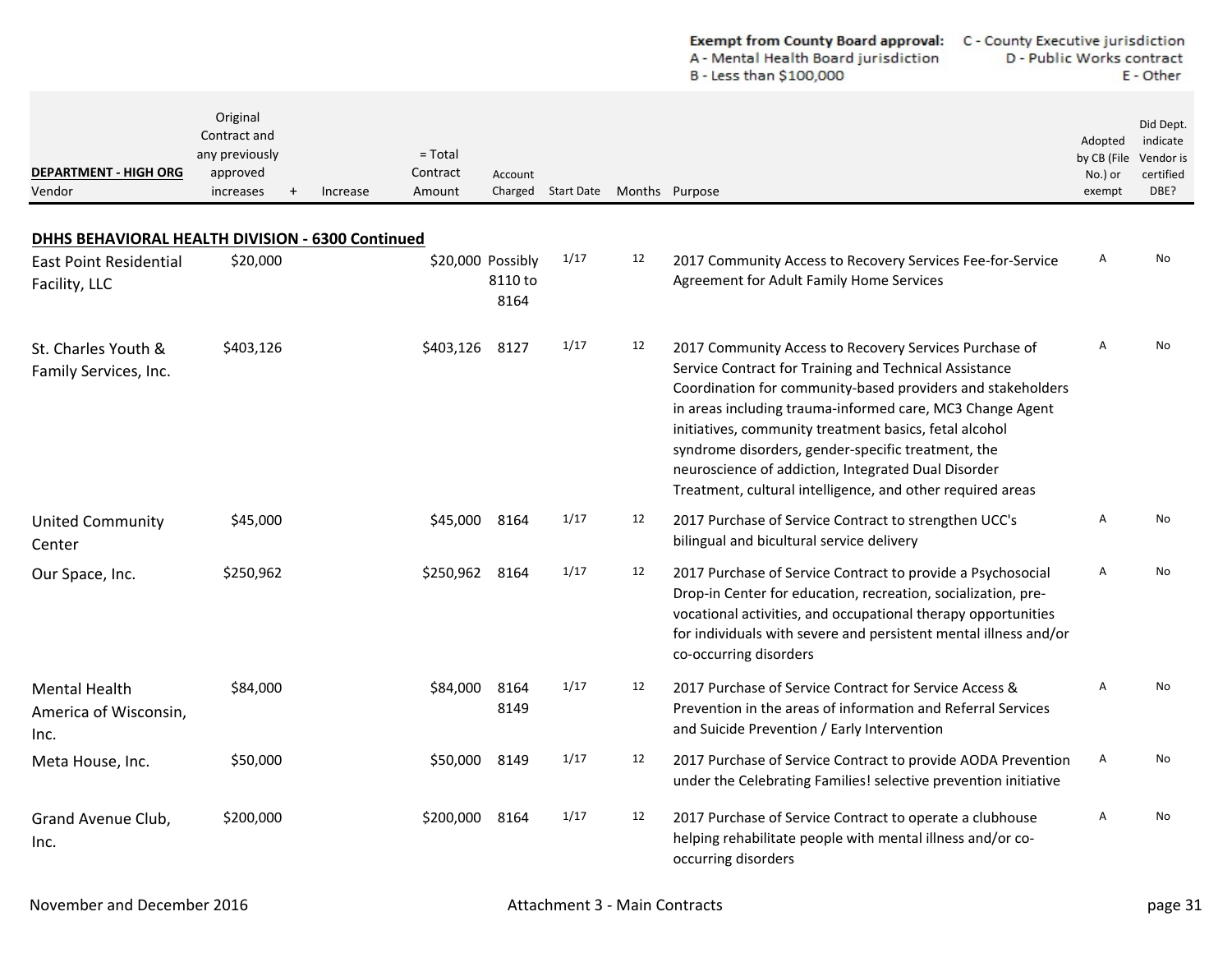|                                                  |                                                                               |                                             |                      |                   |    | <b>Exempt from County Board approval:</b><br>A - Mental Health Board jurisdiction<br>B - Less than \$100,000                                                                                                                                                                                                                                               | C - County Executive jurisdiction<br>D - Public Works contract |                                             | E - Other                                               |
|--------------------------------------------------|-------------------------------------------------------------------------------|---------------------------------------------|----------------------|-------------------|----|------------------------------------------------------------------------------------------------------------------------------------------------------------------------------------------------------------------------------------------------------------------------------------------------------------------------------------------------------------|----------------------------------------------------------------|---------------------------------------------|---------------------------------------------------------|
| <b>DEPARTMENT - HIGH ORG</b><br>Vendor           | Original<br>Contract and<br>any previously<br>approved<br>increases<br>$^{+}$ | $=$ Total<br>Contract<br>Increase<br>Amount | Account<br>Charged   | <b>Start Date</b> |    | Months Purpose                                                                                                                                                                                                                                                                                                                                             |                                                                | Adopted<br>by CB (File<br>No.) or<br>exempt | Did Dept.<br>indicate<br>Vendor is<br>certified<br>DBE? |
| DHHS BEHAVIORAL HEALTH DIVISION - 6300 Continued |                                                                               |                                             |                      |                   |    |                                                                                                                                                                                                                                                                                                                                                            |                                                                |                                             |                                                         |
| M&S Clinical Services,<br>Inc.                   | \$697,700                                                                     | \$697,700                                   | 8149<br>8164         | 1/17              | 12 | 2017 Purchase of Service Contract to provide Access Point<br>(formerly Central Intake Unit) Services to assess individuals<br>seeking treatment or recovery and Fiscal Agent Services for the<br>Families Moving Forward program for empowerment through<br>collaborative strength-based services                                                          |                                                                | $\overline{A}$                              | No                                                      |
| Impact, Inc.                                     | \$609,412                                                                     | \$609,412                                   | 8149<br>8147         | 1/17              | 12 | 2017 Purchase of Service Contract to provide Access Point<br>(formerly Central Intake Unit) Services to assess individuals<br>seeking treatment or recovery and 2-1-1 Phone Line Services                                                                                                                                                                  |                                                                | A                                           | No                                                      |
| Milwaukee Mental<br>Health Associates, Inc.      | \$2,484,511                                                                   | \$2,484,511 8164                            |                      | 1/17              | 12 | 2017 Purchase of Service Contract for Community Support<br>Program (CSP) Services to treat people with severe and<br>persistent mental illness - This includes estimated Medicaid<br>revenue that will be passed through to the vendor.                                                                                                                    |                                                                | A                                           |                                                         |
| Wisconsin<br><b>Community Services,</b><br>Inc.  | \$2,853,147                                                                   | \$2,853,147                                 | 8164<br>8123<br>8149 | 1/17              | 12 | 2017 Purchase of Service Contract for Access Point (formerly<br>Central Intake Unit) Services to assess individuals seeking<br>treatment or recovery and Community Support Program (CSP)<br>Services to treat people with severe and persistent mental<br>illness - This includes estimated Medicaid revenue that will be<br>passed through to the vendor. |                                                                | A                                           | No                                                      |
| <b>Matt Talbot Recovery</b><br>Services, Inc.    | \$2,572,145                                                                   | \$2,572,145 8132                            |                      | 1/17              | 12 | 2017 Purchase of Service Contract to provide Detoxification<br>Services supporting individuals withdrawing from Alcohol and<br>Other Drugs                                                                                                                                                                                                                 |                                                                | A                                           | No                                                      |
| Horizon Healthcare,<br>Inc.                      | \$240,000                                                                     | \$240,000                                   | 8164                 | 1/17              | 12 | 2017 Purchase of Service Contract to provide Peer Specialists<br>in the Consumer Affairs office to support inpatient services<br>through discharge and community reentry as part of the<br>Targeted Case Management program                                                                                                                                |                                                                | Α                                           | No                                                      |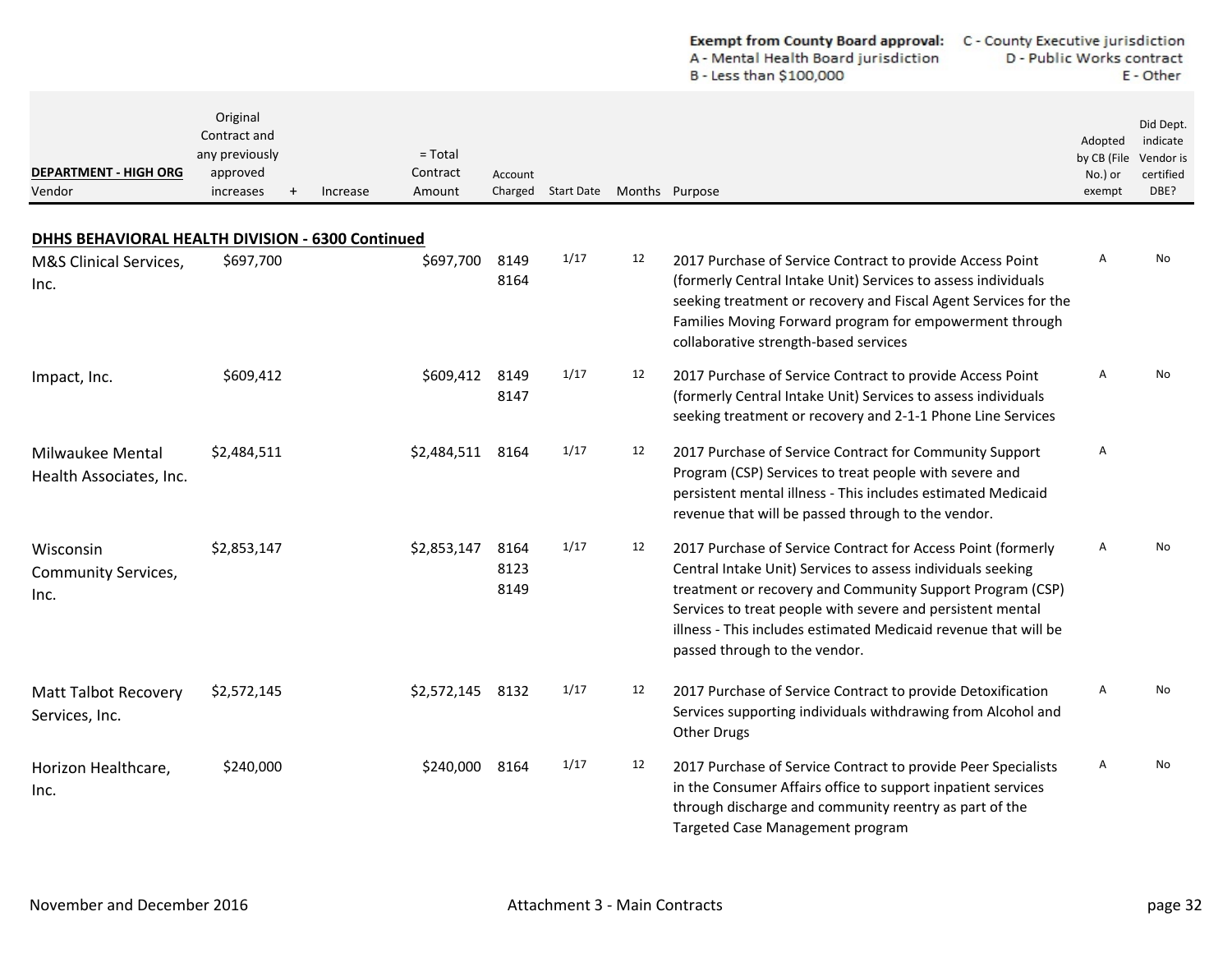| <b>Exempt from County Board approval:</b> | C - County Executive jurisdiction |
|-------------------------------------------|-----------------------------------|
| A - Mental Health Board jurisdiction      | D - Public Works contract         |
| B - Less than \$100,000                   | E - Other                         |

| <b>DEPARTMENT - HIGH ORG</b><br>Vendor                          | Original<br>Contract and<br>any previously<br>approved<br>increases | $=$ Total<br>Contract<br>Amount<br>Increase | Account<br>Charged        |       | Start Date Months Purpose |                                                                                                                                                                                                                                        | Adopted<br>by CB (File<br>No.) or<br>exempt | Did Dept.<br>indicate<br>Vendor is<br>certified<br>DBE? |
|-----------------------------------------------------------------|---------------------------------------------------------------------|---------------------------------------------|---------------------------|-------|---------------------------|----------------------------------------------------------------------------------------------------------------------------------------------------------------------------------------------------------------------------------------|---------------------------------------------|---------------------------------------------------------|
| DHHS BEHAVIORAL HEALTH DIVISION - 6300 Continued                |                                                                     |                                             |                           |       |                           |                                                                                                                                                                                                                                        |                                             |                                                         |
| Pediatric<br>Neuropsychology and<br><b>Treatment Associates</b> | \$401                                                               |                                             | \$401<br>6148             | 1/17  | 6                         | Wraparound Milwaukee Time-Limited Agreement for Out-of-<br>Network provision of Psychological Evaluation Services to<br>youth                                                                                                          | Α                                           | No                                                      |
| Pediatric<br>Neuropsychology and<br><b>Treatment Associates</b> | \$401                                                               |                                             | \$401 6148                | 1/17  | 6                         | Wraparound Milwaukee Time-Limited Agreement for Out-of-<br>Network provision of Psychological Evaluation Services to<br>youth                                                                                                          | Α                                           | No                                                      |
| JusticePoint, Inc.                                              | \$45,000                                                            |                                             | \$45,000<br>8149          | 1/17  | 12                        | 2017 Purchase of Service Contract for Access Point (formerly<br>Central Intake Unit) Services to assess individuals seeking<br>treatment                                                                                               | Α                                           | No                                                      |
| La Causa, Inc.                                                  | \$1,128,000                                                         | \$1,128,000                                 | 8164<br>8123              | 1/17  | 12                        | 2017 Purchase of Service Contract for Peer Run Recovery<br>Center, 3rd Shift Crisis Mobile Team, and Community Linkages<br>and Stabilization Program (post-hospitalization support and<br>treatment) Services                          | A                                           | No                                                      |
| <b>AIDS Resource Center</b><br>of Wisconsin                     | \$96,213                                                            |                                             | \$96,213<br>8164          | 1/17  | 12                        | 2017 Purchase of Service Contract for AODA Prevention<br>Services including substance abuse, fatal opiate overdose, HIV,<br>and Hepatitis C prevention services including outreach,<br>counseling, testing, and referrals              | A                                           | No                                                      |
| Vital Voices for<br><b>Mental Health</b>                        | \$175,961                                                           |                                             | 8164<br>\$175,961<br>8149 | 1/17  | 12                        | 2017 Purchase of Service Contract for Consumer Advocacy<br>Services including evaluation for the Mental Health Statistics<br>Improvement Program Adult Consumer Survey and<br>administration of the Recovery Oriented System Indicator | A                                           | No                                                      |
| <b>Outreach Community</b><br>Health Centers, Inc.               | \$1,734,345                                                         | \$1,734,345                                 | 8164<br>8123              | 1/17  | 12                        | 2017 Purchase of Service Contract for Outpatient Treatment<br>and Community Support Services                                                                                                                                           | A                                           | No                                                      |
| Milwaukee Christian<br>Center                                   | \$1,760                                                             |                                             | 6148<br>\$1,760           | 12/16 | 8                         | Wraparound Milwaukee Time-Limited Agreement for Out-of-<br>Network provision of Tutoring Services to youth                                                                                                                             | A                                           | <b>No</b>                                               |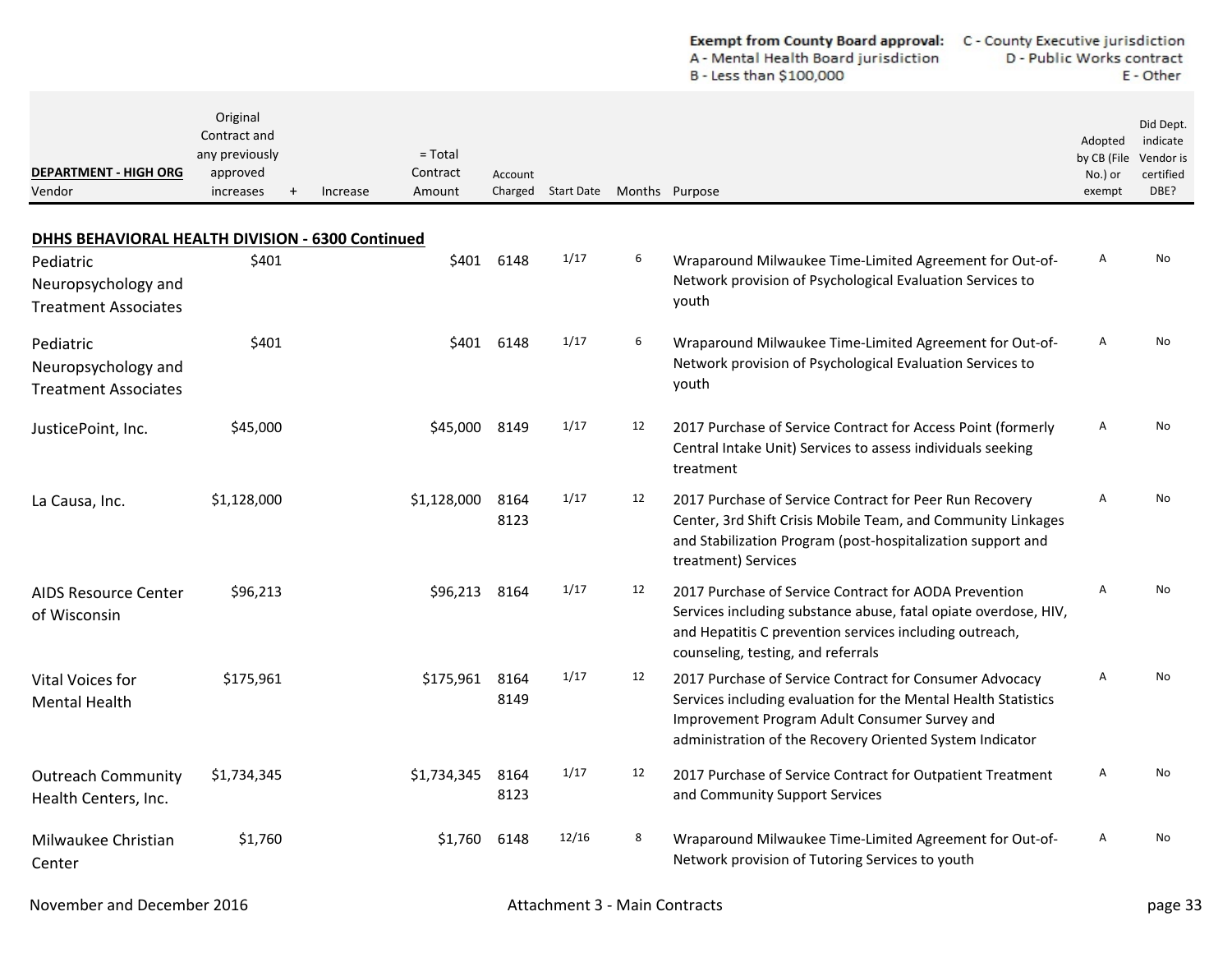|                                                                                  |                                                                     |          |                                 |                    |            |    | Exempt from County Board approval:<br>C - County Executive jurisdiction<br>A - Mental Health Board jurisdiction<br>B - Less than \$100,000                                                                                                                                                                                        | D - Public Works contract<br>E - Other      |                                                         |
|----------------------------------------------------------------------------------|---------------------------------------------------------------------|----------|---------------------------------|--------------------|------------|----|-----------------------------------------------------------------------------------------------------------------------------------------------------------------------------------------------------------------------------------------------------------------------------------------------------------------------------------|---------------------------------------------|---------------------------------------------------------|
| <b>DEPARTMENT - HIGH ORG</b><br>Vendor                                           | Original<br>Contract and<br>any previously<br>approved<br>increases | Increase | $=$ Total<br>Contract<br>Amount | Account<br>Charged | Start Date |    | Months Purpose                                                                                                                                                                                                                                                                                                                    | Adopted<br>by CB (File<br>No.) or<br>exempt | Did Dept.<br>indicate<br>Vendor is<br>certified<br>DBE? |
|                                                                                  |                                                                     |          |                                 |                    |            |    |                                                                                                                                                                                                                                                                                                                                   |                                             |                                                         |
| DHHS BEHAVIORAL HEALTH DIVISION - 6300 Continued<br>Community<br>Advocates, Inc. | \$592,649                                                           |          | \$592,649                       | 8149               | 1/17       | 12 | 2017 Purchase of Service Contract for Administration and Staff<br>Support for the Milwaukee Coalition of Substance Abuse<br>Prevention - This includes subcontracts with other agencies to<br>address population-level prevention strategies.                                                                                     | A                                           | No                                                      |
| <b>DEPARTMENT ON AGING - 7900</b>                                                |                                                                     |          |                                 |                    |            |    |                                                                                                                                                                                                                                                                                                                                   |                                             |                                                         |
| Jennifer Lefeber                                                                 | $$63,185 +$                                                         | \$3,971  | \$67,156                        | 6148               | 1/16       | 12 | Amendment 2 to the 2016 Purchase of Service Contract to<br>provide Evidence-Based Prevention Program Consulting<br>Services including wellness programs relating to chronic<br>conditions, diabetes, walking, and caregiver support - This<br>amendment increases the contract amount in response to a<br>need for greater hours. | B                                           | No                                                      |
| Transit Express, Inc.                                                            | \$1,392,819                                                         |          | \$1,392,819                     | 8123               | 1/17       | 12 | 2017 Purchase of Service Contract for Specialized Elderly<br>Transportation Services including medical, non-medical,<br>shared ride, group grocery, and meal site trips                                                                                                                                                           | 16-652                                      | No                                                      |
| <b>United Community</b><br>Center                                                | \$373,189                                                           |          | \$373,189                       | 8123               | 1/17       | 12 | 2017 Purchase of Service Contract for Programs at United<br>Community Center Senior Center including Senior Center<br>Services; Group Transportation; Nutrition Site Supervision; and<br><b>Catering Services</b>                                                                                                                 | 16-652                                      | No                                                      |
| Legal Action of<br>Wisconsin, Inc.                                               | \$430,501                                                           |          | \$430,501 8123                  |                    | 1/17       | 12 | 2017 Purchase of Service Contract for Benefit Specialist/Legal<br>Services                                                                                                                                                                                                                                                        | 16-652                                      | No                                                      |
| Interfaith Older Adult<br>Programs, Inc.                                         | \$180,000                                                           |          | \$180,000 8123                  |                    | 1/17       | 12 | 2017 Purchase of Service Contract for Nutrition Site<br>Supervision Services at nine sites (Hart, McGovern, OASIS,<br>Rose, South Milwaukee, Warnimont-Kelly, Washington, West<br>Allis, and Wilson)                                                                                                                              | 16-734                                      | No                                                      |
| Interfaith Older Adult<br>Programs, Inc.                                         | \$271,232                                                           |          | \$271,232 8123                  |                    | 1/17       | 12 | 2017 Purchase of Service Contract for Coordination of<br>Neighborhood Services                                                                                                                                                                                                                                                    | 16-734                                      | No                                                      |

 $\sim$  $\overline{a}$   $\mathbf{r}$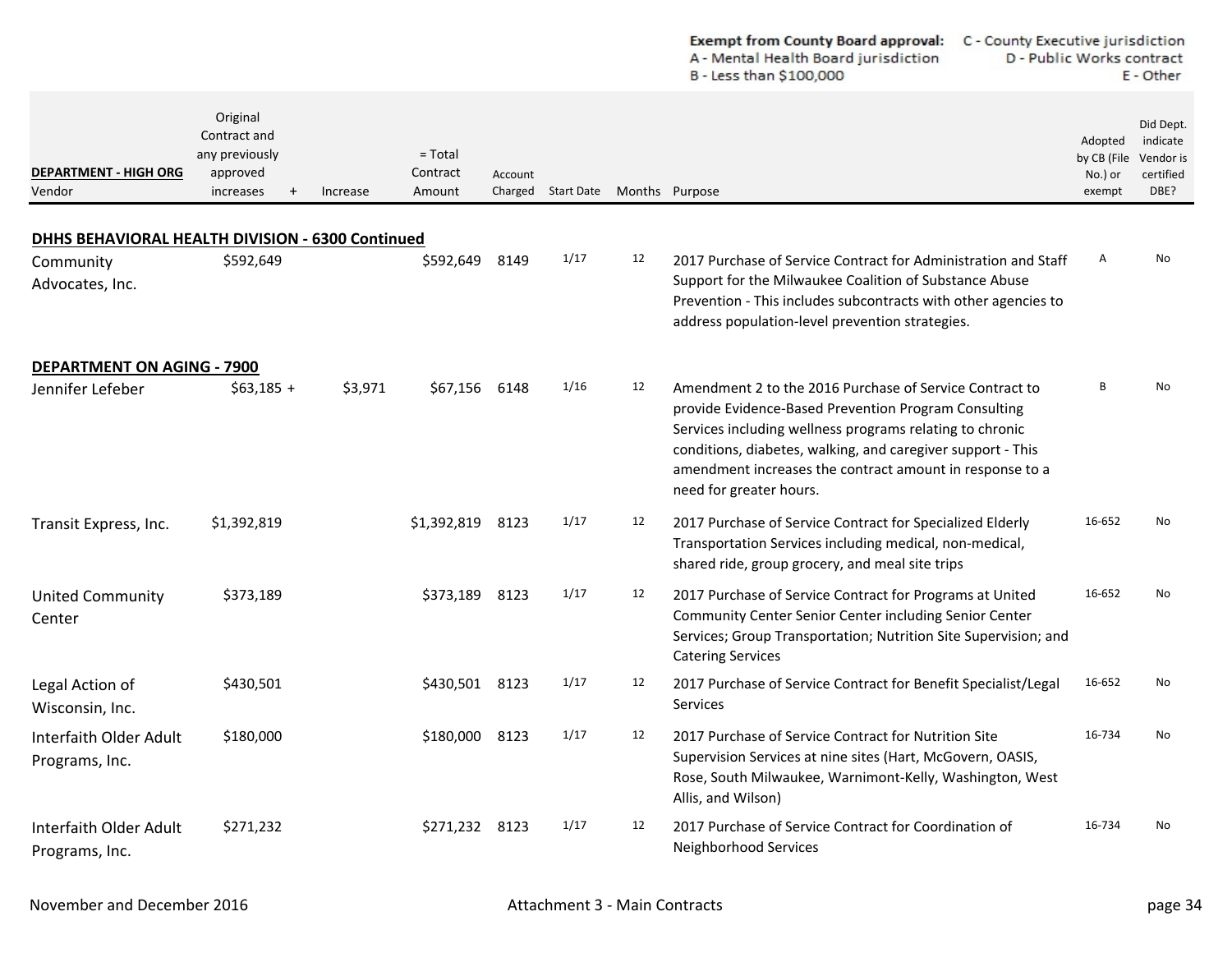| <b>Exempt from County Board approval:</b> | C - County Executive jurisdiction |
|-------------------------------------------|-----------------------------------|
| A - Mental Health Board jurisdiction      | D - Public Works contract         |
| B - Less than \$100,000                   | E - Other                         |

| <b>DEPARTMENT - HIGH ORG</b><br>Vendor                                                  | Original<br>Contract and<br>any previously<br>approved<br>increases | Increase | $=$ Total<br>Contract<br>Amount | Account | Charged Start Date Months Purpose |    |                                                                                                                                                                                                                                                                                             | Adopted<br>by CB (File<br>No.) or<br>exempt | Did Dept.<br>indicate<br>Vendor is<br>certified<br>DBE? |
|-----------------------------------------------------------------------------------------|---------------------------------------------------------------------|----------|---------------------------------|---------|-----------------------------------|----|---------------------------------------------------------------------------------------------------------------------------------------------------------------------------------------------------------------------------------------------------------------------------------------------|---------------------------------------------|---------------------------------------------------------|
|                                                                                         |                                                                     |          |                                 |         |                                   |    |                                                                                                                                                                                                                                                                                             |                                             |                                                         |
| <b>DEPARTMENT ON AGING - 7900 Continued</b><br>Interfaith Older Adult<br>Programs, Inc. | \$538,158                                                           |          | \$538,158                       | 8123    | 1/17                              | 12 | 2017 Purchase of Service Contract for Family Caregiver<br>Support and Alzheimer's Disease Direct Services                                                                                                                                                                                   | 16-652                                      | No                                                      |
| Interfaith Older Adult<br>Programs, Inc.                                                | \$1,322,867                                                         |          | \$1,322,867                     | 8123    | 1/17                              | 12 | 2017 Purchase of Service Contract for Programs at five County-<br>owned Senior Centers (Rose, McGovern, Washington, Wilson,<br>and Kelly)                                                                                                                                                   | 16-652                                      | No                                                      |
| Goodwill Industries of<br>Southeastern<br>Wisconsin, Inc.                               | \$1,082,903                                                         |          | \$1,082,903                     | 8123    | 1/17                              | 12 | 2017 Purchase of Service Contract for Case Management and<br>Delivery Services for Home-Delivered Meals                                                                                                                                                                                     | 16-652                                      | No                                                      |
| <b>SET Ministry</b>                                                                     | \$180,000                                                           |          | \$180,000 8123                  |         | 1/17                              | 12 | 2017 Purchase of Service Contract for Nutrition Site<br>Supervision Services at nine sites (Arlington Court, Franklin City<br>Hall Community Center, Beulah Brinton, College Court, Lois<br>and Tom Dolan Community Center, Lapham Park, Elks Lodge<br>#46, Convent Hill, and St. Aloysius) | 16-735<br>passive<br>review                 | No                                                      |
| Life Navigators, Inc.                                                                   | \$15,075                                                            |          | \$15,075                        | 8123    | 1/17                              | 12 | 2017 Purchase of Service Contract for Family Support for Aging<br>and Persons with Developmental Disabilities                                                                                                                                                                               | В                                           | No                                                      |
| Indian Council of the<br>Elderly, Inc.                                                  | \$84,572                                                            |          | \$84,572 8123                   |         | 1/17                              | 12 | 2017 Purchase of Service Contract for Services to Native<br>American Elderly                                                                                                                                                                                                                | В                                           | No                                                      |
| Milwaukee Christian<br>Center                                                           | \$53,550                                                            |          | \$53,550 8123                   |         | 1/17                              | 12 | 2017 Purchase of Service Contract for Community Outreach<br>and Access Services to Southeast Asian American Elderly:<br>Socialization, Recreation, and Education                                                                                                                            | В                                           | No                                                      |
| <b>Hmong American</b><br>Friendship<br>Association, Inc.                                | \$32,850                                                            |          | \$32,850                        | 8123    | 1/17                              | 12 | 2017 Purchase of Service Contract for Translation,<br>Interpretation, and Support Services such as outreach, intake,<br>assessment, and access as part of the Southeast Asian<br>American Elderly Community Outreach and Access Services                                                    | B                                           | No                                                      |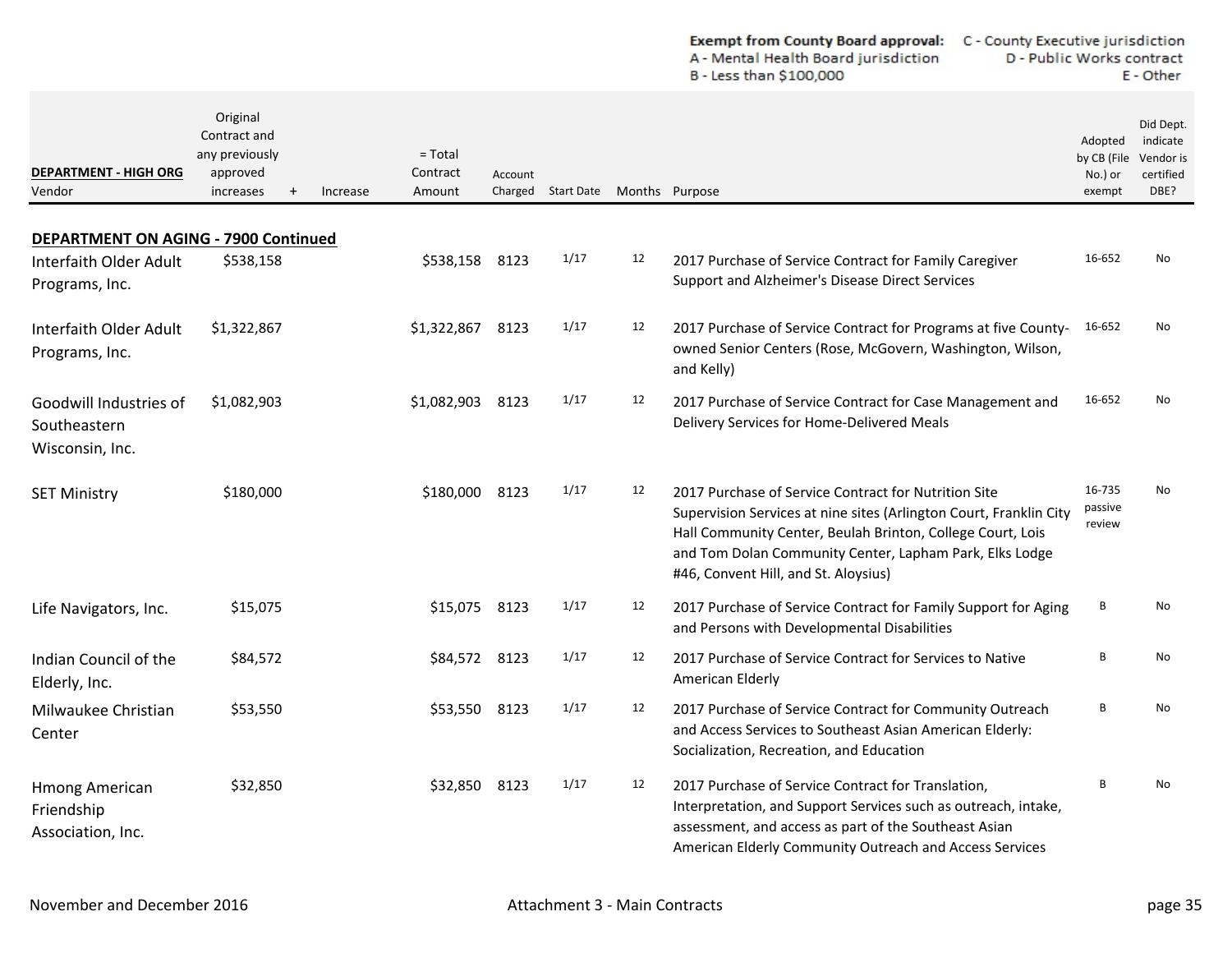| <b>Exempt from County Board approval:</b> | C - County Executive jurisdiction |
|-------------------------------------------|-----------------------------------|
| A - Mental Health Board jurisdiction      | D - Public Works contract         |
| B - Less than \$100,000                   | E - Other                         |

| <b>DEPARTMENT - HIGH ORG</b><br>Vendor                                                                   | Original<br>Contract and<br>any previously<br>approved<br>increases<br>$\ddot{}$ | Increase | $=$ Total<br>Contract<br>Amount | Account<br>Charged | <b>Start Date</b> |    | Months Purpose                                                                                             | Adopted<br>by CB (File<br>No.) or<br>exempt | Did Dept.<br>indicate<br>Vendor is<br>certified<br>DBE? |
|----------------------------------------------------------------------------------------------------------|----------------------------------------------------------------------------------|----------|---------------------------------|--------------------|-------------------|----|------------------------------------------------------------------------------------------------------------|---------------------------------------------|---------------------------------------------------------|
| <b>DEPARTMENT ON AGING - 7900 Continued</b>                                                              |                                                                                  |          |                                 |                    |                   |    |                                                                                                            |                                             |                                                         |
| Impact Alcohol &<br>Other Drug Abuse<br>Services, Inc.                                                   | \$30,000                                                                         |          | \$30,000                        | 8123               | 1/17              | 12 | 2017 Purchase of Service Contract for Telephone Backup &<br>After Hours Coverage for the Aging Call Center | В                                           | No                                                      |
| SET Ministry, Inc.                                                                                       | \$67,500                                                                         |          | \$67,500 8123                   |                    | 1/17              | 12 | 2017 Purchase of Service Contract for Outreach in Public<br>Housing                                        | B                                           | No                                                      |
| Jewish Family<br>Services, Inc.                                                                          | \$33,000                                                                         |          | \$33,000                        | 8123               | 1/17              | 12 | 2017 Purchase of Service Contract for Late Life Counseling<br>Services                                     | В                                           | No                                                      |
| <b>Alzheimer's Disease</b><br>and Related Disorders<br>Association of<br>Southeastern<br>Wisconsin, Inc. | \$50,000                                                                         |          | \$50,000                        | 8123               | 1/17              | 12 | 2017 Purchase of Service Contract for Alzheimer's Counseling<br>and Community Support Services             | В                                           | No                                                      |
| Asian American<br><b>Community Center</b>                                                                | \$37,500                                                                         |          | \$37,500                        | 8123               | 1/17              | 12 | 2017 Purchase of Service Contract for Social and Nutritional<br>Services to Asian American Elderly         | В                                           | N <sub>o</sub>                                          |
| Milwaukee Christian<br>Center                                                                            | \$40,000                                                                         |          | \$40,000                        | 8123               | 1/17              | 12 | 2017 Purchase of Service Contract for Nutrition Site<br>Supervision and Onsite Ethnic Meal Services        | В                                           | No.                                                     |
| Interfaith Older Adult<br>Programs, Inc.                                                                 | \$13,500                                                                         |          | \$13,500 8123                   |                    | 1/17              | 12 | 2017 Purchase of Service Contract for Telephone Reassurance<br>Services                                    | В                                           | N <sub>o</sub>                                          |
| Interfaith Older Adult<br>Programs, Inc.                                                                 | \$40,500                                                                         |          | \$40,500                        | 8123               | 1/17              | 12 | 2017 Purchase of Service Contract for Employment, Training,<br>and Placement Services                      | В                                           | N <sub>o</sub>                                          |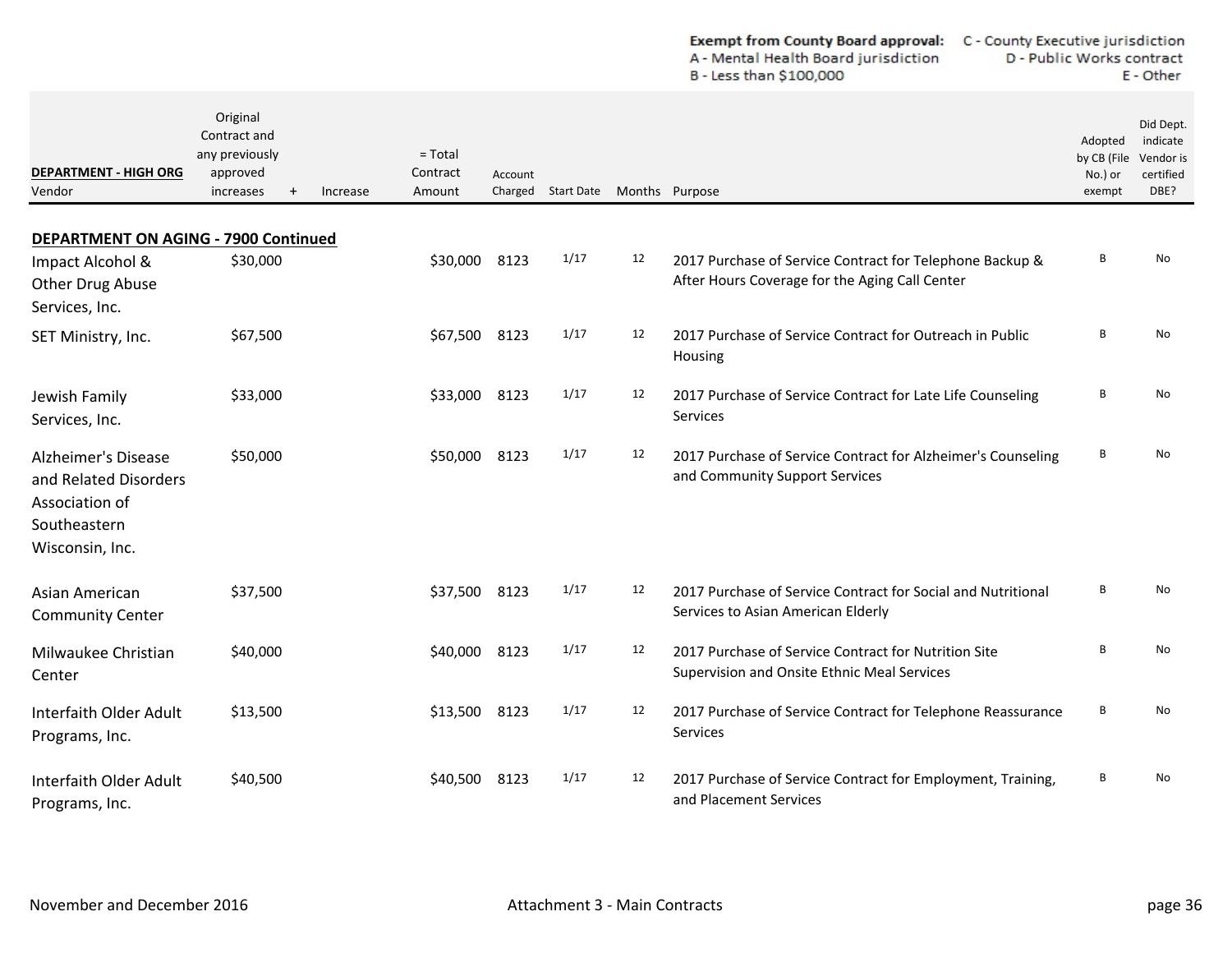|                                                                                  |                                                                                  |                                             |         | <b>Exempt from County Board approval:</b><br>A - Mental Health Board jurisdiction<br>B - Less than \$100,000 | C - County Executive jurisdiction<br>D - Public Works contract<br>E - Other |                                                                                                                                                                                                                                                                                                           |                                             |                                                         |
|----------------------------------------------------------------------------------|----------------------------------------------------------------------------------|---------------------------------------------|---------|--------------------------------------------------------------------------------------------------------------|-----------------------------------------------------------------------------|-----------------------------------------------------------------------------------------------------------------------------------------------------------------------------------------------------------------------------------------------------------------------------------------------------------|---------------------------------------------|---------------------------------------------------------|
| <b>DEPARTMENT - HIGH ORG</b><br>Vendor                                           | Original<br>Contract and<br>any previously<br>approved<br>increases<br>$\ddot{}$ | $=$ Total<br>Contract<br>Increase<br>Amount | Account | Charged Start Date                                                                                           | Months Purpose                                                              |                                                                                                                                                                                                                                                                                                           | Adopted<br>by CB (File<br>No.) or<br>exempt | Did Dept.<br>indicate<br>Vendor is<br>certified<br>DBE? |
| <b>DEPARTMENT ON AGING - 7900 Continued</b>                                      |                                                                                  |                                             |         |                                                                                                              |                                                                             |                                                                                                                                                                                                                                                                                                           |                                             |                                                         |
| Milwaukee Lesbian,<br>Gay, Bisexual,<br>Transgender<br>Community Center,<br>Inc. | \$20,000                                                                         | \$20,000                                    | 8123    | 1/17                                                                                                         | 12                                                                          | 2017 Purchase of Service Contract for Outreach and Services to<br><b>LGBT Older Adults</b>                                                                                                                                                                                                                | В                                           | No                                                      |
| Jennifer Lefeber                                                                 | \$69,015                                                                         | \$69,015                                    | 6148    | 1/17                                                                                                         | 12                                                                          | Professional Service Contract to provide consulting services<br>regarding management of the Evidence-Based Prevention<br>Programs for older adults in Milwaukee County                                                                                                                                    | B                                           | No                                                      |
| DEPARTMENT OF HEALTH AND HUMAN SERVICES - 8000                                   |                                                                                  |                                             |         |                                                                                                              |                                                                             |                                                                                                                                                                                                                                                                                                           |                                             |                                                         |
| <b>Mercy Housing</b><br>Lakefront                                                | \$117,142                                                                        | \$117,142                                   | 8123    | 1/16                                                                                                         | 12                                                                          | Housing Development Support and Supportive Housing<br>Assistance Services at the Johnston Center supportive housing<br>site                                                                                                                                                                               | 15-746                                      | No                                                      |
| IMPACT, Inc.                                                                     | \$90,000                                                                         | \$90,000                                    | 8164    | 10/16                                                                                                        | 12                                                                          | 2016-2017 Purchase of Service Contract to provide behavioral<br>health and recovery support services screening, assessment,<br>and referral at the Milwaukee County Housing Division's<br><b>Homeless Resource Center</b>                                                                                 | В                                           | No                                                      |
| American Public<br><b>Human Services</b><br>Association                          | \$33,800                                                                         | \$33,800                                    | 6149    | 11/16                                                                                                        | $\overline{2}$                                                              | 2016 Professional Service Agreement to assist DHHS leaders<br>and change champions in strengthening and sustaining their<br>capacity to plan for, manage, and implement change including<br>by connecting leaders, planning strategy and change<br>management, and developing a change management toolkit | В                                           | No                                                      |
| Benedict Center, Inc.                                                            | \$99,900                                                                         | \$99,900 8164                               |         | 10/16                                                                                                        | $\overline{2}$                                                              | 2016 Fiscal Agent Contract to issue checks to cover the<br>expenses of women using the Human Trafficking Women's<br>Drop-in Center and to provide supportive services to keep<br>individuals in temporary safe housing                                                                                    | B                                           | No                                                      |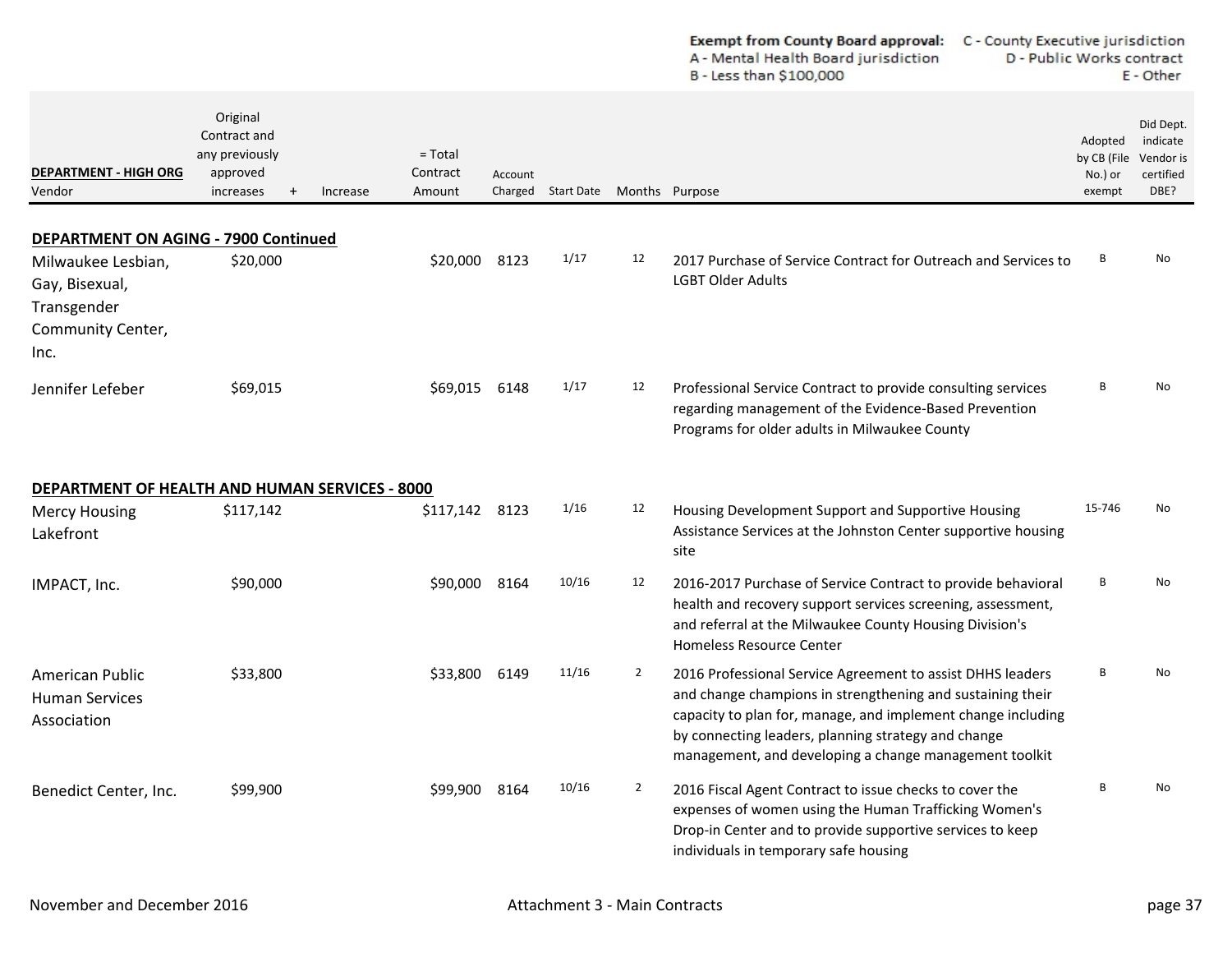|                                                                 |                                                                                  |                                             |         |                    |                                                                    | <b>Exempt from County Board approval:</b><br>A - Mental Health Board jurisdiction<br>B - Less than \$100,000                                                                                                                                                                                       | C - County Executive jurisdiction<br>D - Public Works contract<br>E - Other |                                                         |  |
|-----------------------------------------------------------------|----------------------------------------------------------------------------------|---------------------------------------------|---------|--------------------|--------------------------------------------------------------------|----------------------------------------------------------------------------------------------------------------------------------------------------------------------------------------------------------------------------------------------------------------------------------------------------|-----------------------------------------------------------------------------|---------------------------------------------------------|--|
| <b>DEPARTMENT - HIGH ORG</b><br>Vendor                          | Original<br>Contract and<br>any previously<br>approved<br>increases<br>$\ddot{}$ | $=$ Total<br>Contract<br>Increase<br>Amount | Account | Charged Start Date | Months Purpose                                                     |                                                                                                                                                                                                                                                                                                    | Adopted<br>by CB (File<br>No.) or<br>exempt                                 | Did Dept.<br>indicate<br>Vendor is<br>certified<br>DBE? |  |
| <b>DEPARTMENT OF HEALTH AND HUMAN SERVICES - 8000 Continued</b> |                                                                                  |                                             |         |                    |                                                                    |                                                                                                                                                                                                                                                                                                    |                                                                             |                                                         |  |
| <b>Center for Veterans</b><br>Issues, Ltd.                      | \$72,876                                                                         | \$72,876 8164                               |         | 10/16              | 12                                                                 | 2016-2017 Purchase of Service Contract for Case Management<br>Services to individuals who are homeless - Funds are provided<br>by a Substance Abuse and Mental Health Services<br>Administration (SAMHSA) grant.                                                                                   | В                                                                           | No.                                                     |  |
| Our Space, Inc.                                                 | \$50,000                                                                         | \$50,000                                    | 8164    | 10/16              | 12                                                                 | 2016-2017 Purchase of Service Contract for Peer Support<br>Services to individuals who are homeless - Funds are provided<br>by a SAMHSA grant.                                                                                                                                                     | B                                                                           | No                                                      |  |
| Guest House of<br>Milwaukee                                     | \$99,900                                                                         | \$99,900                                    | 8164    | 12/16              | $\mathbf{1}$                                                       | 2016 Purchase of Service Contract for Resident Manager<br>Development Services to train and employ individuals who are<br>homeless to work in supportive housing programs - Funds are<br>provided by a SAMHSA grant.                                                                               | B                                                                           | No                                                      |  |
| Guest House of<br>Milwaukee                                     | \$55,647                                                                         | \$55,647                                    | 8164    | 10/16              | 12                                                                 | 2016-2017 Purchase of Service Contract for Case Management<br>Services to individuals who are homeless - Funds are provided<br>by a SAMHSA grant.                                                                                                                                                  | В                                                                           | <b>No</b>                                               |  |
| Pathfinders<br>Milwaukee, Inc.                                  | \$87,000                                                                         | \$87,000                                    | 8164    | 12/16              | $\mathbf{1}$                                                       | 2016 Purchase of Service Contract for Youth Drop-in Center<br>Services to provide emergency shelter to youth who are<br>homeless                                                                                                                                                                   | В                                                                           | No                                                      |  |
| Wisconsin<br><b>Community Services,</b><br>Inc.                 | \$55,000                                                                         | \$55,000                                    | 8164    | 10/16              | 12                                                                 | 2016-2017 Purchase of Service Contract for Case Management<br>Services to individuals who are homeless - Funds are provided<br>by a SAMHSA grant.                                                                                                                                                  | В                                                                           | No.                                                     |  |
| National Council on<br>Crime & Delinquency                      | \$99,945                                                                         | \$99,945                                    | 6148    | 11/16              | 2 or until<br>services $\leq$<br>\$99,945<br>have been<br>provided | 2016 Professional Service Agreement to provide a Workload<br>Study, Training, and Technical Assistance to determine the<br>amount of time it takes to complete case-related work to help<br>the Delinquency & Court Services Division effectively manage<br>and efficiently deploy staff resources | 16-688                                                                      | No                                                      |  |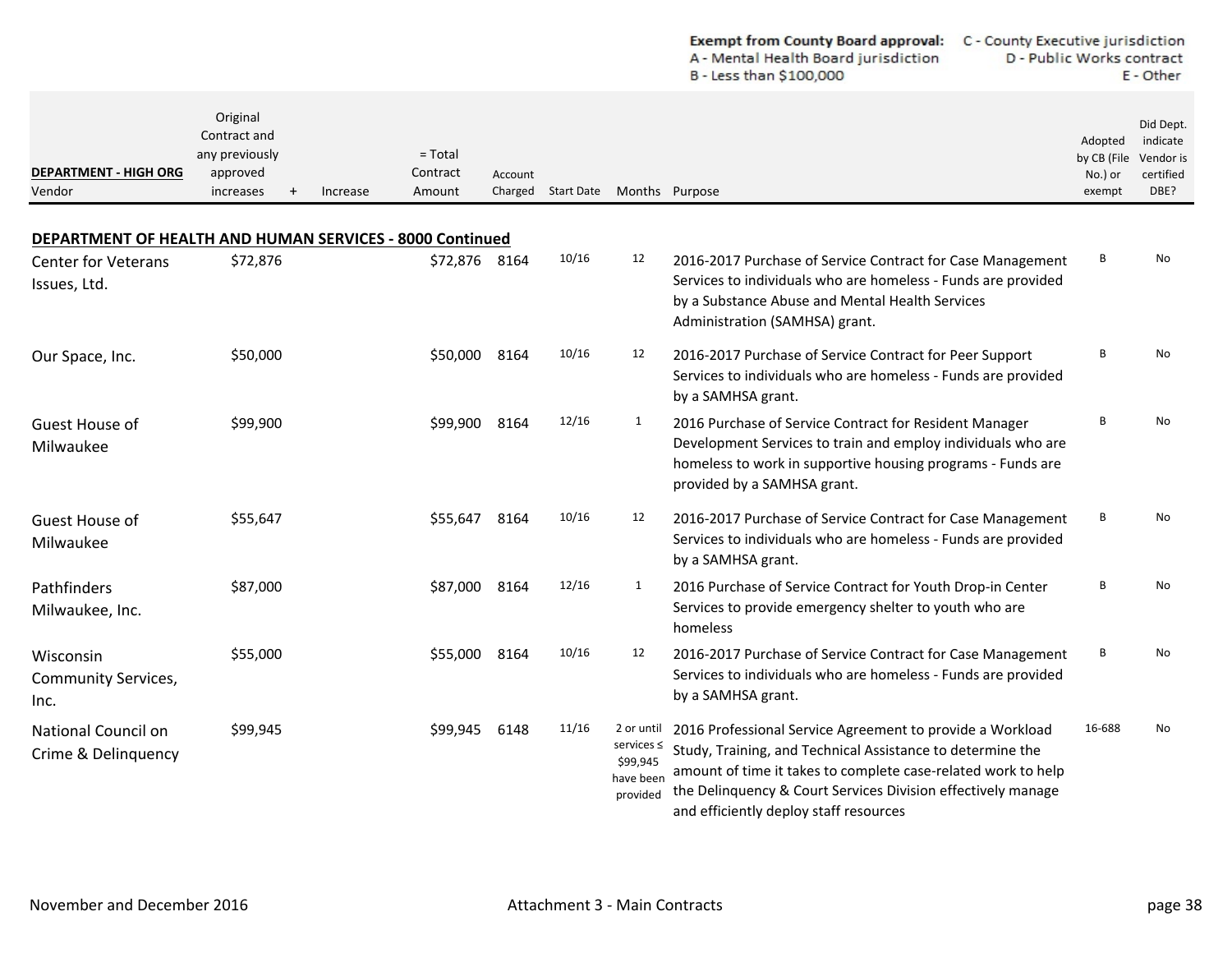|                                                                                        |                                                                     |                                             |                    |                   |    | A - Mental Health Board jurisdiction<br>B - Less than \$100,000                                                                                                                                                                                                                                                                                   | D - Public Works contract                   | E - Other                                               |
|----------------------------------------------------------------------------------------|---------------------------------------------------------------------|---------------------------------------------|--------------------|-------------------|----|---------------------------------------------------------------------------------------------------------------------------------------------------------------------------------------------------------------------------------------------------------------------------------------------------------------------------------------------------|---------------------------------------------|---------------------------------------------------------|
| <b>DEPARTMENT - HIGH ORG</b><br>Vendor                                                 | Original<br>Contract and<br>any previously<br>approved<br>increases | $=$ Total<br>Contract<br>Increase<br>Amount | Account<br>Charged | <b>Start Date</b> |    | Months Purpose                                                                                                                                                                                                                                                                                                                                    | Adopted<br>by CB (File<br>No.) or<br>exempt | Did Dept.<br>indicate<br>Vendor is<br>certified<br>DBE? |
|                                                                                        |                                                                     |                                             |                    |                   |    |                                                                                                                                                                                                                                                                                                                                                   |                                             |                                                         |
| DEPARTMENT OF HEALTH AND HUMAN SERVICES - 8000 Continued<br>Grand Avenue Club,<br>Inc. | \$95,986                                                            | \$95,986 8773                               |                    | 1/16              | 12 | Community Development Program Agreement for 2016 CDBG<br>Recipient to provide four full-time positions with employers<br>located in the Milwaukee County Urban Partnership Area at<br>market rate wages for individuals with low to moderate<br>income                                                                                            | 15-659                                      | No                                                      |
| Hope House                                                                             | \$20,377                                                            | \$20,377 8773                               |                    | 1/16              | 12 | Community Development Program Agreement for 2016 CDBG<br>Recipient to work with residents occupying the River Park<br>Apartments in Shorewood and provide Case Management and<br><b>Supportive Services</b>                                                                                                                                       | 15-659                                      | No                                                      |
| Wisconsin Women's<br><b>Business Initiative</b><br>Corporation                         | \$98,986                                                            | \$98,986                                    | 8773               | 1/16              | 12 | Community Development Program Agreement for 2016 CDBG<br>Recipient to provide Technical Assistance to microenterprises<br>in the form of business education and one-on-one counseling<br>to support 173 business owners and prospective business<br>owners                                                                                        | 15-659                                      | No                                                      |
| Hunger Task Force                                                                      | \$31,929                                                            | \$31,929 8773                               |                    | 1/16              | 12 | Community Development Program Agreement to fund 2016<br>CDBG Recipient for develop irrigation infrastructure for the<br>Farm in Franklin                                                                                                                                                                                                          | 15-659                                      | No                                                      |
| Cudahy-St. Francis<br>Interfaith                                                       | \$2,877                                                             | \$2,877 8773                                |                    | 1/16              | 12 | Community Development Program Agreement for 2016 CDBG<br>Recipient to provide a program serving people age 60 and<br>older by helping them to safely remain in their homes by<br>coordinating rides to appointments, delivering food to<br>homebound individuals, helping with house and yard work,<br>and making friendly visits and phone calls | 15-659                                      | No                                                      |
| <b>United Community</b><br>Center                                                      | \$16,377                                                            | \$16,377 8773                               |                    | 1/16              | 12 | Community Development Program Agreement for 2016 CDBG<br>Recipient to provide Outreach Services for Latino older adults<br>to provide access to health, social services, nutrition,<br>transportation, and recreational services for a growing elderly<br>and disadvantaged population                                                            | 15-659                                      | No                                                      |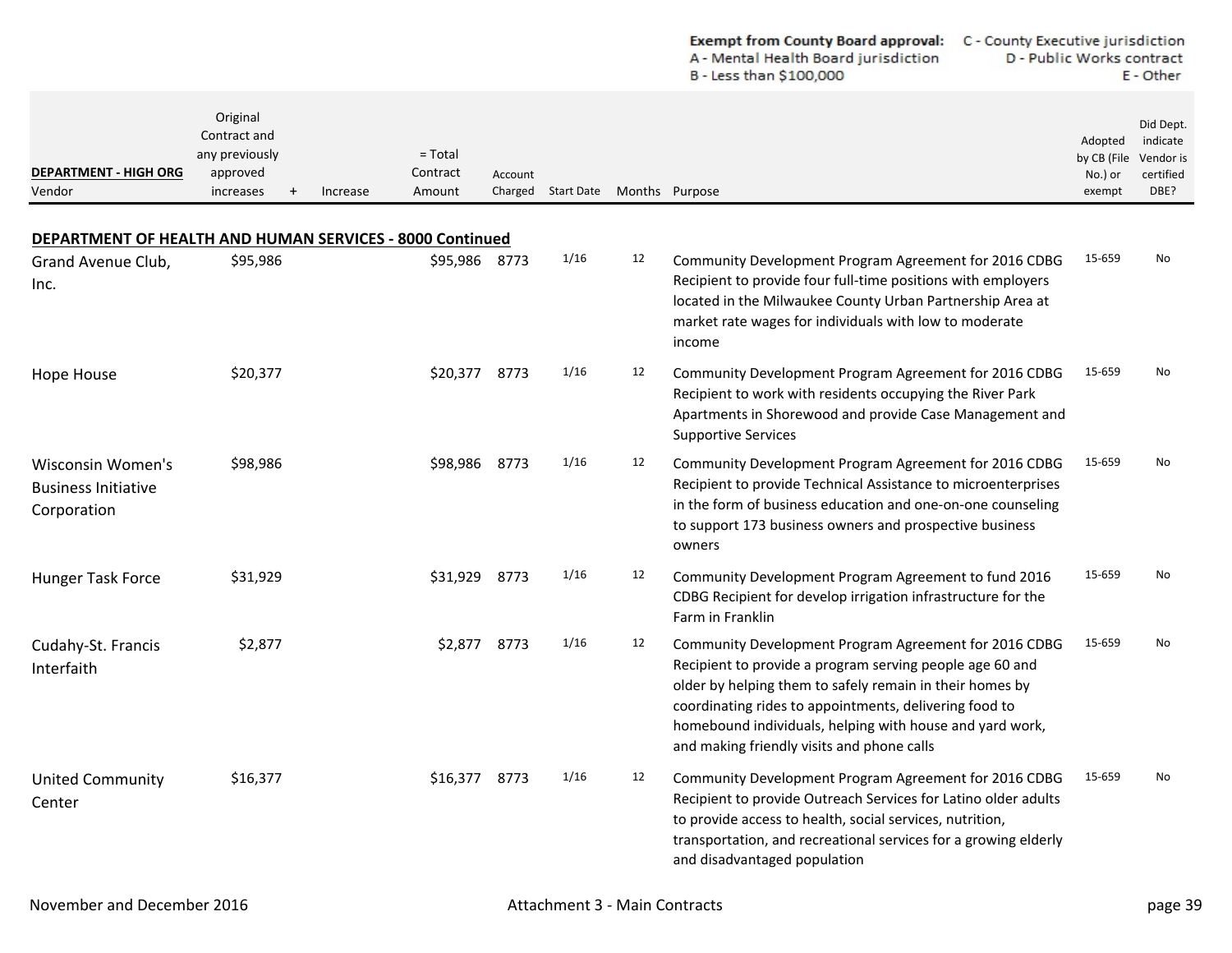|                                                          |                                                                            |                                                                 |         |                    |    | Exempt from County Board approval:<br>C - County Executive jurisdiction<br>A - Mental Health Board jurisdiction<br>B - Less than \$100,000                                                                                                                                                 | D - Public Works contract                   | E - Other                                               |
|----------------------------------------------------------|----------------------------------------------------------------------------|-----------------------------------------------------------------|---------|--------------------|----|--------------------------------------------------------------------------------------------------------------------------------------------------------------------------------------------------------------------------------------------------------------------------------------------|---------------------------------------------|---------------------------------------------------------|
| <b>DEPARTMENT - HIGH ORG</b><br>Vendor                   | Original<br>Contract and<br>any previously<br>approved<br>increases<br>$+$ | $=$ Total<br>Contract<br>Increase<br>Amount                     | Account | Charged Start Date |    | Months Purpose                                                                                                                                                                                                                                                                             | Adopted<br>by CB (File<br>No.) or<br>exempt | Did Dept.<br>indicate<br>Vendor is<br>certified<br>DBE? |
|                                                          |                                                                            | <b>DEPARTMENT OF HEALTH AND HUMAN SERVICES - 8000 Continued</b> |         |                    |    |                                                                                                                                                                                                                                                                                            |                                             |                                                         |
| Interfaith Older Adult<br>Program                        | \$34,763                                                                   | \$34,763 8773                                                   |         | 1/16               | 12 | Community Development Program Agreement for 2016 CDBG<br>Recipient to provide volunteer-based services enabling older<br>adults to maintain their independence and safety within their<br>homes with rides to appointments, grocery shopping, lawn<br>care, shoveling, and friendly visits | 15-659                                      | No                                                      |
| Metropolitan<br>Milwaukee Fair<br><b>Housing Council</b> | \$35,377                                                                   | \$35,377                                                        | 8773    | 1/16               | 12 | Community Development Program Agreement for 2016 CDBG<br>Recipient to provide a comprehensive fair housing program<br>including fair housing enforcement services, fair<br>housing/lending outreach and education, Inclusive<br>Communities services, and fair lending services            | 15-659                                      | No                                                      |
| Jewish Family Services                                   | \$15,377                                                                   | \$15,377                                                        | 8773    | 1/16               | 12 | Community Development Program Agreement for 2016 CDBG<br>Recipient to provide Peer Specialist Services to people with<br>severe and persistent mental illness residing at Bradley<br><b>Crossing Supportive Housing Community</b>                                                          | 15-659                                      | No                                                      |
| City of Franklin                                         | \$4,501                                                                    | \$4,501 8773                                                    |         | 1/16               | 12 | Community Development Program Agreement for 2016 CDBG<br>Recipient to provide Senior Community Health Educational<br>Programs                                                                                                                                                              | 15-659                                      | No                                                      |
| City of Franklin                                         | \$67,942                                                                   | \$67,942                                                        | 8773    | 1/16               | 12 | Community Development Program Agreement for 2016 CDBG<br>Recipient to construct an ADA-compliant sidewalk along the<br>south side of College Avenue (35th St. to 27th St)                                                                                                                  | 15-659                                      | No                                                      |
| City of Cudahy                                           | \$10,377                                                                   | \$10,377                                                        | 8773    | 1/16               | 12 | Community Development Program Agreement for 2016 CDBG<br>Recipient to provide the Care for Cudahy Program to resolve<br>public nuisances and deferred maintenance of properties                                                                                                            | 15-659                                      | No                                                      |

 $\overline{\phantom{0}}$  $\overline{a}$   $\mathbf{r}$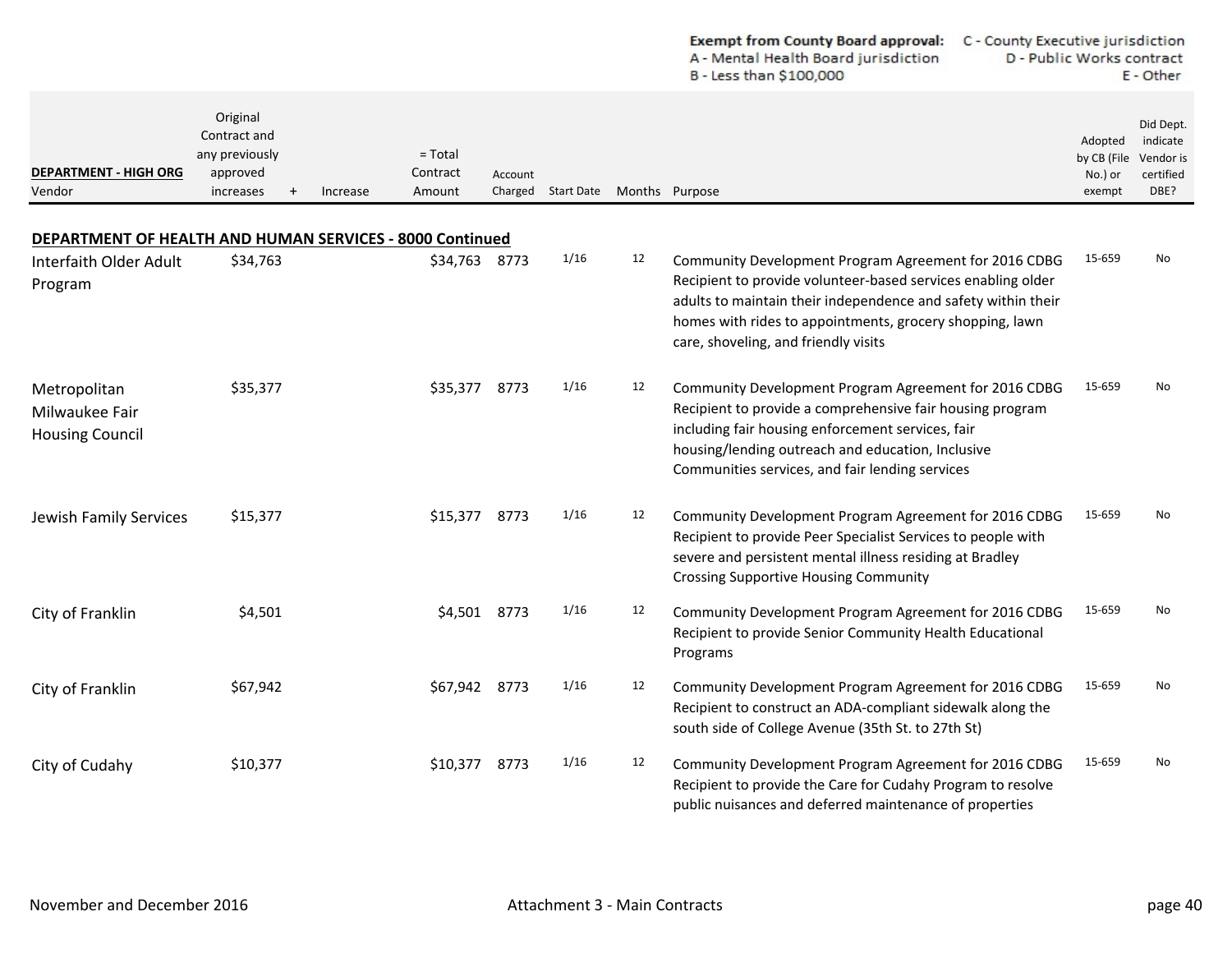| <b>Exempt from County Board approval:</b> | C - County Executive jurisdiction |
|-------------------------------------------|-----------------------------------|
| A - Mental Health Board jurisdiction      | D - Public Works contract         |
| B - Less than \$100,000                   | E - Other                         |

| <b>DEPARTMENT - HIGH ORG</b><br>Vendor                   | Original<br>Contract and<br>any previously<br>approved<br>increases | Increase | $=$ Total<br>Contract<br>Amount | Account<br>Charged | Start Date |    | Months Purpose                                                                                                                                                                               | Adopted<br>by CB (File<br>No.) or<br>exempt | Did Dept.<br>indicate<br>Vendor is<br>certified<br>DBE? |
|----------------------------------------------------------|---------------------------------------------------------------------|----------|---------------------------------|--------------------|------------|----|----------------------------------------------------------------------------------------------------------------------------------------------------------------------------------------------|---------------------------------------------|---------------------------------------------------------|
| DEPARTMENT OF HEALTH AND HUMAN SERVICES - 8000 Continued |                                                                     |          |                                 |                    |            |    |                                                                                                                                                                                              |                                             |                                                         |
| City of South<br>Milwaukee                               | \$70,749                                                            |          | \$70,749                        | 8773               | 1/16       | 12 | Community Development Program Agreement for 2016 CDBG<br>Recipient to renovate the men's and women's restrooms in<br>Grobschmidt Senior Center for ADA compliance                            | 15-659                                      | No                                                      |
| City of Cudahy                                           | \$62,749                                                            |          | \$62,749                        | 8773               | 1/16       | 12 | Community Development Program Agreement for 2016 CDBG<br>Recipient to install handicap accessible sidewalk ramps and<br>pads at Milwaukee County Transit bus stops on Pennsylvania<br>Avenue | 15-659                                      | No                                                      |
| Village of Fox Point                                     | \$5,170                                                             |          | \$5,170                         | 8773               | 1/16       | 12 | Community Development Program Agreement for 2016 CDBG<br>Recipient to help fund lease obligations to the Fox<br>Point/Bayside School District for the LX Club for seniors                    | 15-659                                      | No                                                      |
| Village of Shorewood                                     | \$18,005                                                            |          | \$18,005                        | 8773               | 1/16       | 12 | Community Development Program Agreement for 2016 CDBG<br>Recipient to fund a portion of the Director's salary and<br>benefits for the Shorewood Senior Resource Center                       | 15-659                                      | No                                                      |
| Village of West<br>Milwaukee                             | \$4,985                                                             |          | \$4,985                         | 8773               | 1/16       | 12 | Community Development Program Agreement for 2016 CDBG<br>Recipient to maintain the Community Center                                                                                          | 15-659                                      | No                                                      |
| Village of West<br>Milwaukee                             | \$43,857                                                            |          | \$43,857                        | 8773               | 1/16       | 12 | Community Development Program Agreement for 2016 CDBG<br>Recipient to improve the firehouse including chimney<br>replacement, bathroom repairs/remodeling, and<br>masonry/cladding repairs   | 15-659                                      | No                                                      |
| City of Greenfield                                       | \$92,749                                                            |          | \$92,749                        | 8773               | 1/16       | 12 | Community Development Program Agreement for 2016 CDBG<br>Recipient to improve the eastern section of Konkel Park to<br>construct a shelter with ADA-accessible restrooms                     | 15-659A                                     | No                                                      |
| Village of Bayside                                       | \$5,518                                                             |          | \$5,518                         | 8773               | 1/16       | 12 | Community Development Program Agreement for 2016 CDBG<br>Recipient to fund personnel costs of the Fox Point-Bayside LX<br>Senior Citizens Center                                             | 15-659                                      | No                                                      |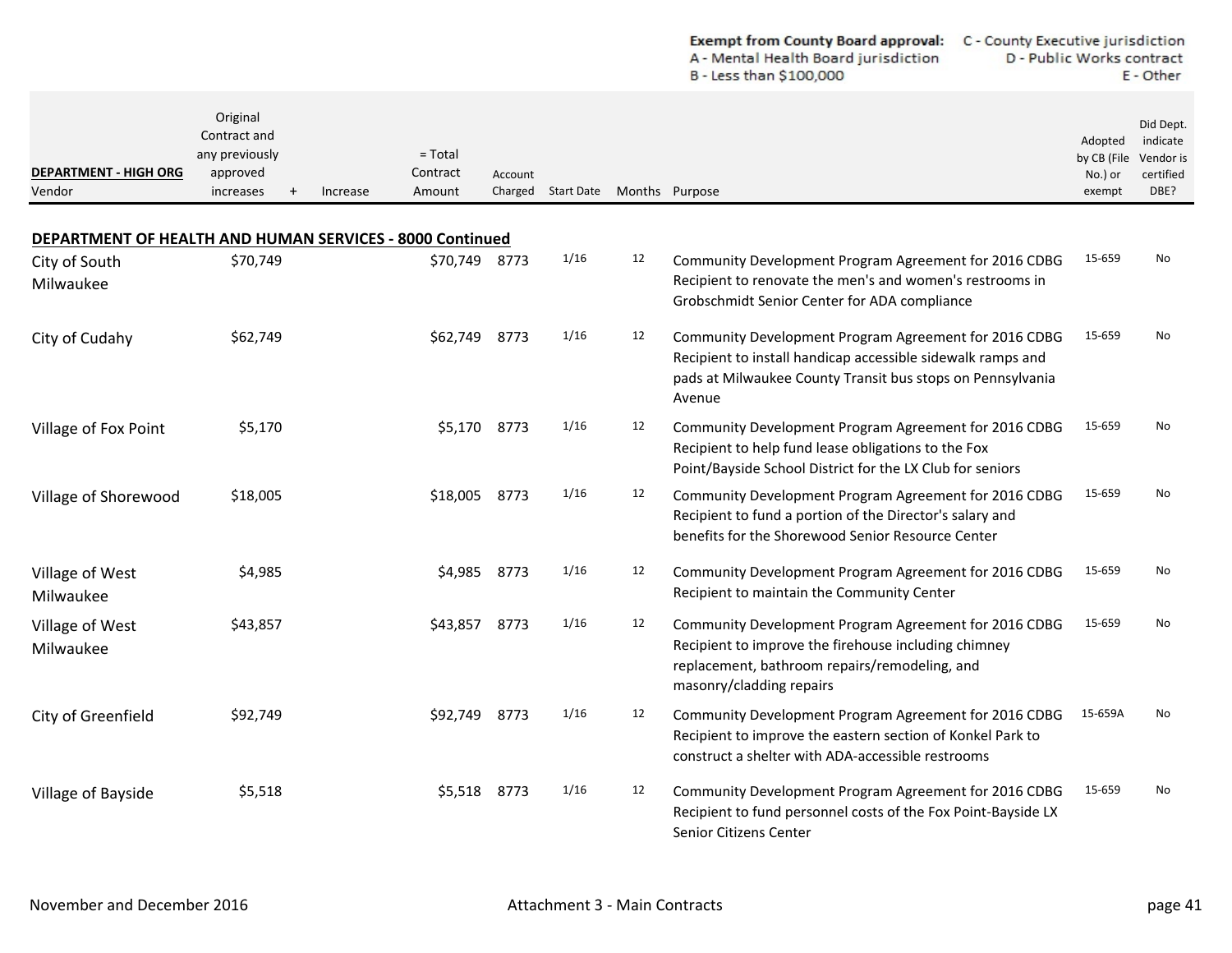|                                                          |                                                                            |                                             |         |                    |    | A - Mental Health Board jurisdiction<br>B - Less than \$100,000                                                                                                                                                                                  | D - Public Works contract                   | E - Other                                               |
|----------------------------------------------------------|----------------------------------------------------------------------------|---------------------------------------------|---------|--------------------|----|--------------------------------------------------------------------------------------------------------------------------------------------------------------------------------------------------------------------------------------------------|---------------------------------------------|---------------------------------------------------------|
| <b>DEPARTMENT - HIGH ORG</b><br>Vendor                   | Original<br>Contract and<br>any previously<br>approved<br>increases<br>$+$ | $=$ Total<br>Contract<br>Amount<br>Increase | Account | Charged Start Date |    | Months Purpose                                                                                                                                                                                                                                   | Adopted<br>by CB (File<br>No.) or<br>exempt | Did Dept.<br>indicate<br>Vendor is<br>certified<br>DBE? |
| DEPARTMENT OF HEALTH AND HUMAN SERVICES - 8000 Continued |                                                                            |                                             |         |                    |    |                                                                                                                                                                                                                                                  |                                             |                                                         |
| Village of Brown Deer                                    | \$10,644                                                                   | \$10,644 8773                               |         | 1/16               | 12 | Community Development Program Agreement for 2016 CDBG<br>Recipient to operate and administer the Senior Citizens Club at<br>the Village of Brown Deer's new Community Center and the<br>Milwaukee County Department on Aging Senior Meal Program | 15-659                                      | No                                                      |
| City of St. Francis                                      | \$50,338                                                                   | \$50,338                                    | 8773    | 1/16               | 12 | Community Development Program Agreement for 2016 CDBG<br>Recipient to repave the existing parking lot at St. Francis<br>Library and add curb and gutter to improve drainage                                                                      | 15-659                                      | No                                                      |
| City of St. Francis                                      | \$3,700                                                                    | \$3,700                                     | 8773    | 1/16               | 12 | Community Development Program Agreement for 2016 CDBG<br>Recipient to fund an officer to identify blighted properties and<br>work with residents to improve their properties and bring<br>them into compliance with City codes and ordinances    | 15-659                                      | No                                                      |
| City of Greenfield                                       | \$16,698                                                                   | \$16,698                                    | 8773    | 1/16               | 12 | Community Development Program Agreement for 2016 CDBG<br>Recipient to provide programs dedicated primarily to senior<br>health and well-being including fitness, arts, enrichment, and<br>social opportunities                                   | 15-659                                      | No                                                      |
| <b>Center for Veterans</b><br>Issues, Ltd.               | \$72,876                                                                   | \$72,876                                    | 8164    | 10/16              | 12 | 2016-2017 Purchase of Service Contract for Peer Support<br>Counseling Services to individuals who are homeless - Funds<br>are provided by a SAMHSA grant.                                                                                        | B                                           | No                                                      |
| Alma Center, Inc.                                        | \$6,600                                                                    | \$6,600                                     | 6148    | 12/16              | 10 | 2016-2017 Technical Assistance and Training Services including<br>Trauma-Informed Care and Motivational Interviewing for staff<br>who serve the homeless - Funds are provided by a SAMHSA<br>grant.                                              | В                                           | No                                                      |
| <b>SET Ministry</b>                                      | \$55,647                                                                   | \$55,647                                    | 8164    | 10/16              | 12 | 2016-2017 Purchase of Service Contract for Case Management<br>Services to chronically homeless individuals with addiction<br>issues - Funds are provided by a SAMHSA grant.                                                                      | B                                           | No                                                      |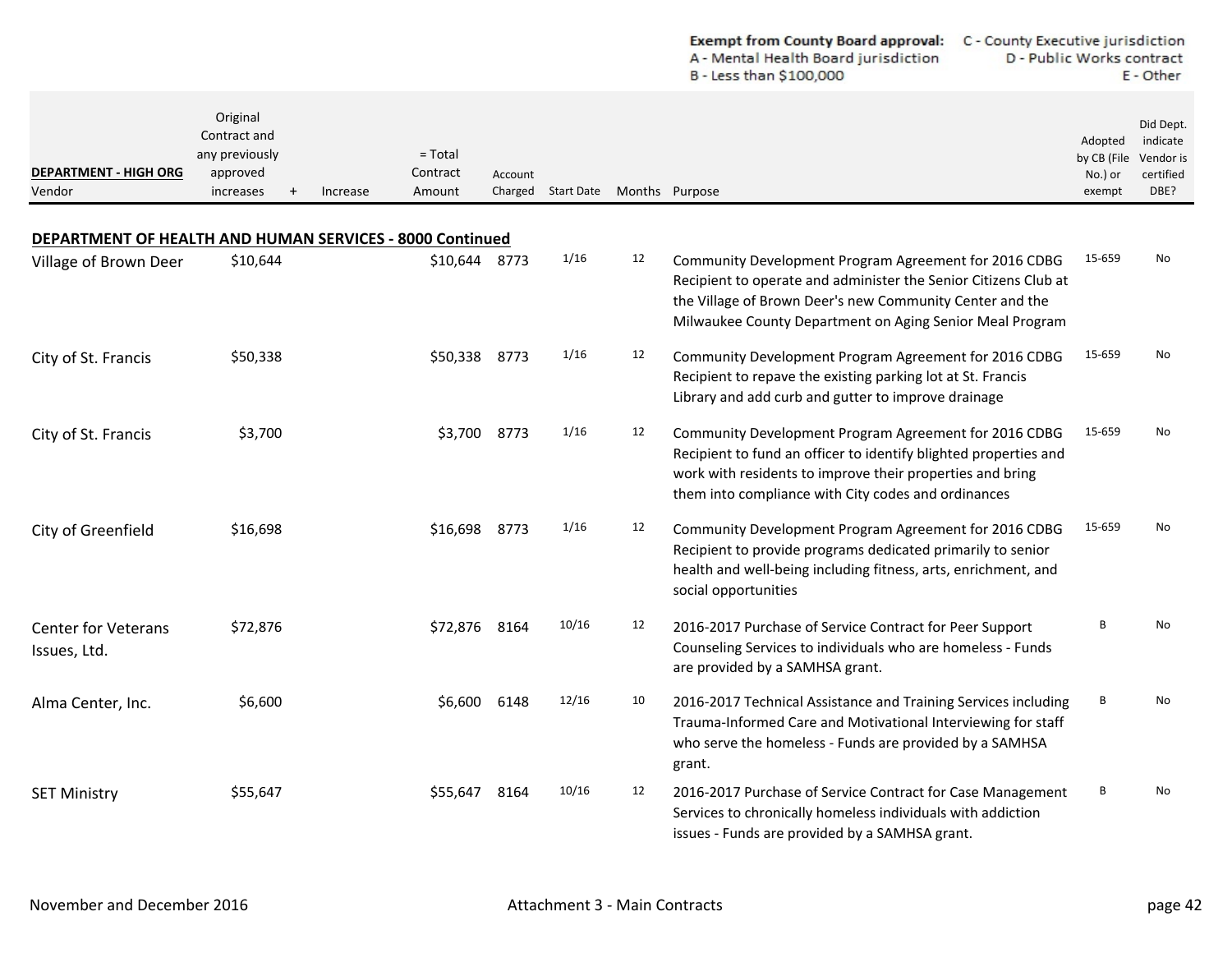|                                                                 |                                                                                  |          |                                 |                    |                   |              | <b>Exempt from County Board approval:</b><br>A - Mental Health Board jurisdiction<br>B - Less than \$100,000                                                                                                                                                                                                                                    | C - County Executive jurisdiction<br>D - Public Works contract<br>E - Other |                                                         |  |
|-----------------------------------------------------------------|----------------------------------------------------------------------------------|----------|---------------------------------|--------------------|-------------------|--------------|-------------------------------------------------------------------------------------------------------------------------------------------------------------------------------------------------------------------------------------------------------------------------------------------------------------------------------------------------|-----------------------------------------------------------------------------|---------------------------------------------------------|--|
| <b>DEPARTMENT - HIGH ORG</b><br>Vendor                          | Original<br>Contract and<br>any previously<br>approved<br>increases<br>$\ddot{}$ | Increase | $=$ Total<br>Contract<br>Amount | Account<br>Charged | <b>Start Date</b> |              | Months Purpose                                                                                                                                                                                                                                                                                                                                  | Adopted<br>by CB (File<br>No.) or<br>exempt                                 | Did Dept.<br>indicate<br>Vendor is<br>certified<br>DBE? |  |
| <b>DEPARTMENT OF HEALTH AND HUMAN SERVICES - 8000 Continued</b> |                                                                                  |          |                                 |                    |                   |              |                                                                                                                                                                                                                                                                                                                                                 |                                                                             |                                                         |  |
| Wells-Jomela LLC /<br>Jomela Property<br>Management LLC         | \$330,960 * +                                                                    | \$51,840 | \$382,800                       | 8413               | 10/96             | 252          | Lease Renewals for 3010 W. Wells St., Apartments 3, 4, 6, 8,<br>23, 28, 31, and 33, Milwaukee, for a one-year term as part of<br>the Safe Haven Program supportive housing for individuals<br>who were homeless and are experiencing severe mental<br>illness. The County receives U.S. Department of Housing and<br>Urban Development funding. | c                                                                           | No                                                      |  |
| <b>MAE Properties LLC</b>                                       | \$603,400 *                                                                      | \$46,320 | \$649,720                       | 8413               | 10/96             | 252          | Lease Renewals for 1535 and 1537 W. Mineral St. and 2148<br>and 2148A S. 15th Street, Milwaukee, for a one-year term as<br>part of the Safe Haven Program                                                                                                                                                                                       | c                                                                           | No                                                      |  |
| Sharon Norwood                                                  | \$254,320 *                                                                      | \$23,160 | \$277,480                       | 8413               | 10/96             | 252          | Lease Renewals for 2424 and 2426 N. 36th St., Milwaukee, for<br>a one-year term as part of the Safe Haven Program                                                                                                                                                                                                                               | c                                                                           | No                                                      |  |
|                                                                 |                                                                                  |          |                                 |                    |                   |              | * The preceding properties have changed ownership since Lease commencement. This reflects the contract amount under the current owner prior to this increase.                                                                                                                                                                                   |                                                                             |                                                         |  |
| Jackson /<br>MacCudden, Inc.                                    | \$495                                                                            |          | \$495                           | 8502               | 12/16             | 1            | Pre-renovation Asbestos Inspection for the Delinquency &<br>Court Services Division Medical Unit Expansion at the Vel<br>Phillips Juvenile Justice Center                                                                                                                                                                                       | С                                                                           | No                                                      |  |
| Community<br>Advocates, Inc.                                    | \$99,900                                                                         |          | \$99,900                        | 8164               | 12/16             | $\mathbf{1}$ | 2016 Fiscal Agent Contract to assist with Section 8 Rent for<br>homeless and low-income families                                                                                                                                                                                                                                                | В                                                                           | No                                                      |  |
| Pathfinders<br>Milwaukee, Inc.                                  | \$99,900                                                                         |          | \$99,900                        | 8164               | 12/16             | 1            | 2016 Fiscal Agent Contract to assist with Section 8 Rent for<br>homeless and low-income families                                                                                                                                                                                                                                                | В                                                                           | No                                                      |  |
| Pathfinders<br>Milwaukee, Inc.                                  | \$99,900                                                                         |          | \$99,900 8164                   |                    | 12/16             | $\mathbf{1}$ | 2016 Fiscal Agent Contract to provide Security Deposits, Utility<br>Payments, and Start-up Costs for Housing First units                                                                                                                                                                                                                        | В                                                                           | No                                                      |  |
| Pathfinders<br>Milwaukee, Inc.                                  | \$99,900                                                                         |          | \$99,900                        | 8164               | 12/16             | $\mathbf{1}$ | 2016 Fiscal Agent Contract to make Rapid Rehousing payments<br>to assist individuals and families to quickly move from<br>emergency shelter to stable housing                                                                                                                                                                                   | В                                                                           | No                                                      |  |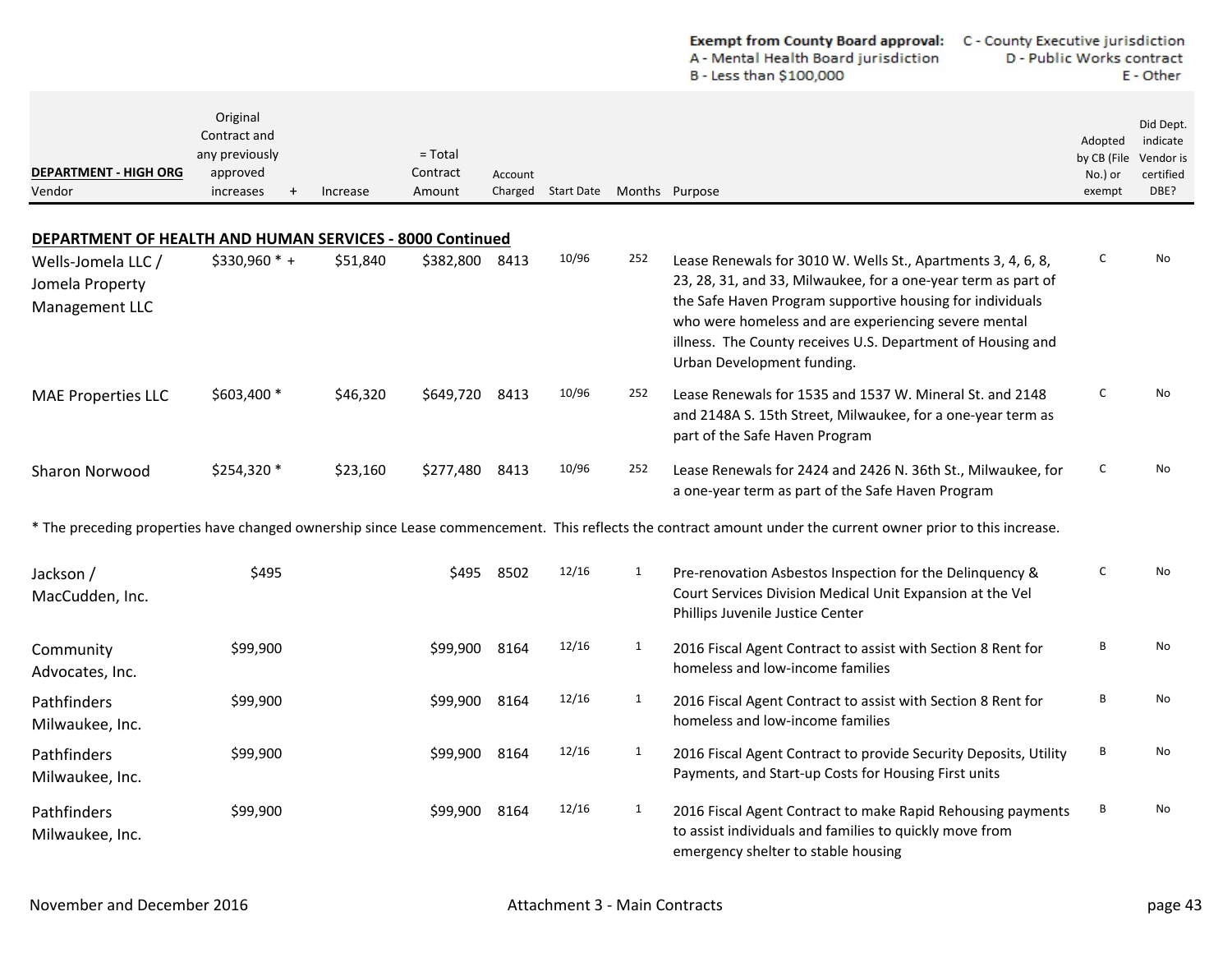| <b>Exempt from County Board approval:</b> | C - County Executive jurisdiction |
|-------------------------------------------|-----------------------------------|
| A - Mental Health Board jurisdiction      | D - Public Works contract         |
| B - Less than \$100,000                   | E - Other                         |

| <b>DEPARTMENT - HIGH ORG</b><br>Vendor                                                    | Original<br>Contract and<br>any previously<br>approved<br>increases | Increase | $=$ Total<br>Contract<br>Amount | Account | Charged Start Date Months Purpose |              |                                                                                                                                                                                                                    | Adopted<br>by CB (File<br>No.) or<br>exempt | Did Dept.<br>indicate<br>Vendor is<br>certified<br>DBE? |
|-------------------------------------------------------------------------------------------|---------------------------------------------------------------------|----------|---------------------------------|---------|-----------------------------------|--------------|--------------------------------------------------------------------------------------------------------------------------------------------------------------------------------------------------------------------|---------------------------------------------|---------------------------------------------------------|
| <b>DEPARTMENT OF HEALTH AND HUMAN SERVICES - 8000 Continued</b>                           |                                                                     |          |                                 |         |                                   |              |                                                                                                                                                                                                                    |                                             |                                                         |
| Community<br>Advocates, Inc.                                                              | \$99,900                                                            |          | \$99,900 8164                   |         | 12/16                             | 1            | 2016 Fiscal Agent Contract to make Rapid Rehousing payments<br>to assist individuals and families to quickly move from<br>emergency shelter to stable housing                                                      | В                                           | No                                                      |
| Community<br>Advocates, Inc.                                                              | \$99,900                                                            |          | \$99,900                        | 8164    | 12/16                             | $\mathbf{1}$ | 2016 Fiscal Agent Contract to provide Security Deposits, Utility<br>Payments, and Start-up Costs for Housing First units                                                                                           | В                                           | No                                                      |
| Milwaukee Center for<br>Independence dba<br><b>Whole Health Clinical</b><br>Group         | \$55,647                                                            |          | \$55,647                        | 8164    | 10/16                             | 12           | 2016-2017 Purchase of Service Contract for Case Management<br>Services to chronically homeless individuals with addiction<br>issues - Funds are provided by a SAMHSA grant.                                        | B                                           | No                                                      |
| Goodwill Industries of<br>Southeastern<br>Wisconsin, Inc.                                 | $$60,000 +$                                                         | \$23,000 | \$83,000                        | 8164    | 1/16                              | 12           | Amendment 1 to 2016 Supported Work Services Purchase of<br>Service Contract for individuals with disabilities - This<br>amendment adds Employment Options Services as was already<br>approved by the County Board. | 15-744                                      | No                                                      |
| Milwaukee Lesbian,<br>Gay, Bisexual,<br>Transgender<br><b>Community Center</b>            | \$9,000                                                             |          | \$9.000                         | 6805    | 1/17                              | 3            | Professional Service Agreement for Technical Assistance and<br>Training for staff of the Juvenile Justice Center                                                                                                   | B                                           | <b>No</b>                                               |
| The Board of Regents<br>of the University of<br><b>Wisconsin System</b><br>(UW-Milwaukee) | \$63,210                                                            |          | \$63,210                        | 8164    | 12/16                             | 9            | 2016-2017 Purchase of Service Contract for Program<br>Evaluation Services - Funds are provided by a SAMHSA grant.                                                                                                  | B                                           | No                                                      |
| National Council on<br>Crime & Delinquency                                                | $$99,945 +$                                                         | \$0      | \$99,945                        | 6148    | 11/16                             | 14           | Amendment 1 extending through 2017 the 2016 Professional<br>Service Agreement to provide a Workload Study, Training, and<br><b>Technical Assistance</b>                                                            | 16-688                                      | No                                                      |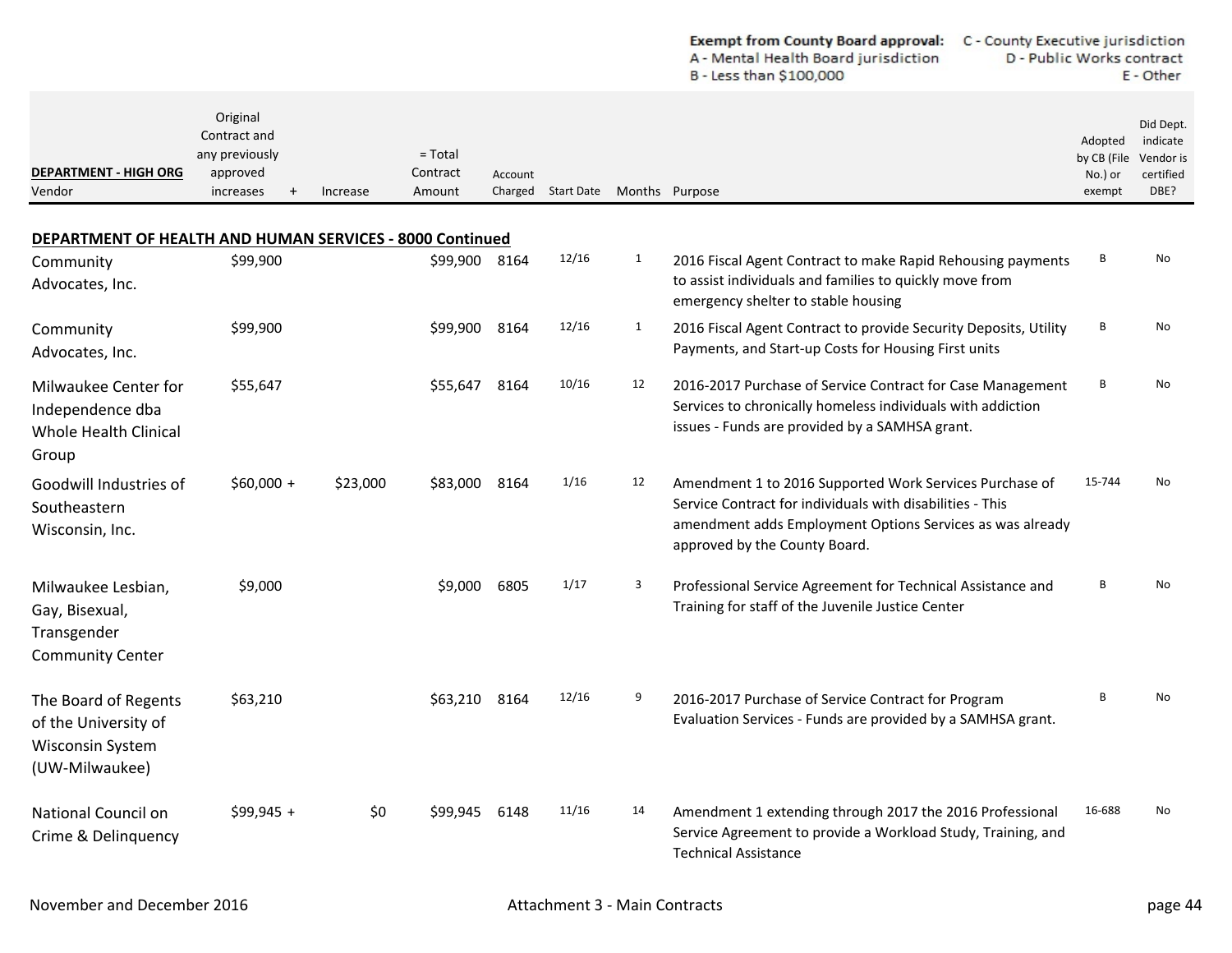|                                                                 |                                                                     |           |                                 |                    |                   |                                | <b>Exempt from County Board approval:</b><br>C - County Executive jurisdiction<br>A - Mental Health Board jurisdiction<br>B - Less than \$100,000                                                                                                                                                                                                          | D - Public Works contract                                                   | E - Other                                               |
|-----------------------------------------------------------------|---------------------------------------------------------------------|-----------|---------------------------------|--------------------|-------------------|--------------------------------|------------------------------------------------------------------------------------------------------------------------------------------------------------------------------------------------------------------------------------------------------------------------------------------------------------------------------------------------------------|-----------------------------------------------------------------------------|---------------------------------------------------------|
| <b>DEPARTMENT - HIGH ORG</b><br>Vendor                          | Original<br>Contract and<br>any previously<br>approved<br>increases | Increase  | $=$ Total<br>Contract<br>Amount | Account<br>Charged | <b>Start Date</b> |                                | Months Purpose                                                                                                                                                                                                                                                                                                                                             | Adopted<br>by CB (File<br>No.) or<br>exempt                                 | Did Dept.<br>indicate<br>Vendor is<br>certified<br>DBE? |
| <b>DEPARTMENT OF HEALTH AND HUMAN SERVICES - 8000 Continued</b> |                                                                     |           |                                 |                    |                   |                                |                                                                                                                                                                                                                                                                                                                                                            |                                                                             |                                                         |
| <b>Behavioral Affiliates,</b><br>Inc.                           | $$40,000 +$                                                         | \$110,000 | \$150,000                       | 6148               | 10/16             | 14                             | Amendment 1 increasing and extending through 2017 the<br>2016 Professional Services Agreement for Training, Oversight,<br>and Consultation Services to staff regarding the Integrated<br>Treatment Model based on Dialectical Behavioral Therapy and<br>adapted for adolescents with severe behavioral concerns<br>involved in the juvenile justice system | 16-688                                                                      | No.                                                     |
| Dungarvin Wisconsin<br><b>LLC</b>                               | \$250,000                                                           |           | \$250,000 8133                  |                    | 1/16              | 12                             | 2016 Purchase of Service Contract for Crisis Respite Home<br>Services providing a recovery-oriented environment to<br>stabilize adults with co-occurring mental illness and an<br>intellectual disability, preventing the need for more intensive<br>services                                                                                              | $E -$<br>Residentia<br>I Facility<br>per Wis.<br>Stats.<br>46.03<br>(22)(a) | No                                                      |
| DEPARTMENT OF PARKS, RECREATION, AND CULTURE - 9000             |                                                                     |           |                                 |                    |                   |                                |                                                                                                                                                                                                                                                                                                                                                            |                                                                             |                                                         |
| Inter-Fluv, Inc.                                                | $$51,942 +$                                                         | \$12,969  | \$64,911                        | 6050               | 2/15              | 23                             | Fee Increase 1 for Engineering Design Services to develop<br>plans, specs, and cost estimates for Honey Creek Bridge Bank<br>Stabilization - This increase provides construction oversight<br>and direction.                                                                                                                                               | В                                                                           | No                                                      |
| Richard T. Clark                                                | \$13,000                                                            |           | \$13,000                        | 8299               | 1/17              | $12 +$<br>possible<br>renewals | Professional Services Contract for administration of the<br>Milwaukee County Cultural, Artistic, and Musical Programming<br><b>Advisory Council</b>                                                                                                                                                                                                        | 17-118                                                                      | No.                                                     |
| <b>Malas Engineering LLC</b>                                    | \$16,309                                                            |           | \$16,309                        | 6146               | 12/16             | 1                              | Engineering Services including design, planning, and project<br>coordination to replace the snowmobile bridge over Ryan<br>Creek in Franklin Park                                                                                                                                                                                                          | В                                                                           | Yes                                                     |